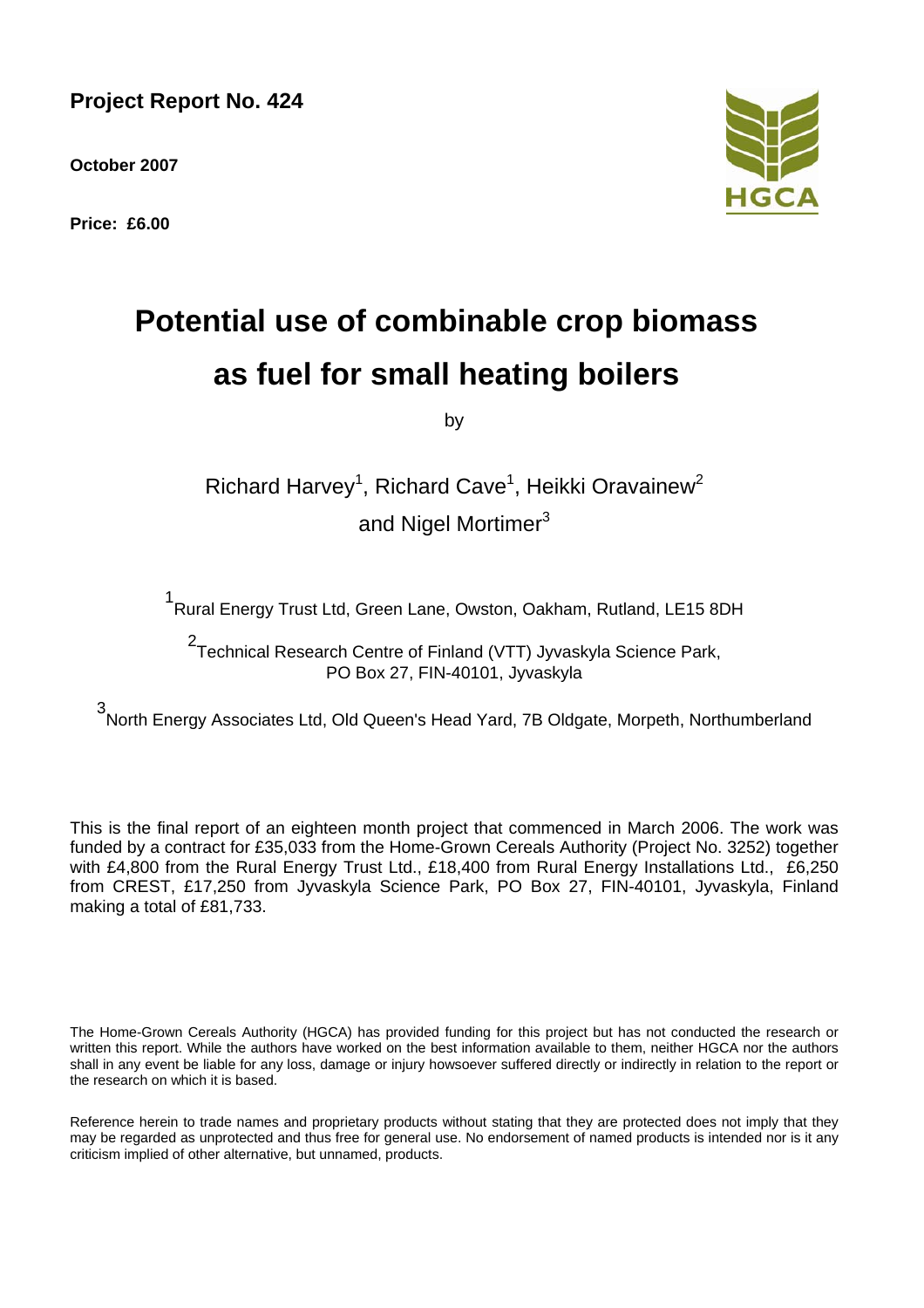| $\mathbf{1}$   |       |                                                                                                      |  |
|----------------|-------|------------------------------------------------------------------------------------------------------|--|
| 2              |       |                                                                                                      |  |
| 3              |       |                                                                                                      |  |
|                | 3.1   |                                                                                                      |  |
|                | 3.2   |                                                                                                      |  |
|                | 3.3   |                                                                                                      |  |
|                | 3.4   |                                                                                                      |  |
|                | 3.5   |                                                                                                      |  |
|                | 3.5.1 |                                                                                                      |  |
|                | 3.5.2 |                                                                                                      |  |
|                | 3.5.3 |                                                                                                      |  |
|                | 3.5.4 |                                                                                                      |  |
|                | 3.6   |                                                                                                      |  |
| $\overline{4}$ |       |                                                                                                      |  |
|                | 4.1   |                                                                                                      |  |
|                | 4.1.1 |                                                                                                      |  |
|                | 4.1.2 |                                                                                                      |  |
|                | 4.1.3 |                                                                                                      |  |
|                | 4.1.4 |                                                                                                      |  |
|                | 4.2   |                                                                                                      |  |
|                | 4.3   |                                                                                                      |  |
|                | 4.3.1 |                                                                                                      |  |
|                | 4.3.2 |                                                                                                      |  |
|                | 4.3.3 |                                                                                                      |  |
|                | 4.3.4 |                                                                                                      |  |
|                | 4.4   |                                                                                                      |  |
|                | 4.4.1 |                                                                                                      |  |
|                | 4.4.2 |                                                                                                      |  |
|                | 4.4.3 |                                                                                                      |  |
|                | 4.4.4 |                                                                                                      |  |
|                | 4.5   | Case Studies of some existing heating systems using grain fuels in Sweden, Finland, Denmark, Germany |  |
|                |       |                                                                                                      |  |
| 5              |       |                                                                                                      |  |
|                | 5.1   |                                                                                                      |  |
|                | 5.2   |                                                                                                      |  |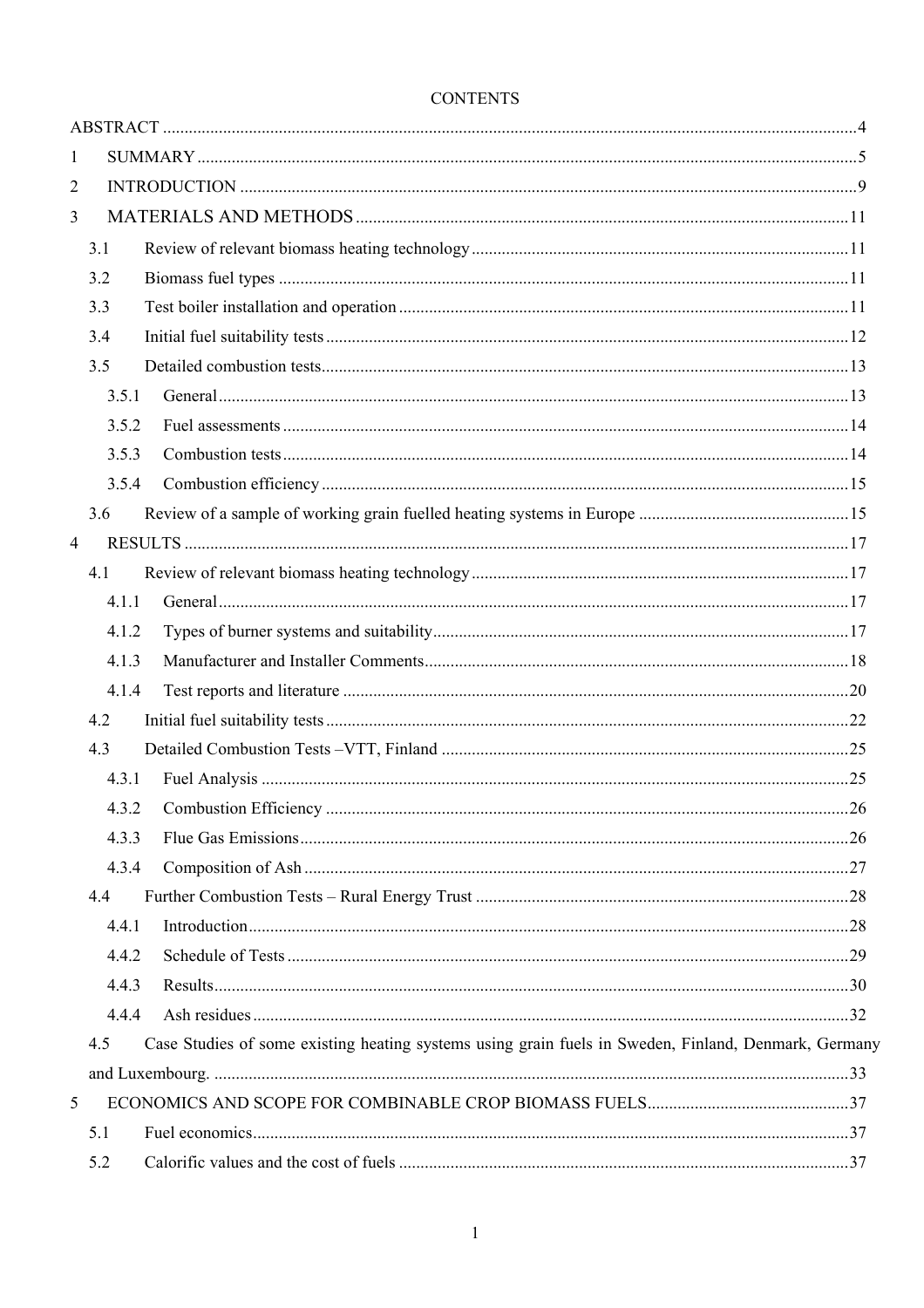|                | 5.3 |                                                                      |  |  |  |  |  |
|----------------|-----|----------------------------------------------------------------------|--|--|--|--|--|
|                | 5.4 |                                                                      |  |  |  |  |  |
|                | 5.5 |                                                                      |  |  |  |  |  |
| 6              |     | LIFE CYCLE ASSESSMENT OF WHEAT AND OATS AS BIOMASS HEATING FUELS. 40 |  |  |  |  |  |
| $\overline{7}$ |     |                                                                      |  |  |  |  |  |
|                | 7.1 |                                                                      |  |  |  |  |  |
|                | 7.2 |                                                                      |  |  |  |  |  |
|                | 7.3 |                                                                      |  |  |  |  |  |
|                | 7.4 |                                                                      |  |  |  |  |  |
|                | 7.5 |                                                                      |  |  |  |  |  |
|                | 7.6 |                                                                      |  |  |  |  |  |
|                | 7.7 |                                                                      |  |  |  |  |  |
| 8              |     |                                                                      |  |  |  |  |  |
| 9              |     |                                                                      |  |  |  |  |  |
| 10             |     |                                                                      |  |  |  |  |  |

List of Figures

- Figure 1. Hot water flow from boiler.
- Figure 2. Cold water return to boiler
- Figure 3. Metrima F4 Energy Meter
- Figure 4. Stoker types in small scale biomass systems
- Figure 5. Boiler efficiencies for biomass test fuels
- Figure 6. Comparison of CO Emissions for different fuels over a 6 hour combustion period
- Figure 7. Comparison of NO Emissions for different fuels over a 6 hour combustion period
- Figure 8. Comparative costs of biomass fuels and heating oil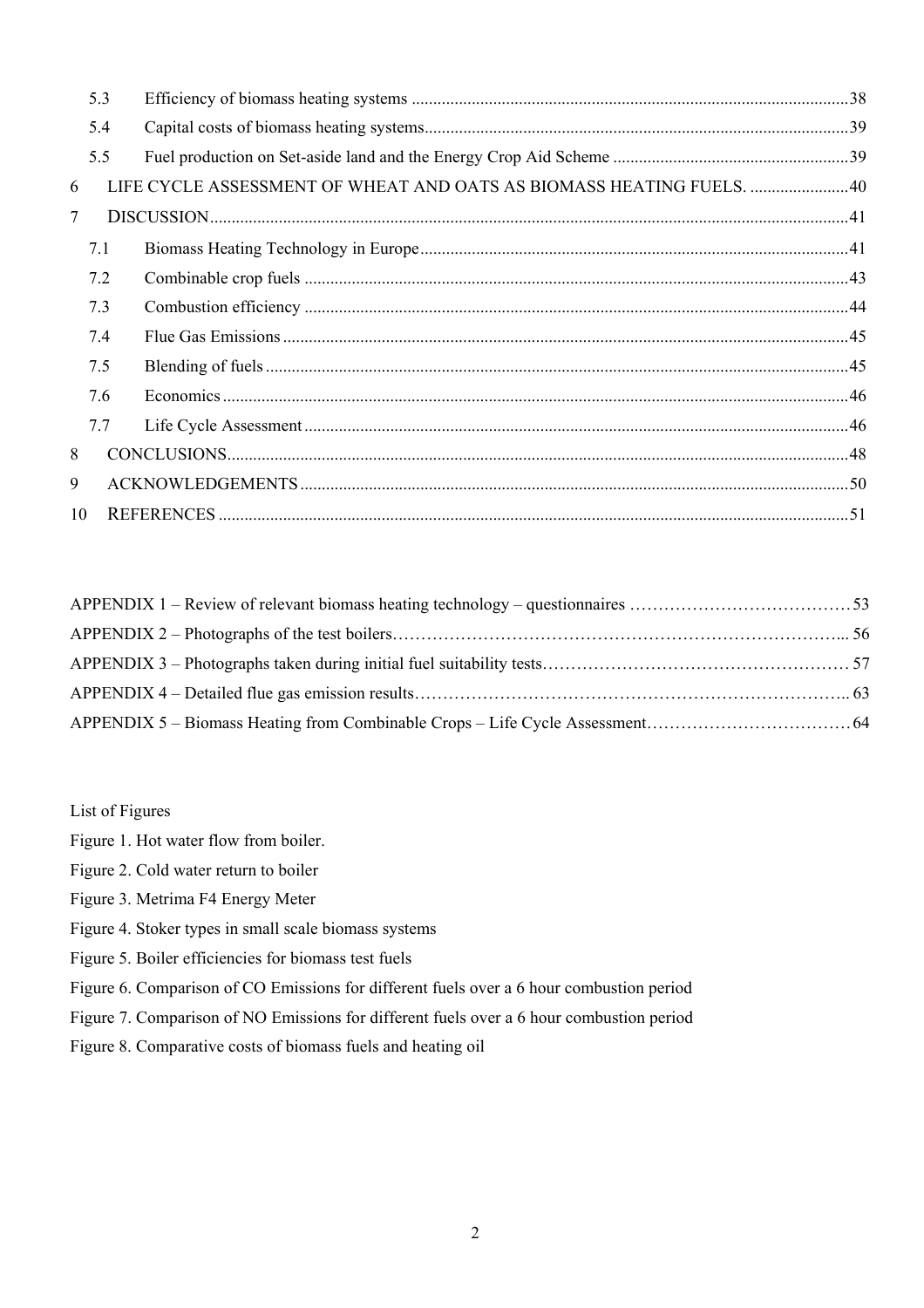List of Tables

- Table 1. Parameters and indicators relevant to achieving efficient combustion
- Table 2. Selected data from tests on grain, straw and wood pellet fuels (Danish Technological Institute)
- Table 3. Fuel and combustion characteristics
- Table 4. Ash characteristics for different fuel types
- Table 5. Characteristics of test fuels (ISO, DIN, ASTM and EN standards)
- Table 6. Boiler efficiency results for different fuel types over a 4 hour test period
- Table 7. Flue gas emissions for different fuels in the two test boilers
- Table 8. Elemental Composition of Bottom Ash
- Table 9. Schedule of Combustion Tests and total ash formation
- Table 10. Elemental Composition of Bottom Ash (TES Laboratory, Brentby using IPCASH Method)
- Table 11: Observational data collected from case study grain fuelled boiler systems
- Table 12: Calorific values and costs of a range of heating fuels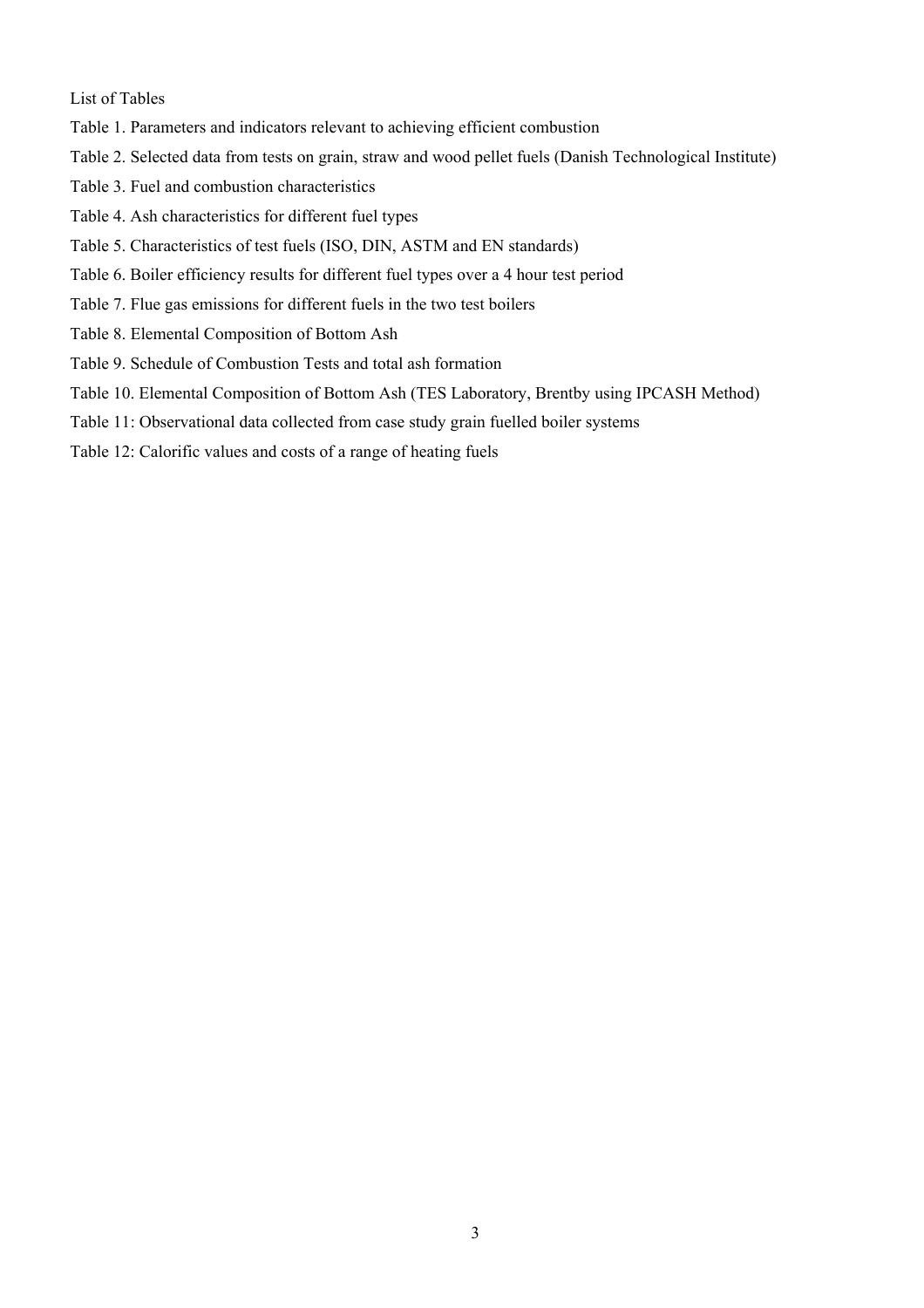# **ABSTRACT**

This report presents the findings of a research project to investigate the potential of certain combinable crop products as biomass fuels for heat generation in small scale heating systems. Initially, a review of boiler technology and existing expertise was conducted. The five fuels studied were: oats, wheat, wheat with a limestone additive, straw pellets and oilseed rape. Wood pellets were included as a reference fuel, since wood is the most widely used form of biomass fuel for heating.

Tests were conducted in two stoker burner boilers at a test facility using a heat meter, flue gas analyser and photographic equipment with reference to existing British Standards for solid fuel boilers rated up to 300kW. Relative efficiency calculations, flue gas emissions, operational and observational data were collected for each fuel during combustion periods ranging from 4 – 48 hours. Observations were made on ten small biomass heating systems during studies in Sweden Denmark, Finland, Luxembourg and Germany.

The results demonstrated that oats and wheat are viable fuels for small scale biomass boilers but only when automatic and/or manual intervention is available to remove ash and clinker build up. Combustion efficiencies for oats and wheat were comparable with those achieved when burning wood pellets and the addition of limestone to wheat appeared to improve combustion efficiency further. Carbon monoxide emissions from the combustion of oats and wheat were below the British Standard limits for solid fuel boilers. Emissions of NOx were above the Austrian limits for solid fuel boilers but currently no equivalent standard limits exist in Britain. Few existing small biomass heating systems were found to be suitable for burning grain fuels and no systems were as efficient when burning grain as they were when burning wood fuel. A few manufacturers have developed heating systems to reduce combustion and ash removal difficulties.

Data from the experimental work were used to produce an economic evaluation for oats and wheat as a biomass fuel. It was found that grain was cost effective fuel when it was priced at £60, but at a price of £130/tonne it is unlikely to be cost effective. Industrial crop production of grain on set aside land is now not considered to be an option. The experimental data were also used in a life cycle analysis to compare energy consumption and greenhouse gas emissions from cereals with other forms of heating fuel. Using oats and wheat grain for heating achieves substantial reductions in primary energy consumption and total green house gas emissions compared with heating based on conventional fossil fuels or electricity.

4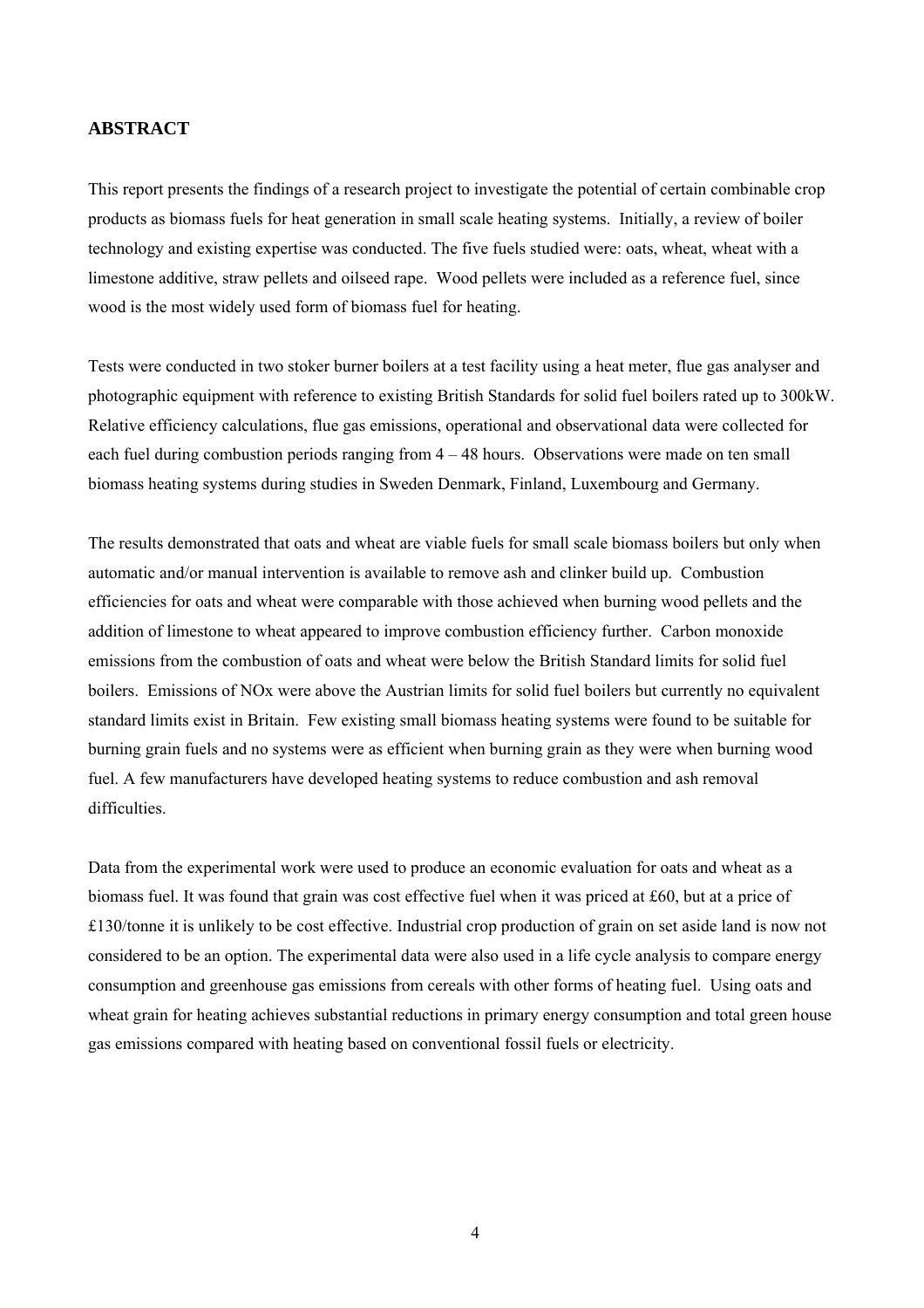#### **1 SUMMARY**

There is increasing interest in biomass as a heating fuel in the UK. This trend is due to government policies and incentives to promote the use of renewable energy and due to the perceived economies of this fuel compared to fossil fuels. Wood chips and wood pellets have been the main fuels to be used in the UK although there is considerable interest in utilising other low cost materials including cereal grain and straw. The purpose of this project was to explore the potential of combinable crop grains and straw as biomass fuels for heat generation both to expand the availability of different biomass fuel types and to develop non-food applications for grain in the UK. The objectives were to:

1. Provide recommendations on suitable heating systems, grain fuels and investment and operating economics to potential users of biomass heating systems.

2. Provide Life Cycle Analysis on the two most suitable biomass fuels and collect unique efficiency and emissions data for further LCA work.

3. Provide calorific and economic comparisons for the range of combinable crop fuels and compare with values for energy crops and fossil fuels.

- 4. Review the biomass technologies suitable for grain combustion.
- 5. Assess the potential for the use of set aside land to produce cereal biomass.

The strategy used to address these objectives included the following five elements:

i). An initial review of boiler technology and existing expertise in burning cereal grains. This was conducted in order to select test boilers for experimental work and resulted in two boilers being selected, a Thermia 20kw stoker burner and a TwinHeat 40kw stoker burner.

ii). Experimental work to investigate cereal grain combustion. This work was conducted by a Finish Research Organisation, VTT and Rural Energy Trust and involved a series of combustion tests carried out to British Standard BS EN 303-5. These tests involved fuel analysis, combustion efficiency testing, flue gas emission testing and ash deposit measurements.

iii) A study to review existing grain burning boilers in Europe. This included visiting seven boilers in Sweden, Luxemburg and Germany that were burning cereal grains

iv) An economic evaluation of cereal grain as a biomass heating fuel.

v) A selective life cycle assessment of using oat and wheat grain as heating fuels. Again this uses data from the experimental work to compare the primary energy consumption and total greenhouse gas emissions from oats and wheat burnt for heat compared with wood pellets from short rotation coppice, conventional fossil fuels and electricity. The work was conducted by North Energy Associates.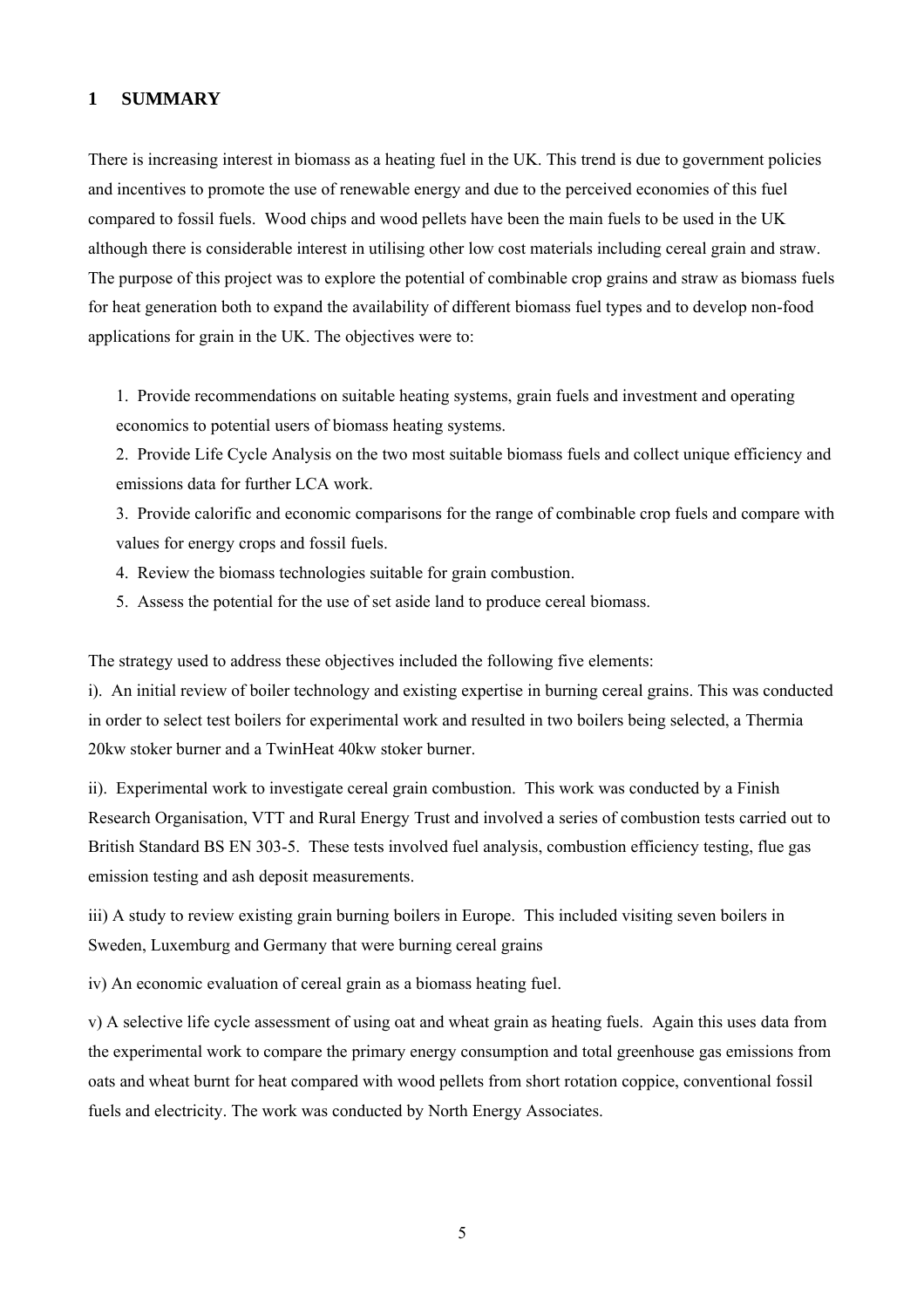Five cereal based fuels were tested including; oats, wheat, wheat with a calcium additive, oilseed rape/rape meal pellets and straw pellets. Oilseed rape and straw pellets were not suitable for burning in either of the test boilers as they produced large quantities of ash and clinker that quickly caused the boiler to shut down. Combustion of oats, wheat and wheat with a calcium additive also produced ash and clinker but to a lesser extent. The ash content of cereal grains is significantly higher than for wood fuels and there are notable differences in elemental fuel composition with the percentage by weight of sulphur and nitrogen being considerably higher in the cereals.

Combustion efficiencies for oats, wheat and wheat/calcium were comparable with wood pellets and within the boiler manufacturers published efficiency range. In general short combustion periods (4 hours) were most efficient because build up of ash and clinker reduced efficiencies over longer combustion periods (24 hours). Manual raking of ash and clinker from the combustion chamber improved combustion efficiency over longer burn periods.

Flue gas emissions were tested with levels of O2, CO, CO2, NO, NOx and SO2 measured for each of the fuel types (oats, wheat and wheat/calcium). CO is the only gas that has published emission limits for small scale heating boilers and these limits were not exceeded during combustion of any of the fuels. Currently there are no equivalent limits for NOx or SO2 emissions but the Austrian limits of NOx emissions were exceeded during combustion tests with oats and wheat. NOx and SO2 emissions were greater from the cereal fuels compared to wood pellets which are probably a result of the different elemental compositions of each fuel.

Both of the boilers used for cereal grain combustion tests were stoker burners. Although some tests were conducted using the Thermia boiler it was found to be unsuitable for burning cereal grains. The TwinHeat boiler was adequate for this purpose although additional design features, such as automatic de-ashing, may improve performance.

The boilers visited during the study tour included some moving grate boilers and these were successfully burning cereal grains. Fuel quality was an issue with more dusty cereal fuels creating greater volumes of ash and dust and hence requiring more manual intervention to clean and maintain the boiler. Automatic ash removal was a feature of all but one of the boilers visited and this was an important feature in terms of successful combustion of cereal fuel.

Evidence from the study tour suggests that a moving grate may be a desirable feature for burning cereal grains. The motion of the grate increases gas turbulence in the fire bed which in turn lowers the combustion temperature. This almost certainly reduces clinker formation which forms when some of the components of

6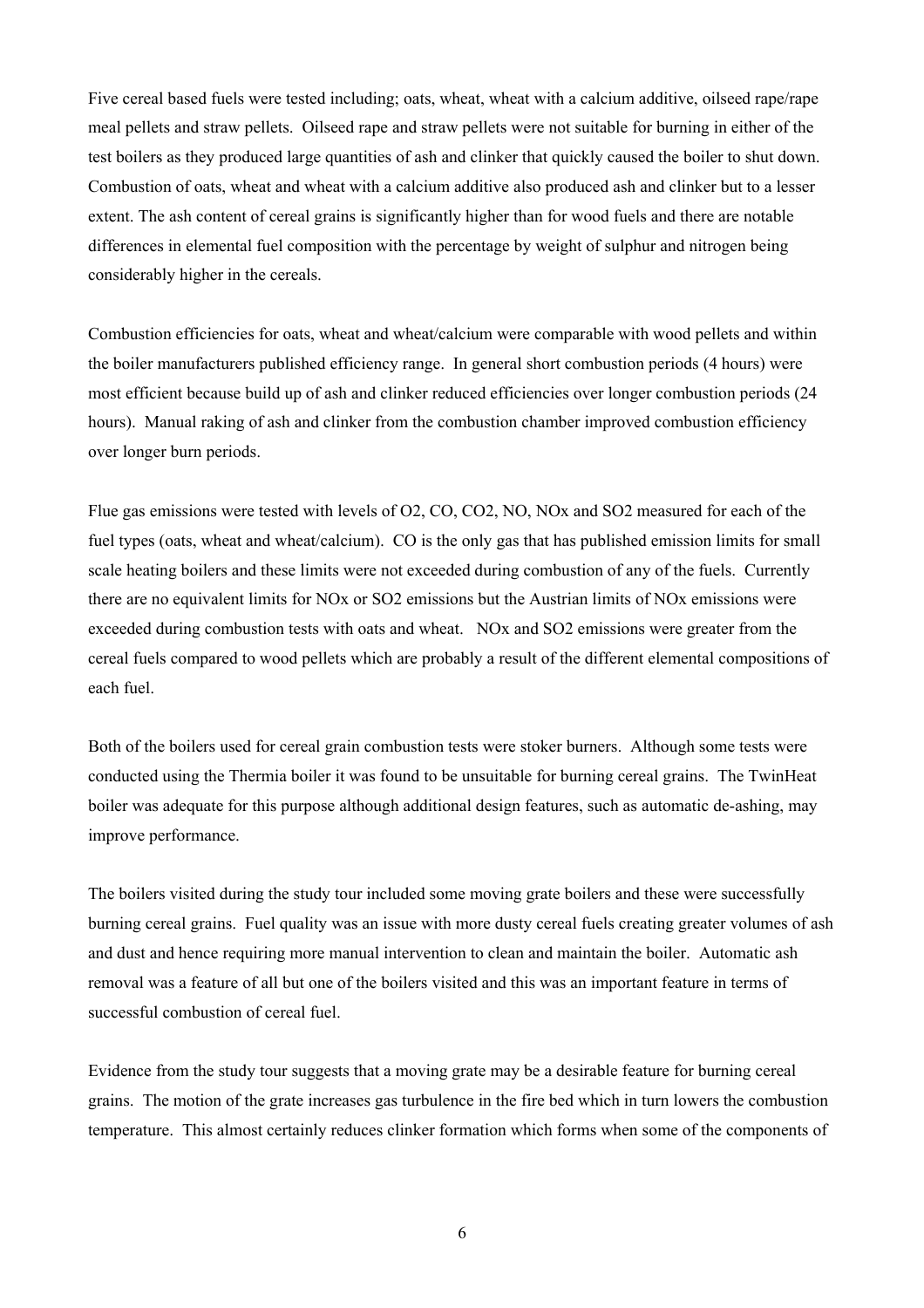ash melt in the combustion chamber. The moving grate also helps to break up the harder clinker formations whilst carrying the fully combusted fuel away from the fire-bed.

Cereal grain and straw biomass fuels create many challenges to the operator of a biomass heating system. The major challenge is to deal with the production of between four and time times the volume of ash that is produced by wood fuels. This ash also tends to form hard lumps of clinker. Some heating systems have developed system modifications to automatically remove this ash and to reduce clinker formation, but regular internal cleaning of the heating system is still a prerequisite. The addition of limestone flour and other additives may also reduce clinker formation. There is evidence that corrosion can result from the use of straw and grain fuels and that this can reduce the life of the boiler and flue system. Emissions from the system are within current legal limits but may not be considered satisfactory in the future.

There is no small scale heating system technology which can totally overcome all of the challenges of large quantity ash production, clinker production, and gradual combustion efficiency reduction over operating time, the need for regular cleaning, higher emission levels and risk of corrosion. There are, however a few systems which go some way to making these challenges reasonably tolerable for operators who are prepared to embark on quite regular maintenance and intervention.

The economics of grain as a biomass fuel has changed dramatically over the period 2006/7. Grain needs to be a very low cost fuel compared to wood fuel alternatives to justify the many challenges that it creates to the operators of biomass heating systems. Grain costing £60/tonne has an energy cost equivalent to that of heating oil at 17p/lit. It is therefore an attractive fuel option in this price scenario. At £130/tonne, grain has an energy cost equal to heating oil at 36p/lit and is unlikely to be economically attractive. Grain screenings which have a low opportunity cost may be attractive as a biomass fuel.

The selective life cycle assessment of using oat and wheat grain as heating fuels and comparison with heating based on wood pellets from short rotation coppice and conventional heating fuels and electricity was undertaken by North Energy Associates Ltd as part of this project. Basic data for this work was provided by the combustion tests conducted by the Rural Energy Trust Ltd and from the measurements conducted by VTT. The life cycle analysis is provided in a separate report with a summary of methods and results included here.

The essential principles of life cycle assessments were introduced, including definition of the functional unit, the specification of systems boundaries and the selection of allocation procedures. Process chains are established for heating with oat and wheat grain, with wood pellets from short rotation coppice and with conventional fuels (coal, liquefied petroleum gas, natural gas and oil) and electricity. The life cycle assessment undertaken focuses on the calculation of primary energy inputs, as an indicator of energy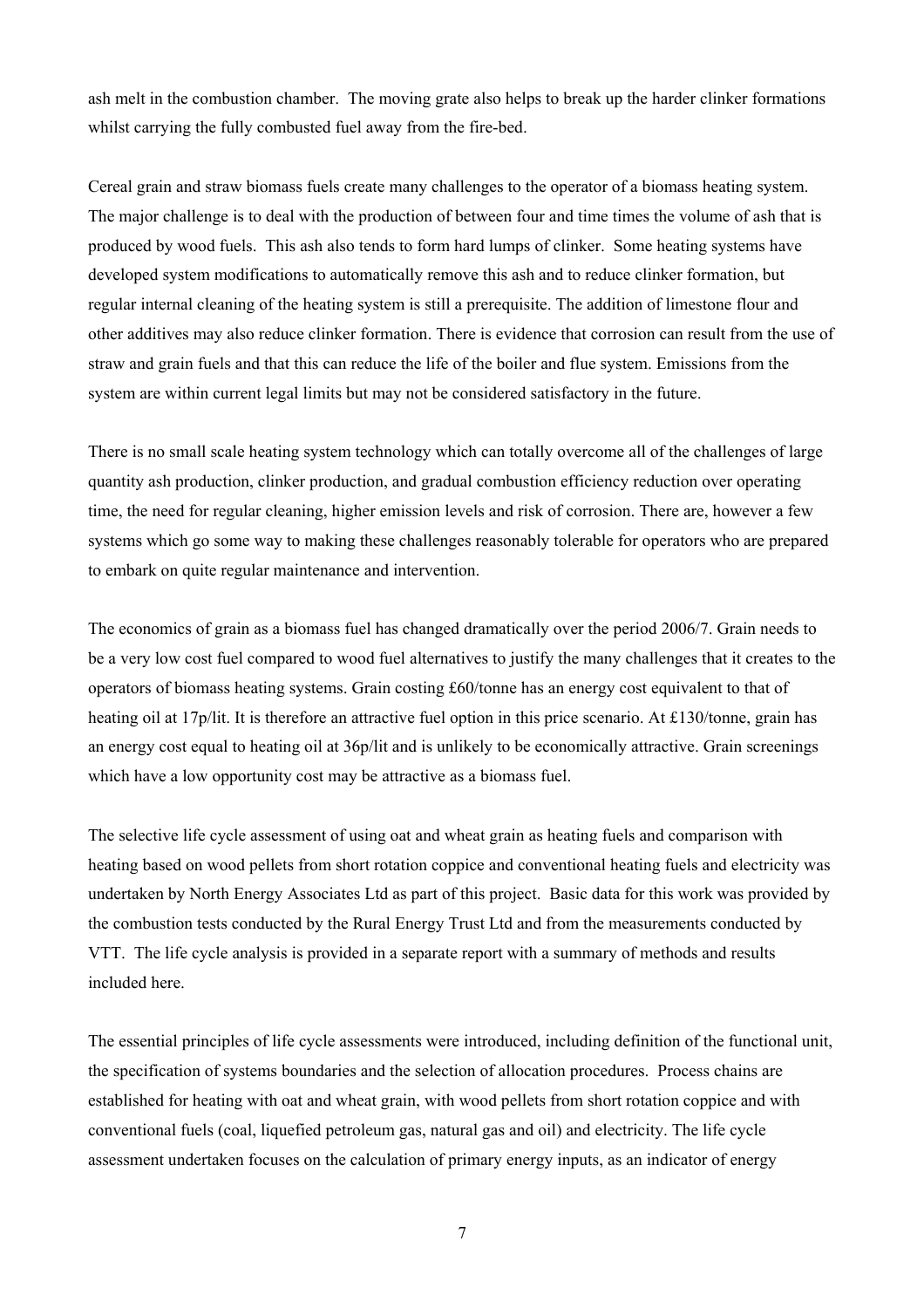resource depletion, and the evaluation of carbon dioxide, methane and nitrous oxide as prominent greenhouse gases implicated in global climate change. Details of subsequent calculations are recorded, with complete transparency, in standard Excel workbooks, which document all data assumptions and sources. Results show that primary energy inputs, and carbon dioxide and methane emissions are similar for heating with oat and wheat grain, and wood pellets from short rotation coppice. However, nitrous oxide emissions associated with oat and wheat grain heating fuels are significantly higher than those for short rotation coppice wood pellets. This is due to the manufacture of nitrogen fertiliser and subsequent nitrous oxide emissions from the soil. Together, such emissions account for 53% and 69% of the total greenhouse gas emissions associated with oat and wheat grain heating. Despite this, using oat and wheat grain for heating achieves substantial reductions in primary energy consumption and total greenhouse gas emissions compared with heating based on conventional fuels and electricity. If wheat and oat grain is used to displace natural gas for heating, total greenhouse gas emissions savings of 54% and 63%, respectively, can be achieved. Total greenhouse gas savings of 76% and 81% can be realised if heating with wheat and oat grain, respectively, replaces conventional electric heating.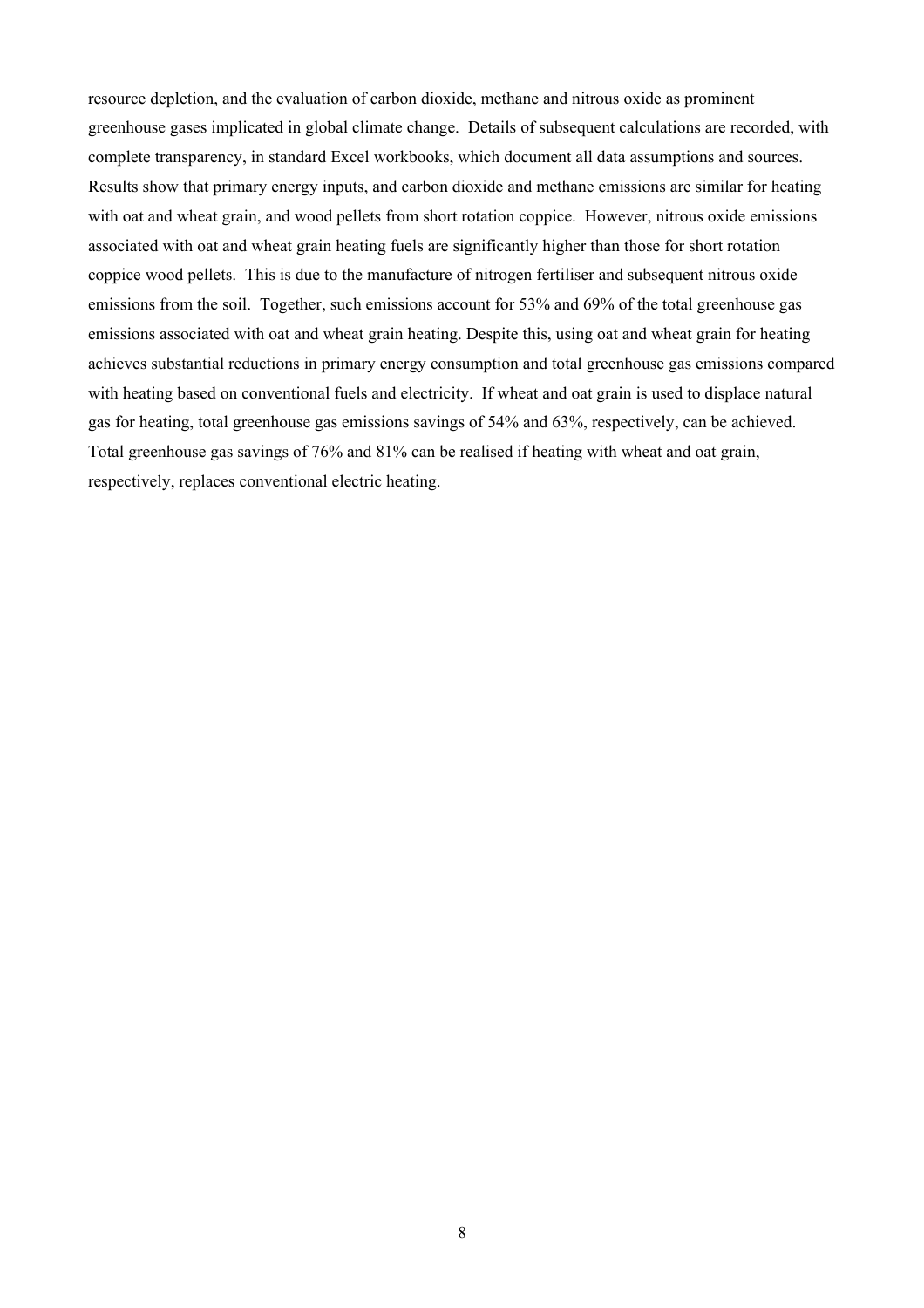#### **2 INTRODUCTION**

.

Evidence for the link between climate change and human activity has become increasingly recognised by global scientific organisations and government bodies [1]. As a result, government policies are being developed to address the economic and environmental consequences of this change. The Stern Report, published in the UK in October 2006 [2], confirms the important role that renewable energy sources can play in reducing harmful emissions which contribute to global warming.

Biomass is a term used to describe combustion fuels of plant (and animal) origin. Such fuels have therefore adsorbed carbon dioxide and solar energy to photosynthesise organic compounds. When a biomass fuel is burnt it releases the carbon dioxide that was fixed during growth. Biomass is a renewable fuel since its production and use is carbon neutral, apart from the small amount of fossil fuel used to process and transport the fuel.

Biomass fuels, particularly wood chip and wood pellets are widely used for heat generation in Scandinavia and other parts of Europe. As a result, the technologies available for burning biomass are well developed. In these countries, the widespread availability and understanding of many biomass fuels means that this form of renewable energy has made a significant contribution to heat generation, reducing greenhouse gas emissions and the reliance on fossil fuels.

In the UK, the adoption of biomass as a source of heat energy has been slow to develop because of lack of cohesive government support and rewards from the market place. However the increases in fossil fuel prices over the last 2 years and recent grant schemes and renewable fuel incentives, has initiated a significant growth in biomass heating installations and the market is expanding rapidly from a low base. Furthermore, the Biomass Task Force report [3] and the Royal Commission on Environmental Pollution report [4] have recommended a number of market incentives and Government interventions to increase the uptake of biomass heating technologies.

Wood chips and wood pellets have become the most widely used biomass fuel in the UK but there is interest in the use of cereal grains and agricultural by-products as a source of sustainable fuel. Farmer led interest has developed following a decade of historically low grain prices. This farmer interest has been encouraged by verbal reports of use of grain as a fuel in Scandinavia and the apparent cost effectiveness of such use when grain market prices are very low. This is reinforced by a more formal visit and report by a Global Watch Mission in 2006 [5]. Existing supply chains make cereal grains a readily available biomass fuel. The low opportunity costs of poor quality and unmarketable grain at the farm gate, provides a particular attractive opportunity. Some documented research has been conducted [6] and boiler system modifications have been

9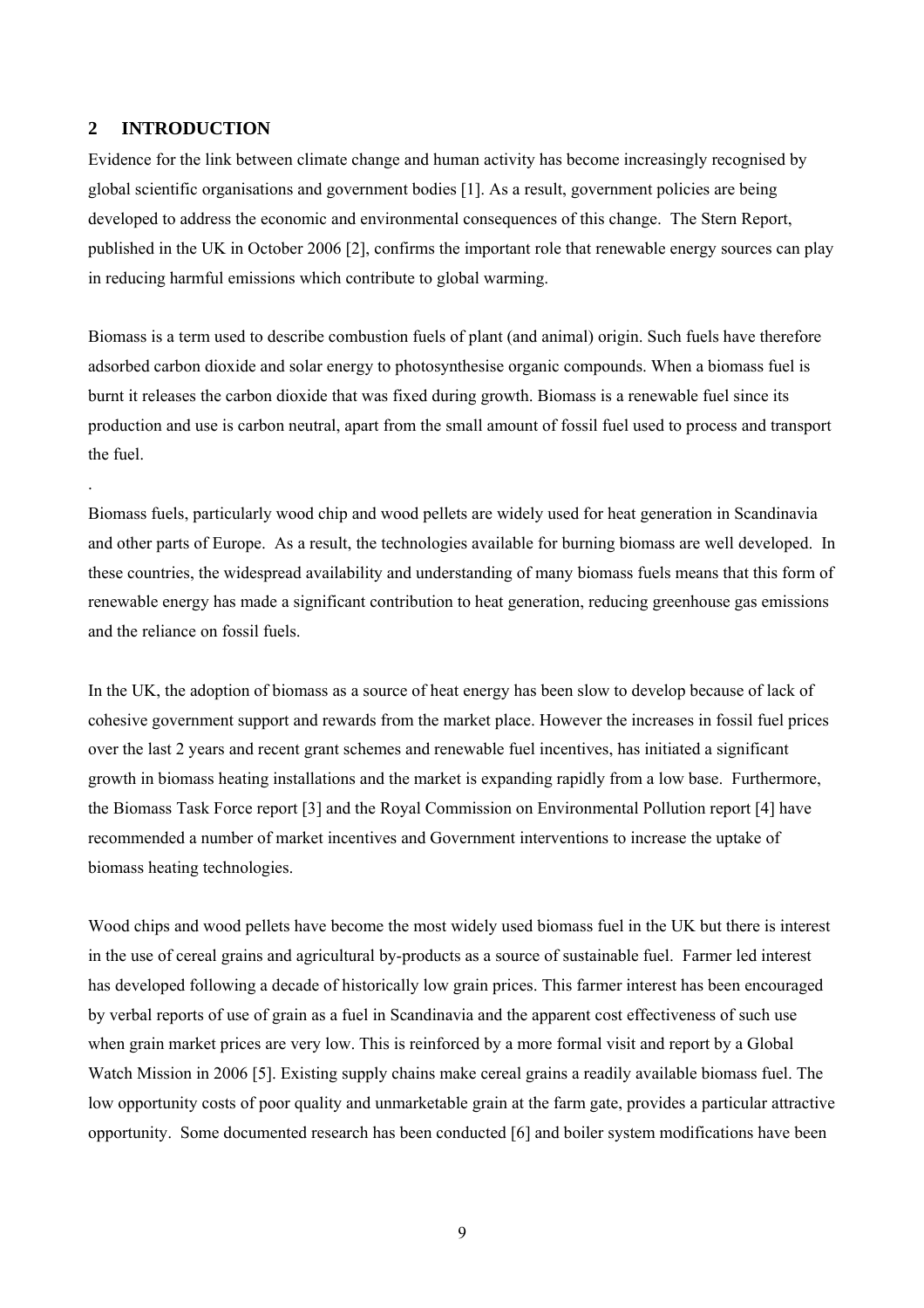made but in general there is limited knowledge dissemination regarding the combustion characteristics of cereal grains or practical implications of using this fuel in boilers with a small heat output.

The main aim of this project was to explore the potential of cereal grains as a biomass fuel for heat generation in order to expand the availability of different biomass fuel types and to develop non-food applications for grain in the UK. The detailed objectives of the project are follows:

1. To provide recommendations on suitable heating systems, grain fuels and investment and operating economics to potential users of biomass heating systems

2. To provide Life Cycle Analysis on the two most suitable biomass fuels and collect unique efficiency and emissions date for further LCA work

3. To provide calorific and economic comparisons of the range of combinable crop fuels and compare with values for energy crops and fossil fuels

4. To review the biomass technologies suitable for grain combustion

5. To assess the potential for the use of set aside land to produce cereal biomass

During the lifetime of this project there have been some very significant changes in the market place for combinable crop products and by products. These have impacted greatly on the potential use of grains for biomass and bio fuels and also on the future for set aside in the EU.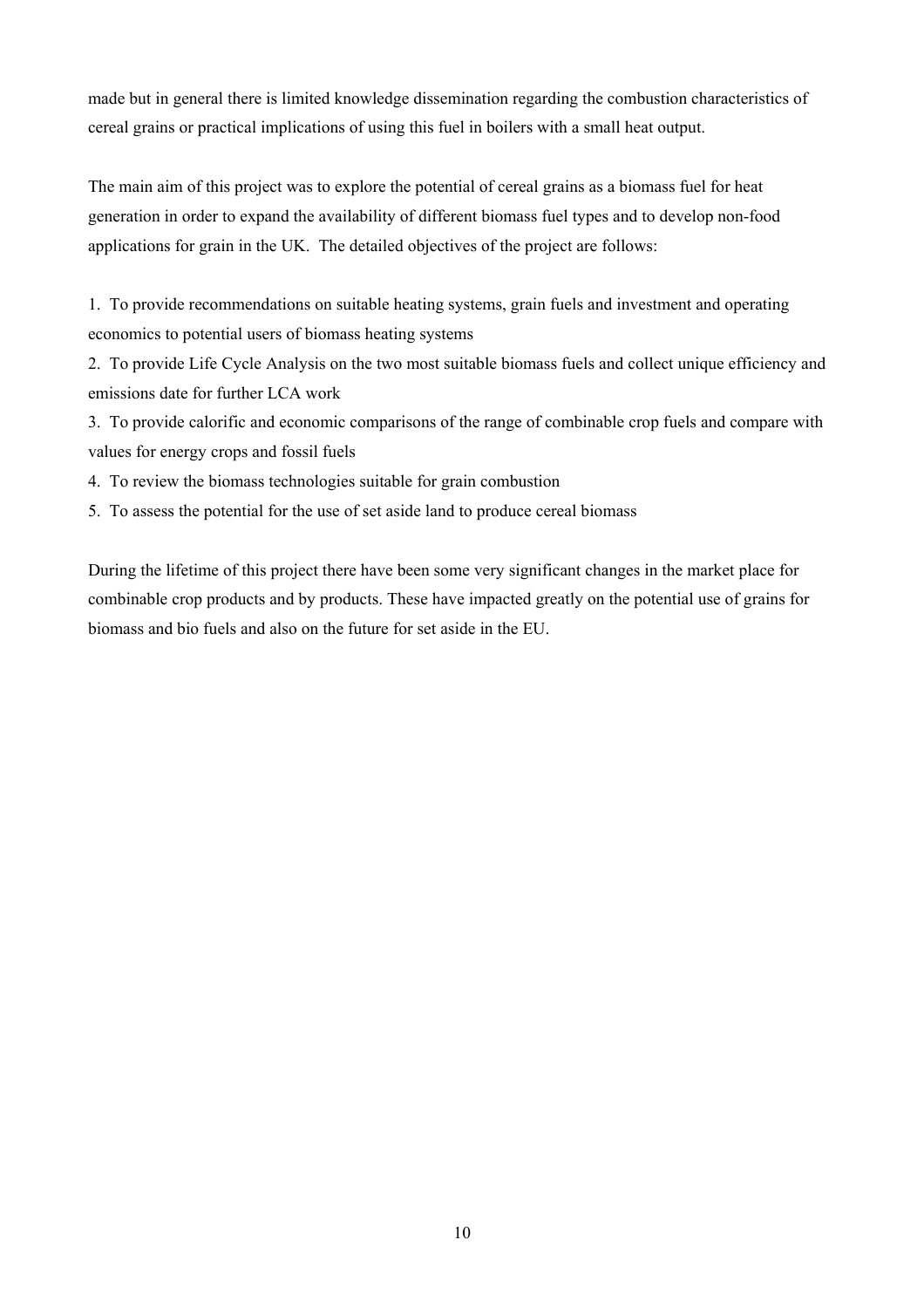## **3 MATERIALS AND METHODS**

#### **3.1 Review of relevant biomass heating technology**

Questionnaires (Appendix 1) were distributed to 34 UK and European biomass boiler manufacturers /suppliers. The companies were identified from an Internet search. The questionnaires, along with follow-up telephone calls, were used to gather the following information:

1. Potential grain burning capabilities of various biomass boilers.

2. Any experience/research in burning grain in biomass boilers, including testing equipment, fuels, gas emissions and life cycle studies.

A review of published reports and tests relevant to this study was conducted

On the basis of data accumulated from this review and within the resources of this research and those offered by heating system manufacturers, two biomass boilers were selected for the combustion test studies.

#### **3.2 Biomass fuel types**

Five biomass fuel types were selected for testing; this choice was made in consultation with the HGCA. The fuel types were wheat, wheat & calcium, oats, oilseed rape and straw pellets. Wood pellets were used a reference fuel. At an early stage of observation, rape meal pellets were used as a substitute fuel for rape seed.

#### **3.3 Test boiler installation and operation**

Two boilers were selected for combustion testing work, a Thermia 20kw stoker burner and a Twin Heat 40kw stoker burner. (Appendix 2) The boilers were installed at the Rural Energy Trust test facility in Owston, Oakham, Leicestershire. This rig consists of the boilers, chimney flues and boiler pipe work arranged in a closed loop. A circulating pump creates the flow of water through the system and the heat generated in the boiler is vented to the ambient temperature outside of the building through two external fans. This arrangement allows the heating systems to be operated at constant output for test periods over which fuels can be evaluated and boiler operation observed. During the boiler tests, one fan ran continuously and the second fan was thermostatically controlled to start when the temperature exceeded 80 ˚C ensuring that the boiler in operation maintained continuous and steady combustion.

Measurement of heat produced by the heating system was recorded at the point of hot water exit from the system. Thermocouple probes which were located on the water flow and return to the boiler (Fig. 1&2) measured the temperature differential produced by the boiler. These were connected to a Metrima F4 Energy Meter (EN 60870-5) (Fig. 3) which calculated the power output in kW and total energy generated in MWh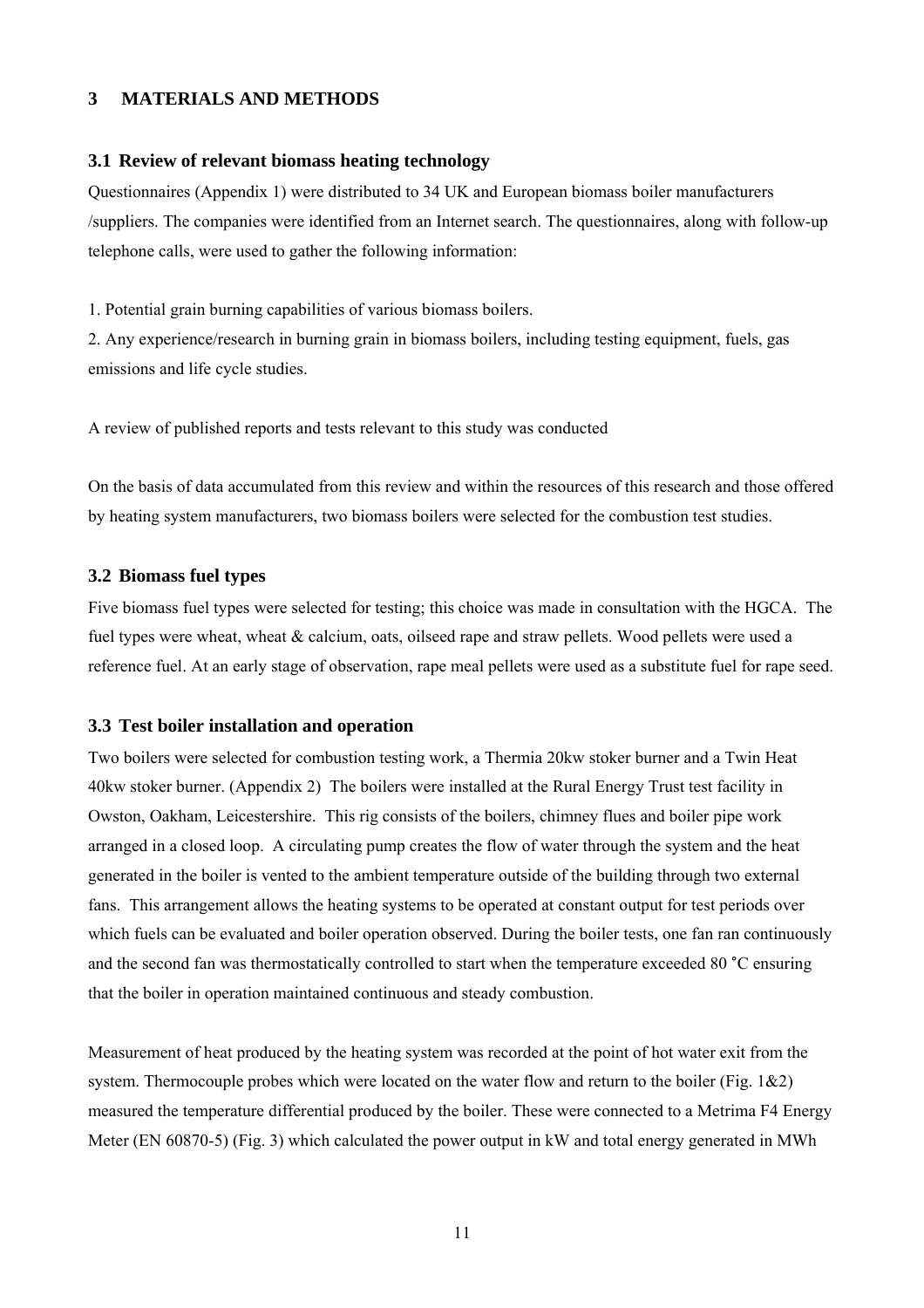from the measured flow rates and temperatures. These data were used to calculate boiler efficiency rates for the different fuels.



Figure1: Hot water flow from boiler Figure 2: Cold water return to boiler

FREMLOB

Figure 3: Metrima F4 Energy Meter



# **3.4 Initial fuel suitability tests**

Initially the five selected fuel types, along with the reference fuel (wood pellets), were appraised to determine their suitability as a biomass fuel in the two test heating systems. At this stage, the observations focused on the 'practicality' of the material as a fuel and the optimisation of the combustion settings of the heating systems for each particular fuel.

Each fuel was subjected to a series of combustion tests over short periods, in each boiler. These lasted up to 6 hours each. Where possible, a 'setting' to achieve optimum combustion efficiency was determined for each fuel and heating system combination. The parameters and indicators to achieve this optimum are shown in Table 1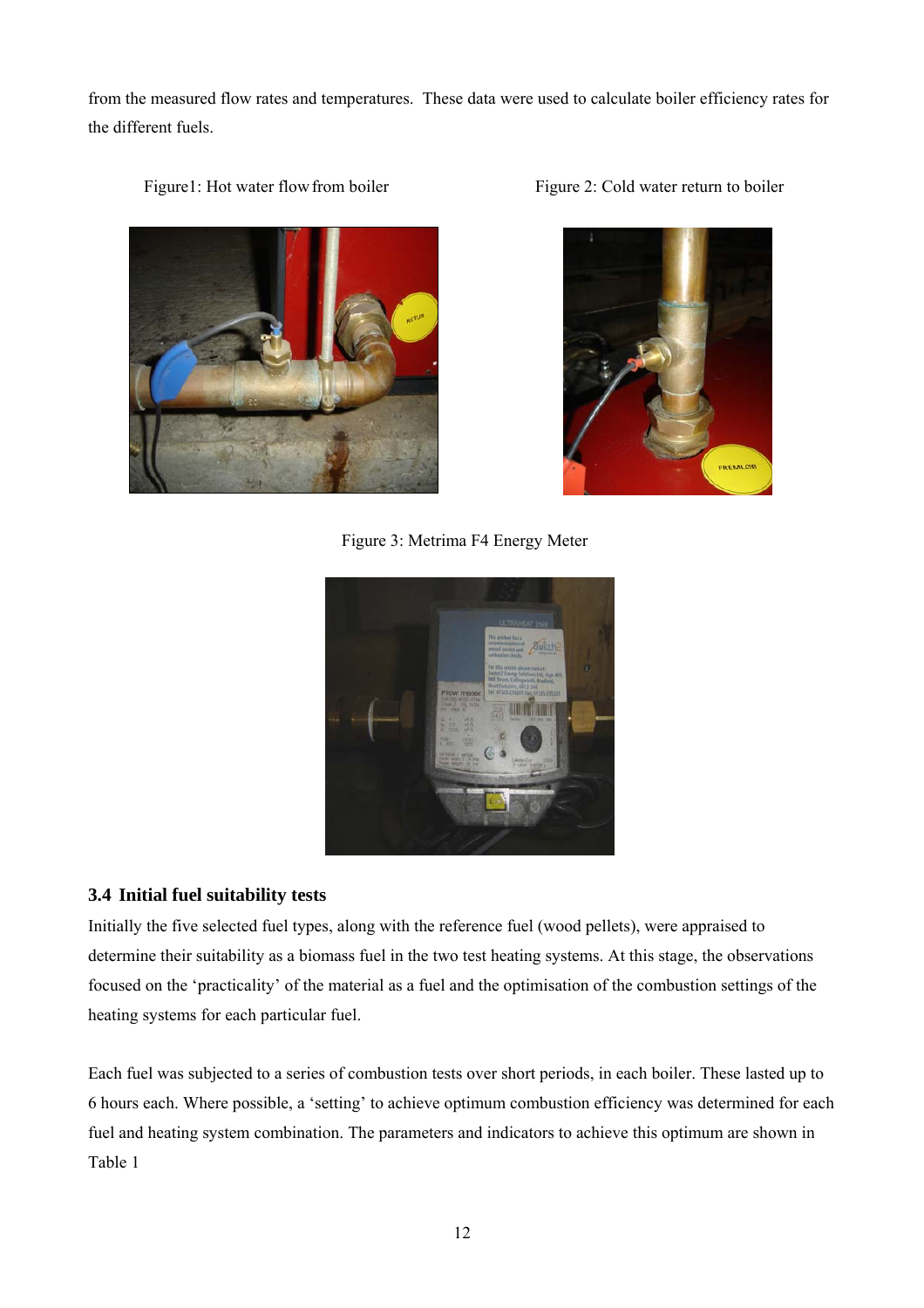| Oxygen                                                                                                                                                                                                               | Carbon                                                                                                                                                                                    | Carbon                                                                                                                                                                                       | <b>Nitrogen</b>                                                                                                                                                                                                                                         | <b>Exhaust Gas</b>                                                                                                                                             | Fuel                                                                                                                    |
|----------------------------------------------------------------------------------------------------------------------------------------------------------------------------------------------------------------------|-------------------------------------------------------------------------------------------------------------------------------------------------------------------------------------------|----------------------------------------------------------------------------------------------------------------------------------------------------------------------------------------------|---------------------------------------------------------------------------------------------------------------------------------------------------------------------------------------------------------------------------------------------------------|----------------------------------------------------------------------------------------------------------------------------------------------------------------|-------------------------------------------------------------------------------------------------------------------------|
|                                                                                                                                                                                                                      | <b>Monoxide</b>                                                                                                                                                                           | <b>Dioxide</b>                                                                                                                                                                               | Oxide                                                                                                                                                                                                                                                   | <b>Temperature</b>                                                                                                                                             |                                                                                                                         |
| Ideally the level<br>of $O_2$ in exhaust<br>gases should be<br>$5 - 8\%$ . Too low<br>oxygen increases<br>CO formation:<br>too high risks<br>creation of<br>thermal $NOx$ and<br>reduced<br>combustion<br>efficiency | Presence of CO<br>indicates<br>uncombusted<br>gas. The goal is<br>high $CO2$ and<br>zero CO; in<br>practice they'll<br>always be some<br>CO present, this<br>must remain<br>below 100 ppm | This value should<br>be as close to the<br>theoretical<br>maximum as<br>possible, 20.4%.<br>In practice $O_2$<br>levels of $5-8\%$<br>will clearly lead<br>to reduced $CO2$<br>$(13-16\%)$ . | Dependant on<br>combustion<br>temperature and<br>the level of<br>surplus air. High<br>temperatures<br>create thermal<br>$NOx$ , whilst too<br>low leads to<br>incomplete<br>combustion.<br>Ideal<br>temperatures will<br>be in the range<br>850-1200 °C | <b>Ideally below</b><br>150 $\rm{^{\circ}C}$ (prior to<br>an exhaust gas<br>fan). Slightly<br>higher<br>temperatures are<br>permitted when<br>using dry fuels. | Uniform particle<br>size and moisture<br>content.<br>Enables steady<br>combustion and<br>reduces emission<br>variations |

**Table 1: Parmeters and indicators relevant to achieving efficient combustion** 

Observations that were recorded at this stage were as follows:

- Fuel characteristics, including particle size, density and dust content and the flow characteristics of the fuel in the feed systems.
- Ash, slag and clinker (ash which first melts and then solidifies into large lumps) formation, including burner tube and air hole blocking and the impact of these on combustion performance.
- Combustion observations
- Notable emission characteristics

# **3.5 Detailed combustion tests**

# **3.5.1** *General*

Two of the initial five fuels types were chosen for further investigation (wheat and oats). This work on the two test fuels and control fuel was principally conducted over a two week period on the same heating system test equipment but with the extra resource of VTT staff and more sophisticated heat production and flue gas analyser testing equipment. Following the difficulties experienced with configuring the 20kW Thermia heating system at the initial fuel suitability test stage, further time was spent by VTT technical staff, in conjunction with the manufacturer Thermia Oy, and a working configuration was achieved. Although the core data was obtained during this testing period, further extensive combustion testing was conducted over the following months by Rural Energy Trust technical staff. These data were collected using the more limited analytical equipment. However combustion tests over longer periods up to 72 hours were examined as were levels of limestone flour additions to wheat fuel between 1-5%.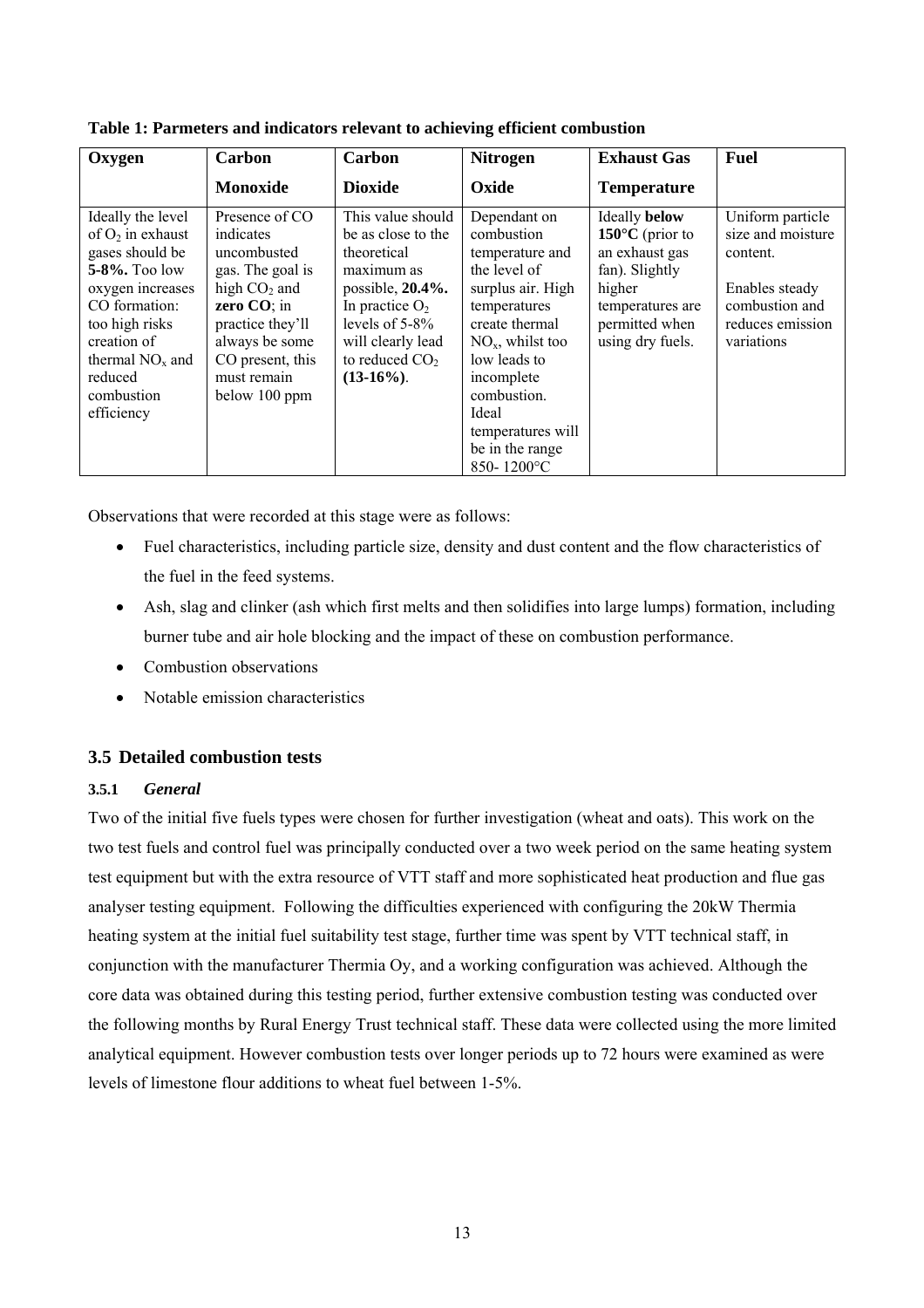#### **3.5.2** *Fuel assessments*

Fuels were analysed to determine the basic fuel characteristics including moisture content, ash content, amount of volatiles, calorific value and elemental composition (C, H, N, S, Cl & O). Fuel weight and bulk density was measured for each combustion cycle.

#### **3.5.3** *Combustion tests*

Tests were conducted with reference to the existing guidelines, detailed in the British Standards for Solid Fuel Biomass Boilers up to 300kW[7].

For each fuel the same boiler start procedure was followed. The fuel hopper was filled with suitable quantities of the selected fuel and a quantity of this fuel was fed into the burner tube using the electronic control panel (Figure 1). Once the burner tube was half filled with the fuel, three handfuls of wood pellets were added on top of the fuel pile. A blow-torch was used to manually ignite the pellets. Once the pellets were burning, the boiler cycled through a start up phase, pulsing air and fuel into the chamber. Following a successful start, the control panel automatically selected the normal running phase, calibrated for the specific fuel being burnt (wood pellets, grain or a customised setting). Typically the boiler required 1-2 hours from ignition before reaching steady state running. Testing periods of 4 hours were used during the VTT testing stage, but were extended up to 72 hours, where possible, during the later testing conducted by Rural Energy Trust testing stage. The target hot water output temperature for each combustion period was set to the boiler manufacturers recommended temperature of 85°C.

During start up, the boiler's heat exchanger was bypassed allowing the flue gases to rapidly heat the main chimney flue, increasing the draught and enabling good combustion. As the boiler water temperature steadily increased, any excess air trapped in the system was bled using a manual bleed valve above the water outlet thermocouple (Figure 1) and an automatic bleed system.

Each combustion test consisted of a test period (4 to 72 hours) during which the following data was recorded:

- Weight of fuel burned
- Weight of ash produced and elemental analysis of ash sample
- Heat produced
- Flue gas emissions (O2, CO, CO2, NO, NOx and SO2)
- Observation of nature of ash formed, including photographs

Flue gas emission values were recorded during steady state combustion. The tests that were conducted by VTT involved measuring the composition (O2, CO, CO2, NO, NOx and SO2) of the moist flue gas, collected from the flue gas fan using a KM9106CO Quintox flue gas analyser. Emissions were recorded over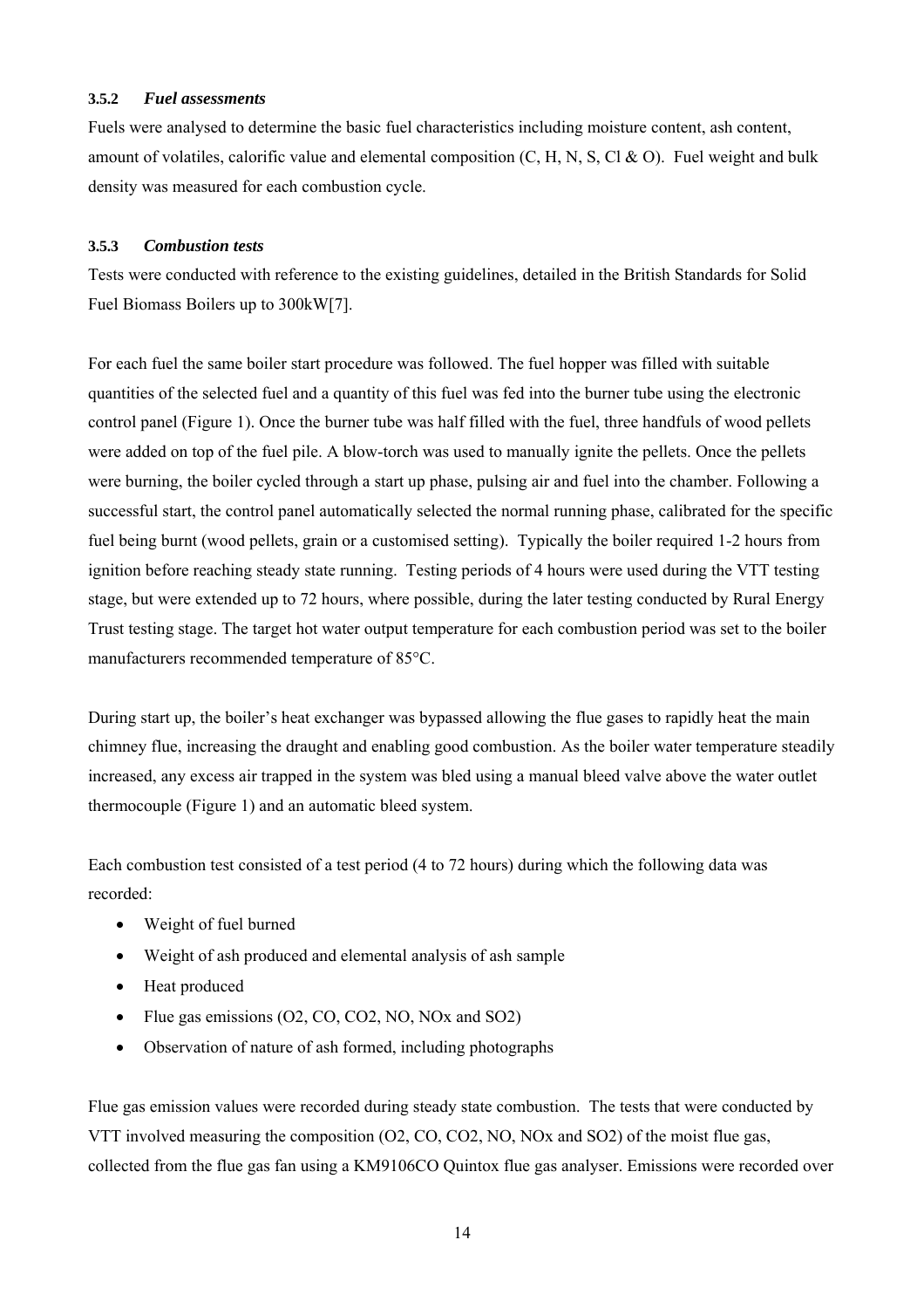the entire duration of the combustion period at 5 second intervals. A mean figure was calculated for each gas and each combustion test.

Tests were conducted by Rural Energy Trust using a Testo 335 flue gas analyser. This equipment does not provide measurements that comply with BS EN 303-5 standards, however it is sufficiently accurate to provide comparative data (NO, NOx derived, CO and CO2) for different fuels. Dust content and organic compounds (OGC) were not recorded.

NOx levels were derived using the following equation (1)  $NO<sub>x</sub> = NO + (NO<sub>2ADD</sub> x NO)$  (1)

Where  $NO<sub>2ADD</sub>$  is the Nitrogen dioxide addition factor [8]

Elemental composition of an ash sample was determined for each fuel type using a Philips PW2404 X-ray fluorescence spectrometer (XRF) and the semi-quantitive SemiQ program. Photographs were taken of the boiler and burner tube after each test and other relevant observations recorded.

#### **3.5.4** *Combustion efficiency*

Boiler efficiency calculations are based on the method outlined in Equation (2) taken from BS 303-5, where  $Q_B$  is the calorific value of the fuel burned during the test period and Q is the total energy generated in kWh over the test period. This method does not included losses in the system as these can only be recorded in laboratory conditions.

Efficiency, 
$$
\eta_K = \frac{Q}{Q_B}
$$
 (2)

#### **3.6 Review of a sample of working grain fuelled heating systems in Europe**

Following the inadequacy of the review of relevant biomass heating technologies, described in section 3.1, to provide clear information, an extra work package was conducted towards the end of the data collection stage of the project. Site visits were made to observe eleven biomass heating systems in operation on the owner's premises in Sweden, Luxembourg, Denmark, Finland and Germany. Observations were made and the comments of the operators were collected. Eight site visits in Denmark, Sweden, Luxembourg and Germany were conducted by a Rural Energy Trust research technician and three visits in Finland were conducted by the VTT partner.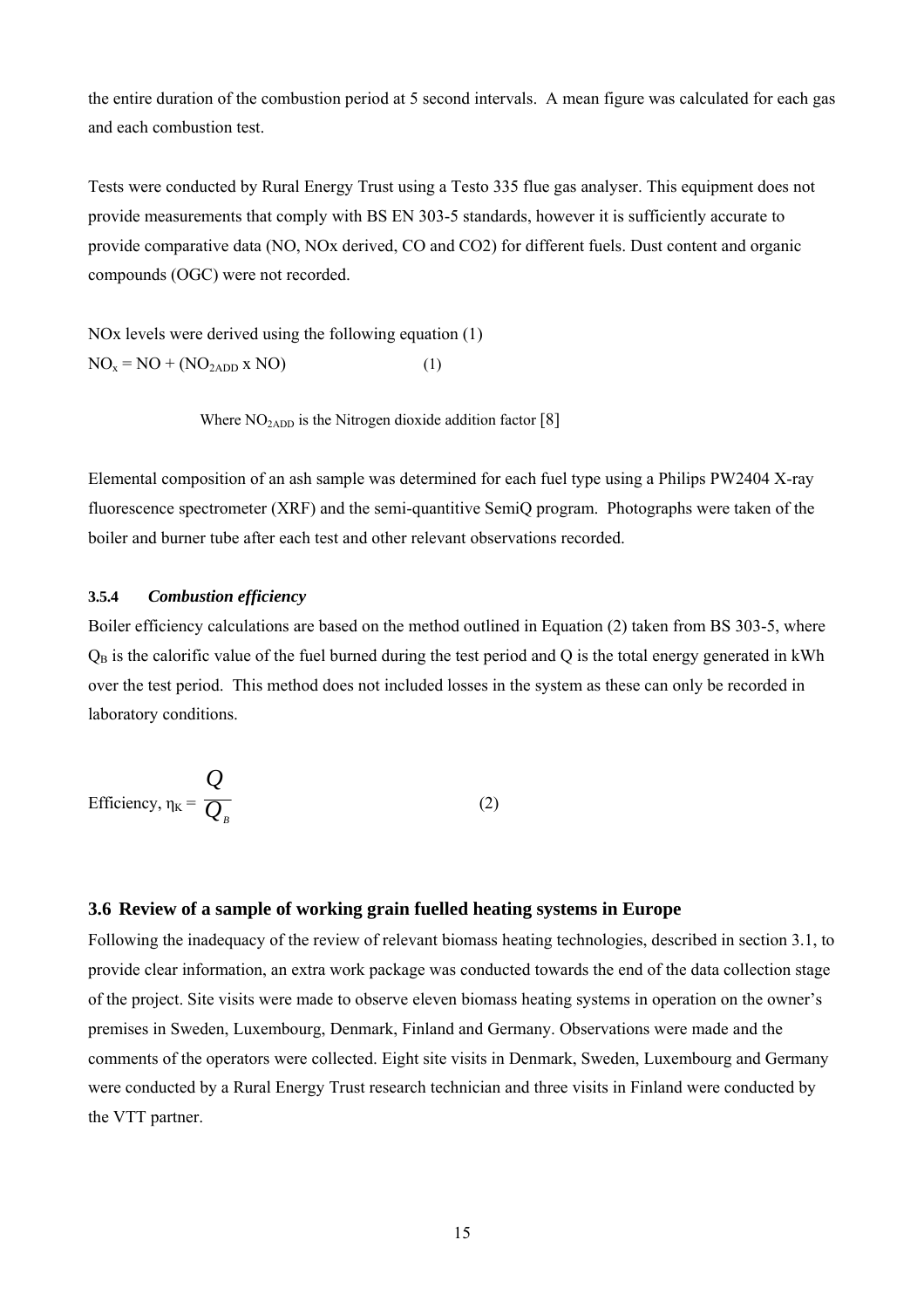The objectives for the study tour were to:

- obtain observational data from each operational boiler
- investigate fuel types used in boilers
- discuss operational requirements with boiler operators and installers
- ascertain more clearly which biomass heating technologies are relevant for UK conditions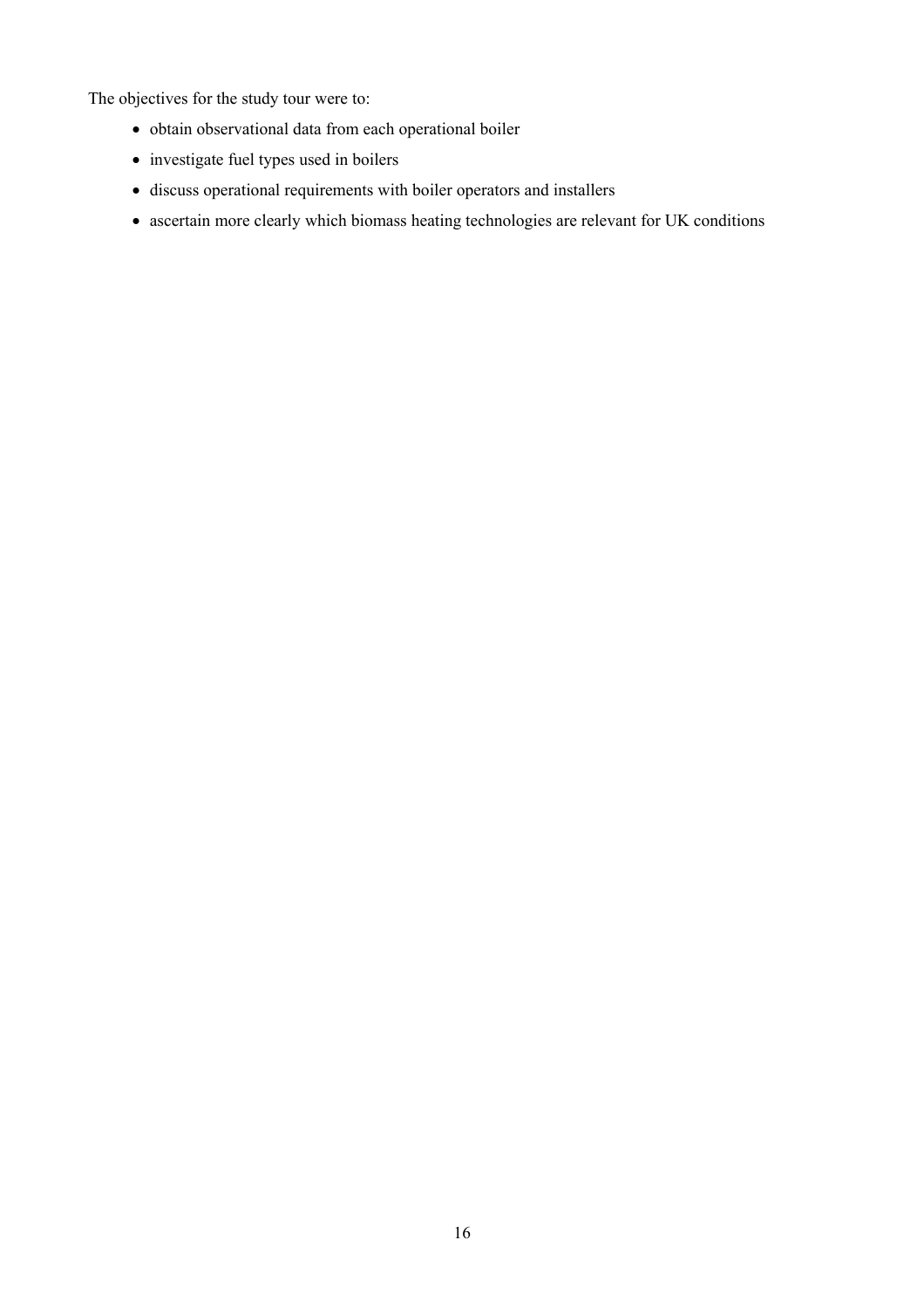#### **4 RESULTS**

#### **4.1 Review of relevant biomass heating technology**

#### **4.1.1** *General*

Thirteen responses were received to the questionnaires. Where possible these responses were followed by telephone conversations and in some cases by further email communications. Five further manufacturers, who did not initially respond or who were not originally identified on the questionnaire circulation list, made contributions during the progress of the project

The information collected was almost entirely subjective with very little test report data available. The UK based distributors had been importers and distributors for a short period and had only installed a few systems, if any at all, and none of these had been operating long enough to be able to give useful experience. It proved impossible to identify a single working installation which was available or suitable for some observational tests to be conducted.

Manufacturers of biomass systems offered in many cases very cautious information and advice on the applicability of their systems to utilise grain as a fuel. In all cases they indicated that there were a number of issues to be addressed by clients choosing to use grain as a fuel: ash production was likely to be 5-10 times greater than for wood, the ash is subject to clinker formation (forming large lumps), the fuel tends to extinguish more easily on low flame and the whole combustion system requires regular internal cleaning of ait injection holes and heat exchangers. The point was clearly made that wood, in all its forms, was certainly the ideal biomass fuel.

The choice of heating systems to use for the fuel testing was therefore made from a limited information base and from the limited resources available to fund this aspect of the project. Thermai Oy (now called Ariterm), Finland, made available a newly developed grain stoker-burner head and 20kW boiler. Rural Energy Ltd in conjunction with Twin Heat, Denmark, made available a 40kW composite stoker burner, boiler and hopper heating system. Photographs of these systems appear in Appendix 2.

#### **4.1.2** *Types of burner systems and suitability*

There are three broad types of fuel stoker systems in use for small scale (under 200Kw) biomass heating systems: under stoker, stoker burner and moving grate. Schematics of the systems are shown in Figure 2.

The under stoker system pushes fuel in an upwards direction into the base of the boiler. Combustion air is blown from below and from the sides, above the stoker. It is clear that the under stoker system is very unlikely to be suitable for burning grain, straw and other high ash fuels. Ash tends to be push upwards, during the combustion process, and out over the edge of the stoker. When clinker is formed, this cannot escape and blocks the under stoker in a very short time.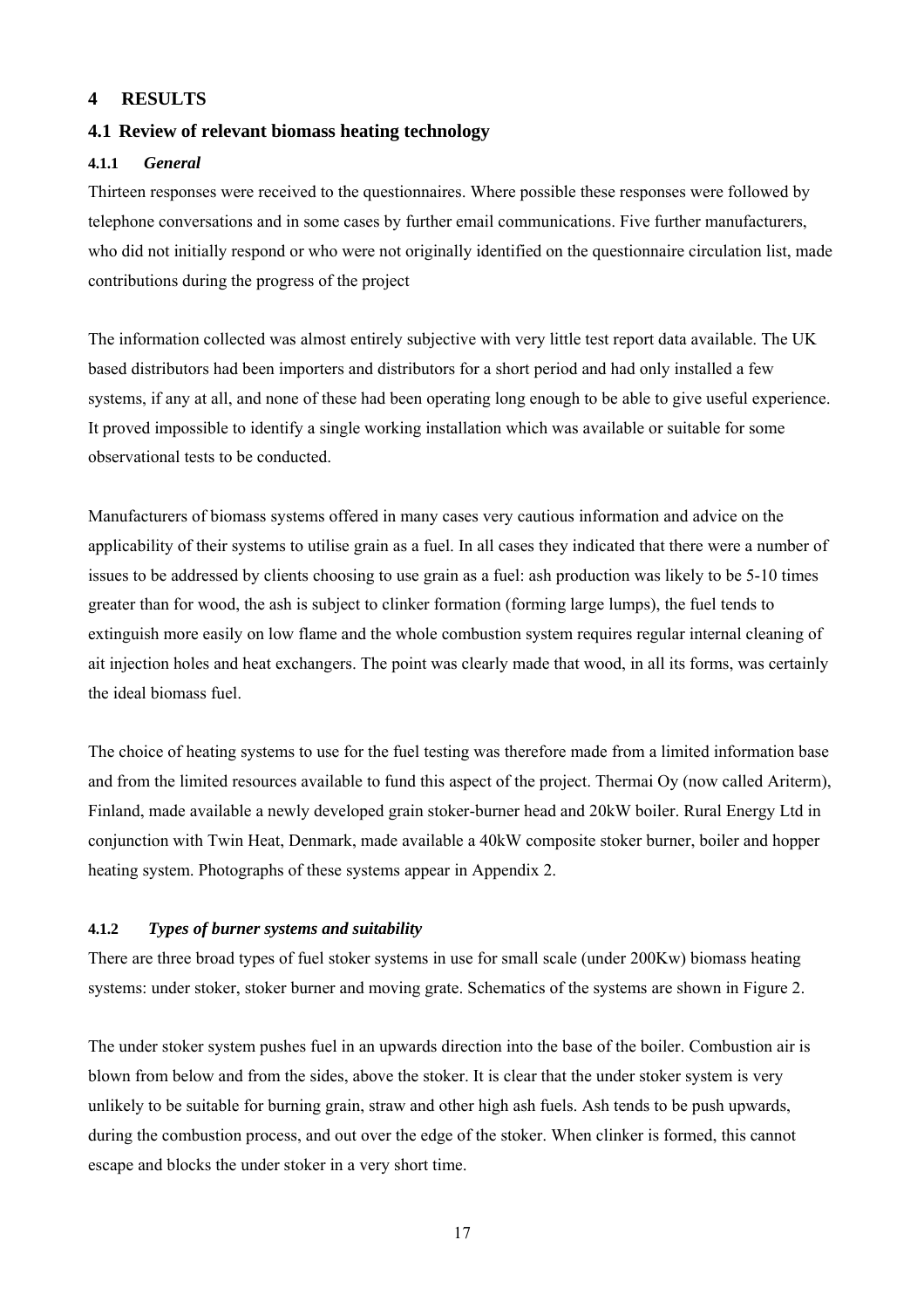#### **Figure 4: Stoker types in small scale biomass systems**



The stoker burner system consists of burn chamber external to the boiler. Fuel is fed into this burner in a lateral direction with combustion air blown into the chamber, usually along the length of the cylinder. The system is very simple and tends to be the least expensive of the three systems. The stoker burner system was found to be the most widely used type of system for grain burning. Ash is pushed horizontally out of the stoker burner and falls into the boiler base. The horizontal movement is much less likely to cause ash clogging and blocking than the upward movement

The moving grate system is usually associated with larger output systems and tends to be the most expensive to buy and to maintain. Fuel enters the boiler onto the higher level of the grate and is moved progressively down by the movement of the individual steps. Most biomass moving grate systems would be unsuitable for burning grain since the grain would fall through the grate. However in at least one case a small scale system has been developed with modifications to allow grain to be used as fuel satisfactorily. In another case, a small step grate has been incorporated into a stoker burner to achieve the same end.

#### **4.1.3** *Manufacturer and Installer Comments*

Many of the larger manufacturers of biomass heating systems stated categorically that their equipment was unsuitable for use where grain or very high ash products were to be used as fuels. Some of these manufacturers also expressed serious doubts about the ability of any biomass systems to perform this function satisfactorily. Unsatisfactory operation of the heating system, reduction in life of the boiler and unsatisfactory levels of emissions were all mentioned as potential difficulties. There was also an undercurrent of doubt concerning the social acceptability of grain being used as a combustion fuel, when it is perceived to be a food product.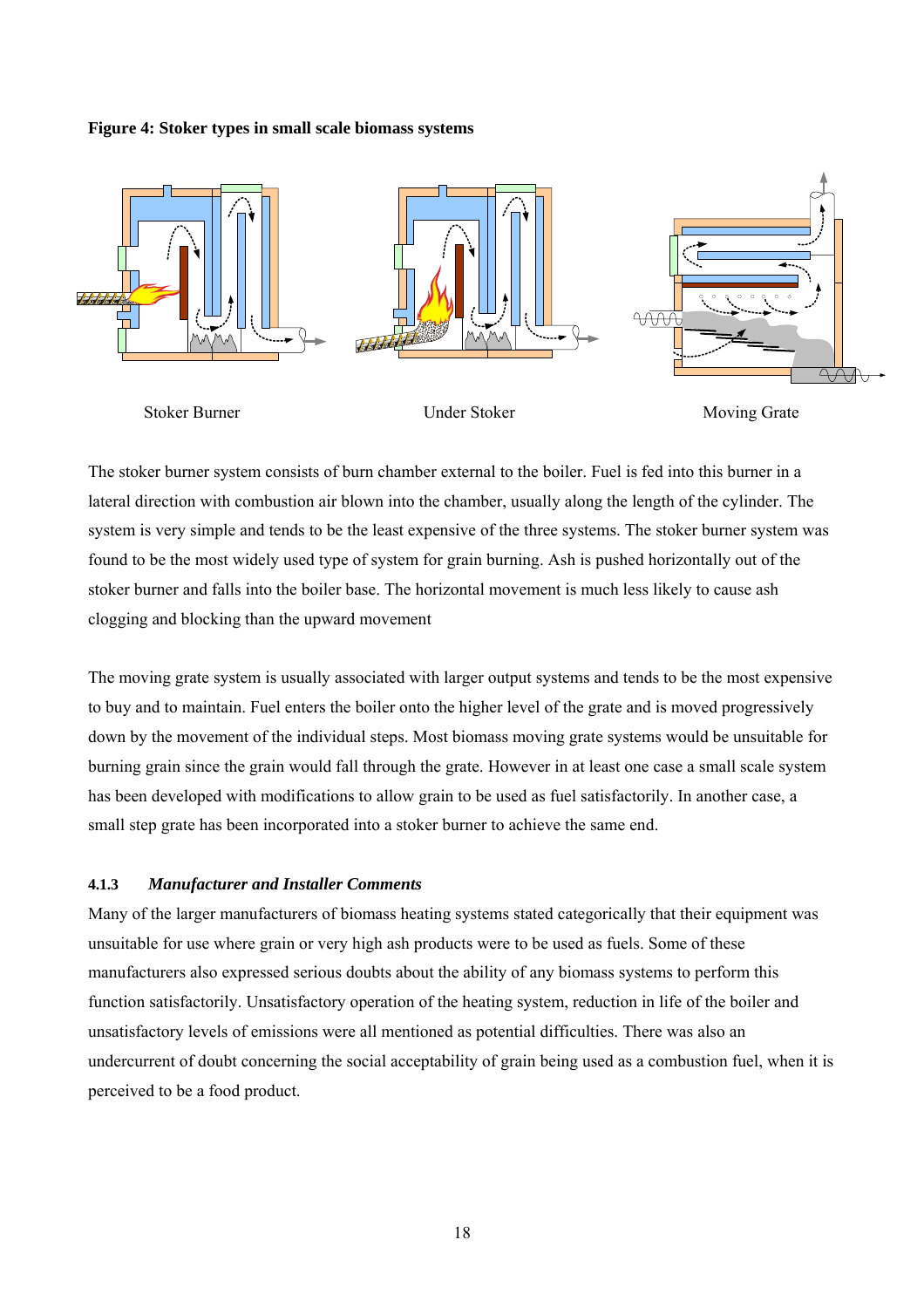Most of the manufacturers who condoned the use of their equipment for burning grain were small and medium size businesses. These manufacturers gave the impression that the practice of using grain as a fuel was farmer motivated and that they had responded to requests for advice rather than being proactive in making such recommendations. In some cases, manufacturers had made modifications to heating systems to facilitate better performance, but still made clear to clients that operation would be less problematic when wood chip or wood pellets were used as a fuel.

Lars Hansen, director of Faust (Maskinfabrikken) ApS, Denmark [9] that there were 50 of his company's clients who were using grain as a fuel, using systems in the 40kW- 260kW range. The company had three years experience of grain fuel use and had identified a number of issues. Much larger quantities of ash (2-4% of fuel dry weight) results from grain fuels compared to wood (0.5%). Also clinker formation, blocking of air inlets and heat exchangers were a feature of these fuels. The build up of ash and clinker and blocking of airways led to reduction in boiler output and efficiency. Correct boiler function could only be maintained by very regular cleaning of all parts. The company has encountered far more problems with heating systems over 60Kw output and this was thought to be due to the higher combustion temperatures generated. His company had developed a stoker burner, which incorporated a three step feature, with a central moving section and also a system to reduce clinker formation and dust accumulation in the convection areas. These features increased the operational period before efficiency and output drops significantly and the boiler has to be cleaned.

Jean-Luc Schmitt, a biomass heating system installer and agent [10] in Luxembourg has installed ten grain burning systems in Germany, Luxembourg and Belgium. These systems ranged from 10-45kW in output and included four different products sourced from Germany, Denmark and the Czech Republic. All the systems were working to the reasonable satisfaction of their owners and were largely using oats and barley as a fuel. Wheat is only used occasionally as a fuel and in this case limestone flour is often used to reduce clinker formation (by raising the melting point of the ash). The limestone flour is mixed with the grain at a rate of 1% by weight. Problems are experienced with separation of the limestone flour from the wheat in the fuel hopper and some system needs to be devised to reduce this problem.

Lars Brusgaard, director of REKA Maskinfabrikken A/S, Denmark [11] has developed a range of boilers with multi fuel capabilities including grain and possibly straw. The main feature that has been developed in this system is a small step grate. The fuel moves down the steps of the grate, as it burns, and is assisted by independent movement of alternate steps. This action is helpful in moving the large quantities of ash away from the combustion zone and also the movement tends to reduce clinker formation from molten ash. The grate is manufactured in such a way that grain does not fall through the air vents or gaps in the grate. The manufacturer reports that clinker formation is further reduced by the ability of this boiler to combust grain and straw at lower temperatures. This is achieved by the reduction of primary air flow, which is blown up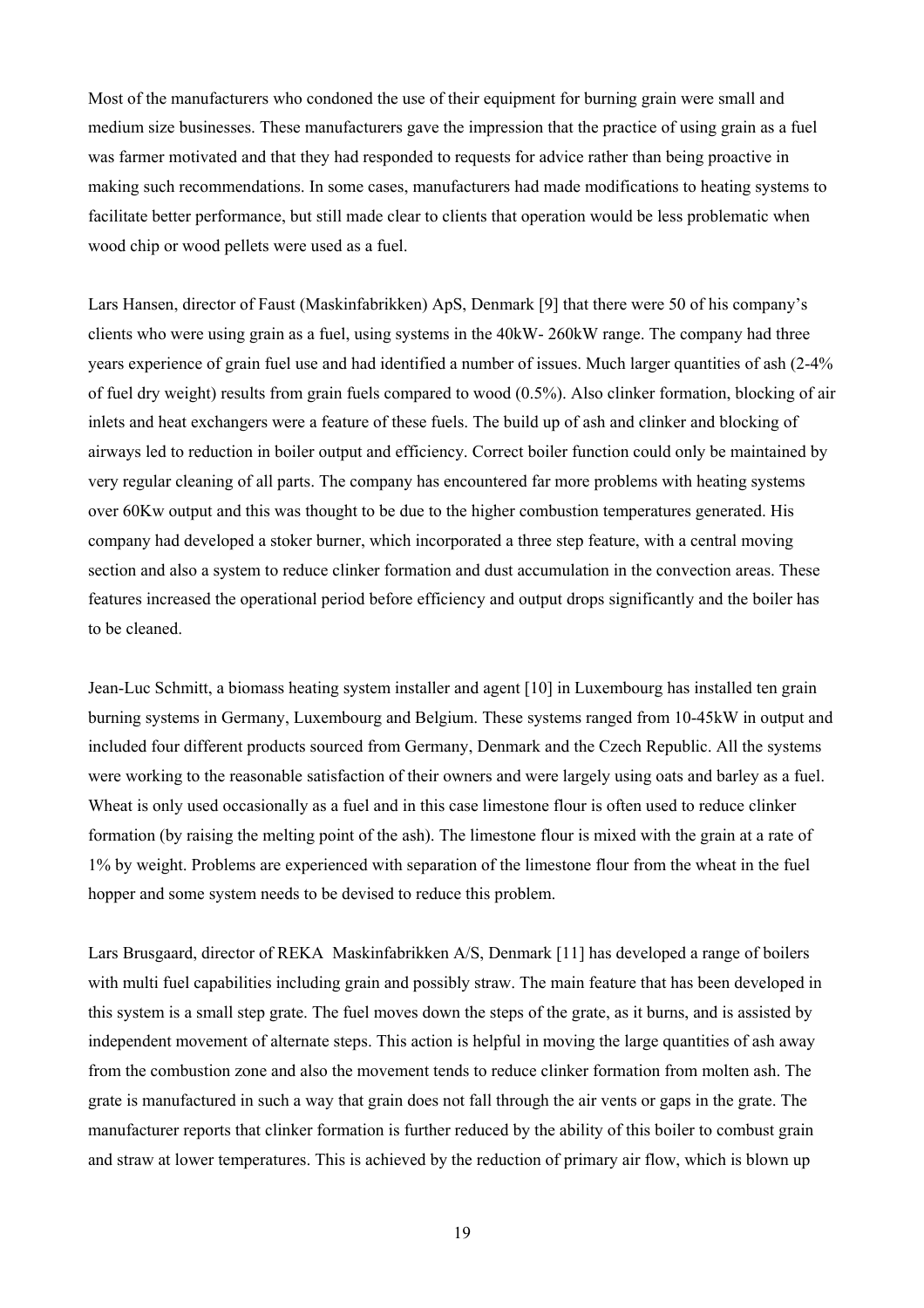through the grate and the balance of secondary air, introduced higher up the combustion chamber. Large amounts of ash are produced in the combustion of straw and grain and the optional addition of an ash removal screw facilitates longer burn runs before the system requires manual attention. The advantages of a this step grate system is endorsed by research at the Danish Energy Agency [6]

Thomas Hvid, Technical Manager of Thomas Hvid, Twin Heat, Denmark [12] reported that their 10-80kW output heating systems were approved for use with grain as a fuel, in addition to conventional use of wood chop and wood pellet fuels. The systems had been in use for burning grain and grain residues for up to twelve years. The company was still uncertain about recommending their larger range of heating systems for use with grain. The systems have been developed to accommodate the special requirements of grain combustion in a number of ways: firstly the horizontal stoker burner design has been developed to minimise ash build up and clinker formation; secondly the stoker burner is fitted with a replaceable stainless steel liner to increase stoker longevity due to corrosion; thirdly an ash removal screw is available as an option to reduce ash build up and a reduction in boiler performance; and fourthly the control system is pre-set with a range of oxygen and fuel flow parameters which can be reset with the 'flick of a switch' when fuels are changed.

Heikki Oraveinen, Senior Research Officer at VTT in Finland [13] reported unpublished observations and fuel evaluation work that show the combustion of cereal grains and straw is more difficult than wood combustion and causes more emissions. The calorific values of cereal grains and straw tend to be about 10% less than for wood. Ash content, however, is between and 3-7% higher and the melting point of this ash is significantly lower. The result of this combination is that clinker formation is likely during the combustion process. Nitrogen and sulphur contents of cereal grains are several times higher than wood and therefore emissions of NOx and SO2 emissions are also likely to be higher, also. Chlorine content of cereal grain is also much higher than wood and there is therefore a risk that more rapid corrosion in the boiler and flue could take place. The challenges for boiler manufacturers, if cereal grain is to be a widespread biomass fuel, are to design systems with effective grate and ash removal systems for large ash quantities, technologies which can remove the higher NOx, SO2 and particulate emissions and boiler linings and flues which can resist the impact of corrosion

Although a number of other contributors provided information on heating systems, with which they were associated, some of this was conflicting and difficult to interpret. Since some of these contributors clearly had a short association with the heating systems of which they spoke, this information is not specifically reported.

#### **4.1.4** *Test reports and literature*

Official test reports on the performance of biomass heating systems, when using grain as a fuel were generally unavailable and unpublished. In most European countries biomass heating systems are required to

20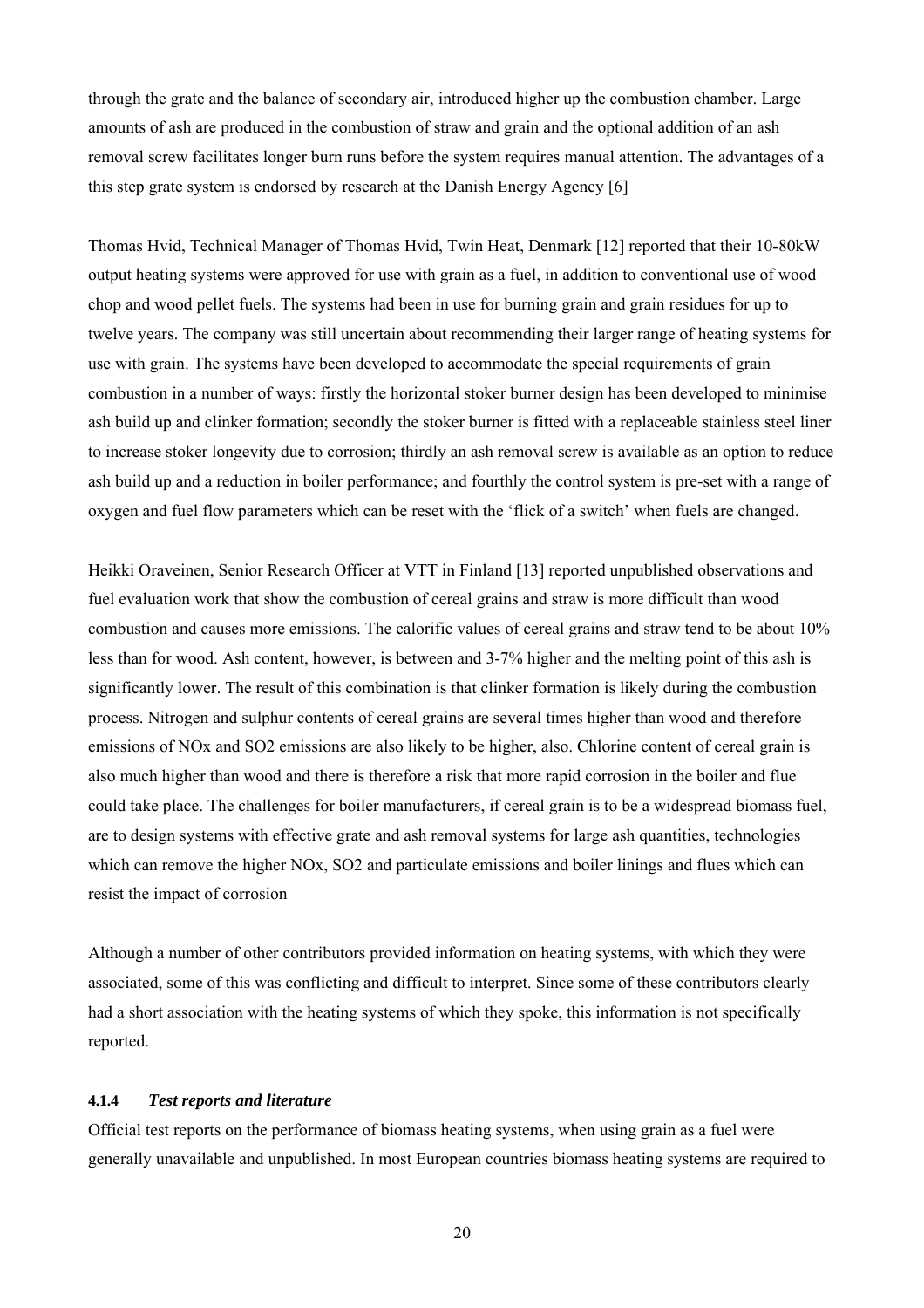pass standard tests at approved testing laboratories. A common standard of attainment is the standard EN 303-5, in which the definition of parameters varies slightly between countries. Under this test protocol, grain is not recognised as a biomass fuel and therefore heating systems cannot formally be accredited to burn specifically such fuels.

Some unpublished [15] [16] [17] and published reports [6] [14] by the Danish Technological Institute describe testing of some small biomass heating systems on a range of non wood fuels. These include wheat (plus 1% limestone flour) and a range of specially prepared pelleted fuels which includes straw (plus 1% CaO) and grain screenings (plus 5% limestone flour). The tests are conducted on a number of heating systems but notably a 20kW Twin Heat stoker burner system and a Reka 30kW step grate systems; both manufactured by Danish companies.

Selected data from two published reports and three unpublished test reports are summarised in Table 2

| <b>Test</b>                           | <b>Stoker</b> | <b>Efficiency</b> | $\bf CO$ | <b>NOx</b> | SO <sub>2</sub> | $OGC$ (CH <sub>4</sub> ) | <b>Dust</b>       |
|---------------------------------------|---------------|-------------------|----------|------------|-----------------|--------------------------|-------------------|
| /fuel/specification                   | type          | $\frac{6}{9}$     | $mg/m^3$ | $mg/m^3$   | $mg/m^3$        | $mg/m^3$                 | mg/m <sup>3</sup> |
| Twin Heat M20i                        | Stoker        | 87.0              | 337      | 662        | No data         | $\overline{3}$           | 337               |
| Wheat $+1\%$ LSF                      | burner        |                   |          |            |                 |                          |                   |
| Twin Heat M80i                        | Stoker        | 90.2              | 59       | 582        |                 | 9                        | 338               |
| Grain                                 | burner        |                   |          |            | No data         |                          |                   |
| Twin Heat M80i                        | Stoker        | 89.6              | 102      | 207        | No data         | $\boldsymbol{0}$         | 35                |
| Wood pellets                          | Burner        |                   |          |            |                 |                          |                   |
| Reka 30                               | Step grate    |                   |          |            |                 |                          |                   |
| Straw pellets $+1\%$                  |               | No data           | 2355     | 343        | 219             | No data                  | No data           |
| AIO                                   |               |                   |          |            |                 |                          |                   |
| Reka 30                               | Step grate    |                   |          |            |                 |                          |                   |
| Grain screening                       |               | 85                | 224      | 548        | 210             | No data                  | 338               |
| $pellets + 5\% LSF$                   |               |                   |          |            |                 |                          |                   |
| Reka 30                               | Step grate    | 88                | 25       | 191        | 8               | No data                  | 15                |
| Wood pellets                          |               |                   |          |            |                 |                          |                   |
| EN303-3                               | Standard      |                   |          |            |                 |                          |                   |
| (Denmark)                             |               | 78                | 2500     | n/a        | n/a             | 150                      | 150               |
| Wood pellets                          |               |                   |          |            |                 |                          |                   |
| EN303-5(Austria)                      | Standard      | 83                | 890      | 260        | n/a             | 75                       | 120               |
| Wood pellets                          |               |                   |          |            |                 |                          |                   |
| F / 1 F 1 A 1 F 1 F 1 F 1 A 1 F 1 A 1 |               |                   |          |            |                 |                          |                   |

**Table 2: Selected data from tests on grain, straw and wood pellet fuels (Danish Technological Institute)** 

[6][14][15][16][17]

Notes: All emission values mg/m<sup>3 data</sup> for CO, NOx, SO<sub>2</sub> OGC, and Dust at 10% O<sub>2</sub>

The main points that emerge from this data and the observations made during the tests are:

• Straw combustion is initially good but rapidly deteriorates as serious ash and clinker formation develops. Even the use of a step grate and automatic ash removal system could not clear the clinker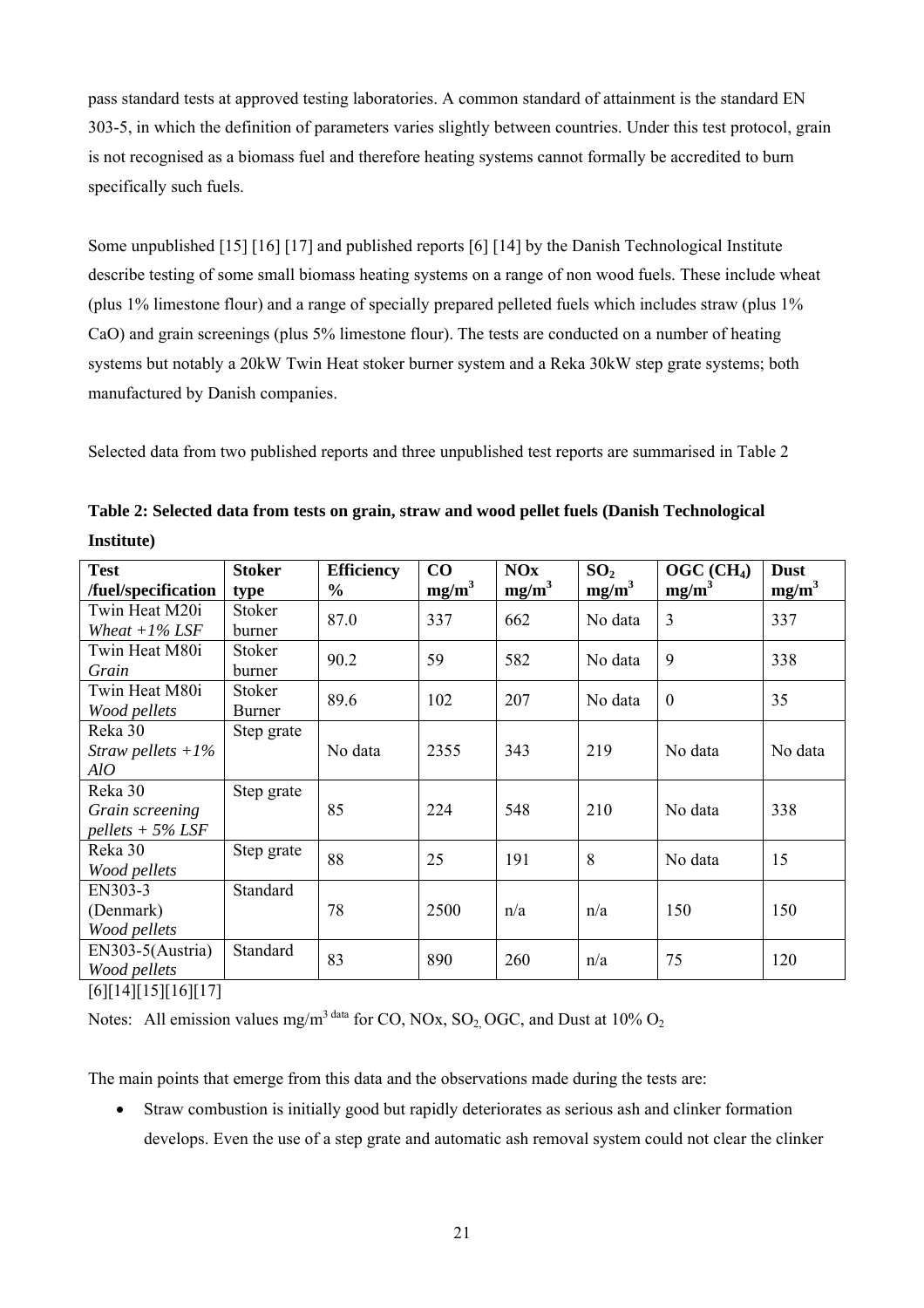and reduced efficiency and flame failure resulted before tests could be completed. The combustion chamber and heat exchanger tubes became heavily fouled with dist and air inlets became rapidly obstructed.

- Grain fuels, with added limestone flour performed reasonably well by comparison with straw. Small quantities of clinker formed, but did not cause obstruction problems in either of the test heating systems, over 18 hour test periods. However clinker did form in the air nozzles of the step grate boiler and removal was recommended every second day. Efficiency levels over the tests compared to those for wood pellet fuel and were well in excess of standard biomass test levels.
- Emission levels during the combustion of grain are considerable and in excess of levels for wood pellets and in most cases in excess of standards set for biomass fuels. Nitrogen oxides (NOx), sulphur dioxide  $(SO<sub>2</sub>)$  and dust (particulate) emission levels for grain combustion were several times higher than for wood pellets and in most cases were in excess of national standards where applicable for that emission type. The emission of the most serious greenhouse gas, methane, however was very low in the heating system for which this parameter was recorded.

# **4.2 Initial fuel suitability tests**

The Thermia 20kW heating system was satisfactorily configured for the combustion of wood pellets during this observational stage, but could not be configured to achieve any satisfactory combustion runs for the test fuels. The Twin Heat system was relatively easy to configure at this testing stage, with programmed controller settings for grain combustion and guidance being readily available from the manufacturers. The fuels and combustion characteristic results are therefore based on observed data from the Twin Heat system alone.

It was found to be completely impractical to use oilseed rape seed as a fuel. Because of the very light weight of rape seeds, they were blown out of the combustion zone, by the primary air system, before combustion could be satisfactorily started, let alone completed. It was decided to use rape expeller meal pellets as a substitute fuel for the remainder of the project.

Satisfactory boiler control system configurations were achieved for all test fuels. Short period test runs (3 and 6 hours) were completed for all fuels. Long period tests (24 hours) were completed for wood pellets and oats, but not for any of the other fuels.

Observational results for the five test fuels and control fuel are summarised in Table 3. The comments represent the observed characteristics over short and long combustion tests for each fuel burned in the TwinHeat boiler.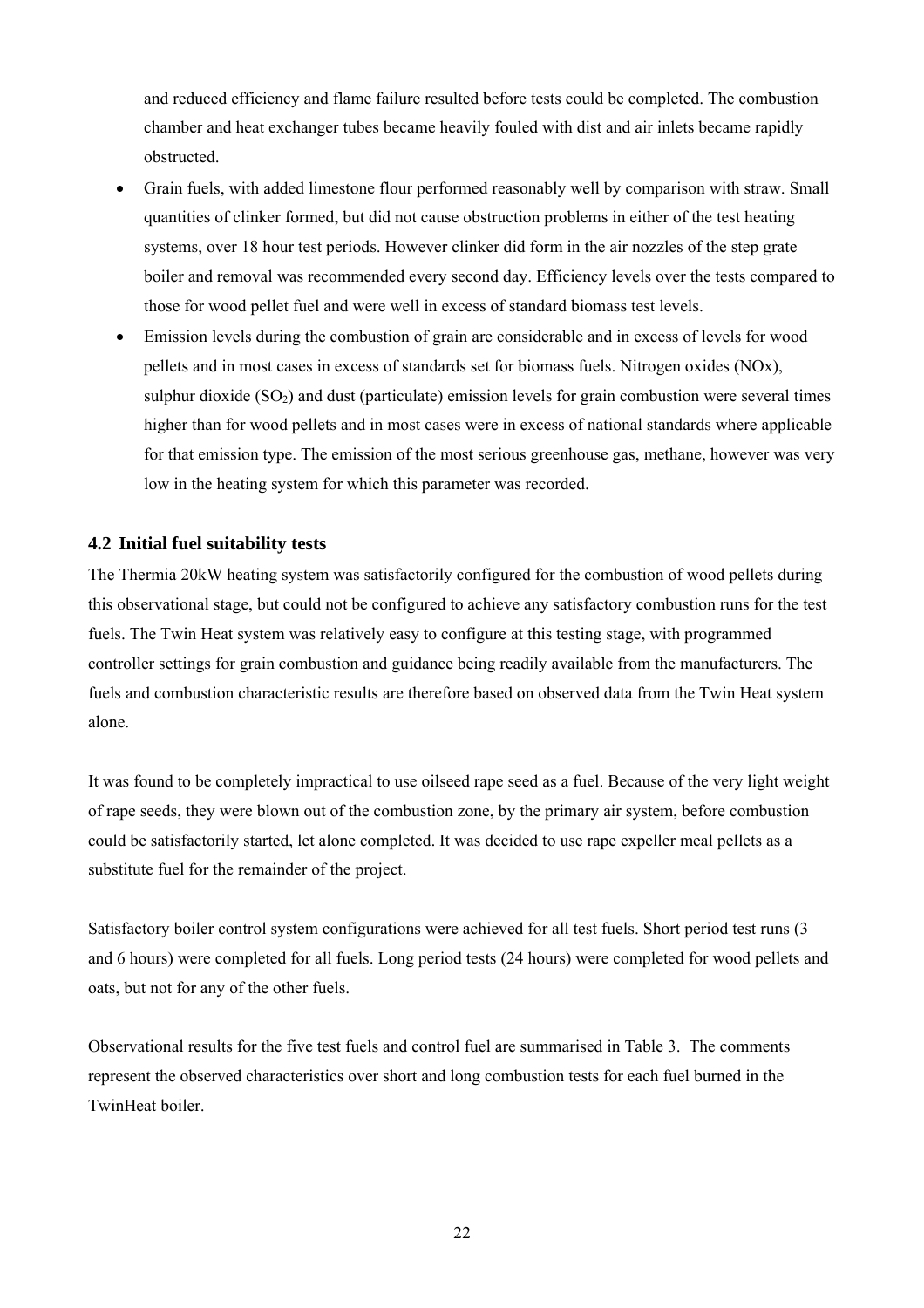| <b>Fuel</b>    | Feed & flow             | <b>Ash formation</b>     | <b>Combustion</b>         | <b>Gas Emissions</b>       |
|----------------|-------------------------|--------------------------|---------------------------|----------------------------|
|                | characteristics         |                          | observation               |                            |
| <b>Wood</b>    | Flows well in the auger | No clinkering, small     | Strong flame              | Very low CO and NO         |
| <b>Pellets</b> | and burner tube. Low    | quantities of fine grey  | established after 1 hour. | values, both below         |
|                | dust levels             | ash. Blown and pushed    | Clean and sustainable     | 10 ppm                     |
|                |                         | from stoker tube.        | flow of fuel and ash      |                            |
| Oats           | Flows very well in the  | High ash volume, easily  | Strong flame, initially.  | Low levels of CO           |
|                | auger system, moderate  | broken apart, but        | Slightly reduced flame    | concentration,             |
|                | dust levels             | tending to cake          | as stoker tube reduced    | $\sim$ 30pmm.              |
|                |                         | together. Ash tending to | in available diameter     | Higher NO emissions        |
|                |                         | half fill stoker but     |                           | than all other tested      |
|                |                         | pushed out into ash pan  |                           | fuels, $\sim$ 350 ppm. ppm |
| Wheat          | Flows very well in the  | High ash volume.         | Moderate to good flame    | Very low CO values         |
|                | auger system, moderate  | Clinker build up,        | strength                  | during steady state        |
|                | dust levels             | leading to fire being    |                           | combustion - below         |
|                |                         | gradually extinguished,  |                           | 50 ppm                     |
| Wheat &        | Flows well but some     | High ash volume but      | Good Flame                | Low CO values with all     |
| Calcium        | loss of calcium powder  | low clinkering and ash   |                           | mixes of calcium -         |
|                | coating pre-combustion  | build up. Additional     |                           | typically ranging          |
|                | through deposits on the | calcium deposits on      |                           | between 10-70 ppm          |
|                | internal surfaces.      | walls of combustion      |                           |                            |
|                | Moderate to high dust   | room and heat            |                           |                            |
|                | levels                  | exchanger surfaces       |                           |                            |
| Rape           | Brittle pellets - rapid | Very large amounts of    | Very strong flame,        | Low CO levels - below      |
| meal           | breakdown of pellet     | hard white ash. Clinker  | tending to spit: possible | 30 ppm and NO levels       |
| <b>Pellets</b> | structure after         | formed in burner tube,   | result of high oil        | below 300 ppm              |
|                | transportation through  | which is pushed out      | content                   |                            |
|                | auger system - leading  | during combustion, but   |                           |                            |
|                | to high dust levels     | was problematic for      |                           |                            |
|                |                         | longer combustion        |                           |                            |
|                |                         | periods                  |                           |                            |
| <b>Straw</b>   | Flows well in fuel      | Extremely high levels    | Good initial flame,       | Medium to high levels      |
| <b>Pellets</b> | delivery system -       | of ash formation and     | however significant       | of CO, approximately       |
|                | limited pellet          | high levels of clinker   | clinker inhibiting        | 250 ppm. NO levels         |
|                | disintegration-low dust | formation in burner      | combustion to a few       | were low approx. 50        |
|                | levels                  | tube, rapidly leading to | hours                     | ppm                        |
|                |                         | blocking                 |                           |                            |

**Table 3: Fuel and combustion characteristics.** 

The normal operation of the biomass heating system can be observed during the combustion of wood pellets. (Appendix 3.1) The small quantity of light and powdery ash is part blown and part pushed out of the stoker burner and falls into the ash area at the base of the boiler. The stoker tube remains clear and clean and normal efficient combustion continues indefinitely.

This operation is compromised, to varying extents, during the combustion of the test fuels by the accumulation of the considerably larger quantities of ash. Ash builds up in the stoker tube, causing blockage of primary and secondary air holes which eventually prevents the entry of fuel. The formation of ash as clinker inhibits normal operation of the stoker burner much more rapidly since it cannot be pushed forward and down into the ash area. The accumulation of ash and clinker may eventually extinguish the flame. (Appendix 3.2 to 3.5) Normal boiler operation can be only be achieved by manual intervention to remove ash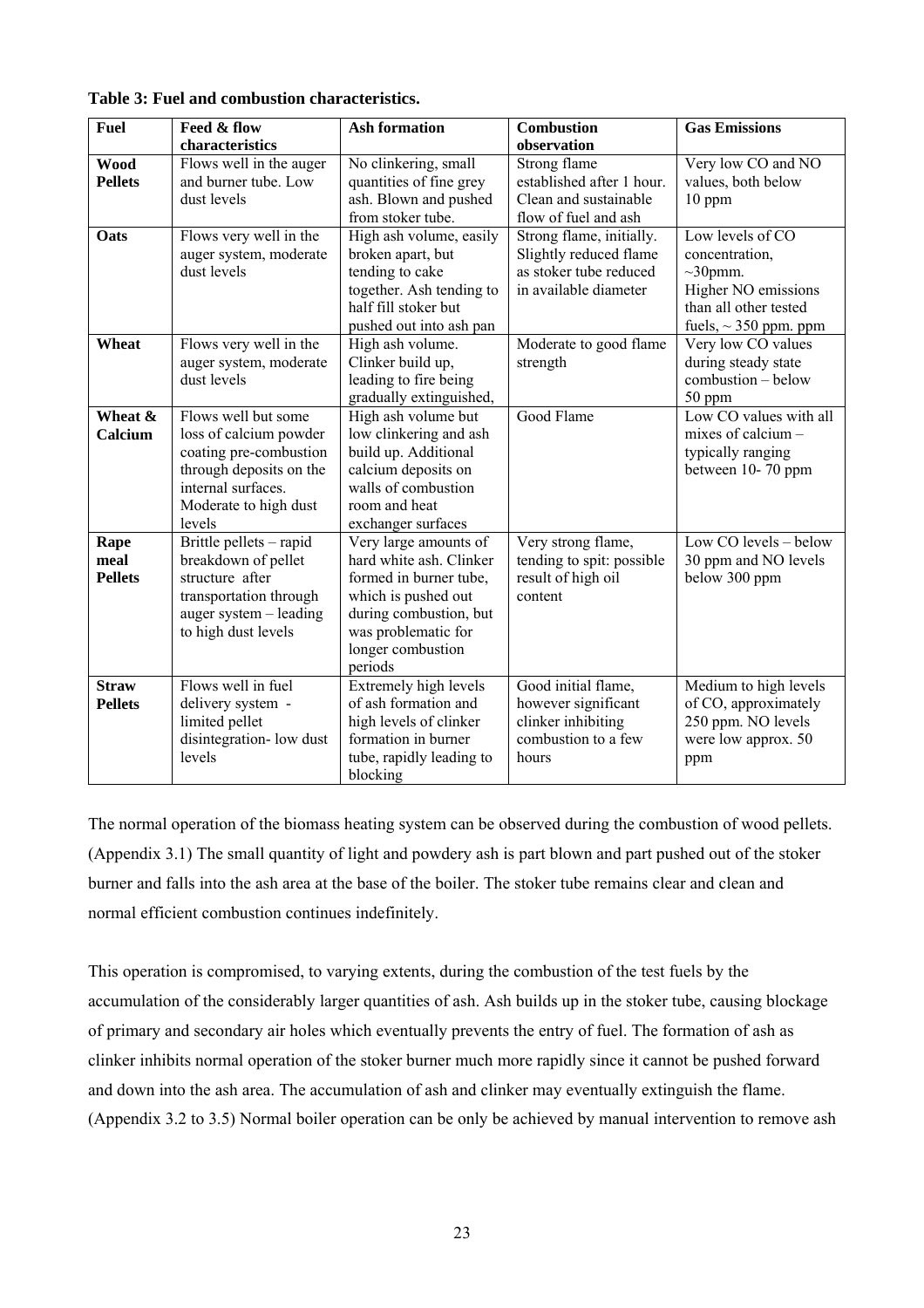and clinker and to clean any obstructions to air and gas movement. The regularity of these required interventions varies for the different ash formation characteristics of the test fuels.

The expected and observed ash characteristics of the test fuels are shown in Table 4

| <b>Fuel Type</b>     | <b>Standard Analysis Ash</b><br><b>Volumes</b> | <b>Experimental</b><br><b>Ash Volumes</b> | <b>Characteristics</b>                    |
|----------------------|------------------------------------------------|-------------------------------------------|-------------------------------------------|
| <b>Wood Pellets</b>  | $0.3\%$                                        | $1 - 2\%$                                 | Fine $&$ light, grey ash, low volume      |
| Oats                 | $2.7\%$                                        | $5\%$                                     | White, low density ash, high volume       |
| Wheat                | $1.4\%$                                        | $3 - 5\%$                                 | Grey, granular, brittle and contains some |
| <b>Straw Pellets</b> | $*8-13.7\%$                                    | $6 - 10\%$                                | Grey, Granular, hard ash and high clinker |
| Rape meal Pellts     | $**6\%$                                        | $6\%$                                     | White, hard clinker with some grey ash    |

**Table 4: Ash characteristics for different fuel types** 

 $*$ [18] [19]  $**$  [20]

Straw pellets produced large quantities of ash which tended to form a continuous 'tube' of clinker. (Appendix 3.4). The impact of this accumulation in the stoker tube began to adversely impact on combustion efficiency in as little as 6 hours. This observation is confirmed by tests carried out by the Danish Technological Institute using a step grate boiler [12]

Oilseed rape cake pellets produces less ash than straw but tended to form the same continuous clinker formation (Appendix 3.5). Again this accumulation of solid ash rapidly reduced combustion efficiency and eventually extinguished the flame

Wheat produced approximately three times as much ash as wood pellets. This ash tended to form clinker, but it was found that the addition of 1% limestone flour to the fuel reduced this effect. (Appendix 3.3 and 3.4) Combustion continued at a satisfactory level of efficiency for a period of 24 hours.

Oats produced four times as much ash as wood pellets, by weight, but this tended to be less dense and therefore produced significantly more volume than wheat. However, there was virtually no clinker formed in the ash and so it was able to flow relatively freely out of the stoker tube and into the ash pan area. (Appendix 3.4)

Oats and Wheat (plus a limestone additive) grains were chosen as the two most promising fuels to progress to the more detailed combustion studies in this project. Straw pellets and oilseed rape meal pellets were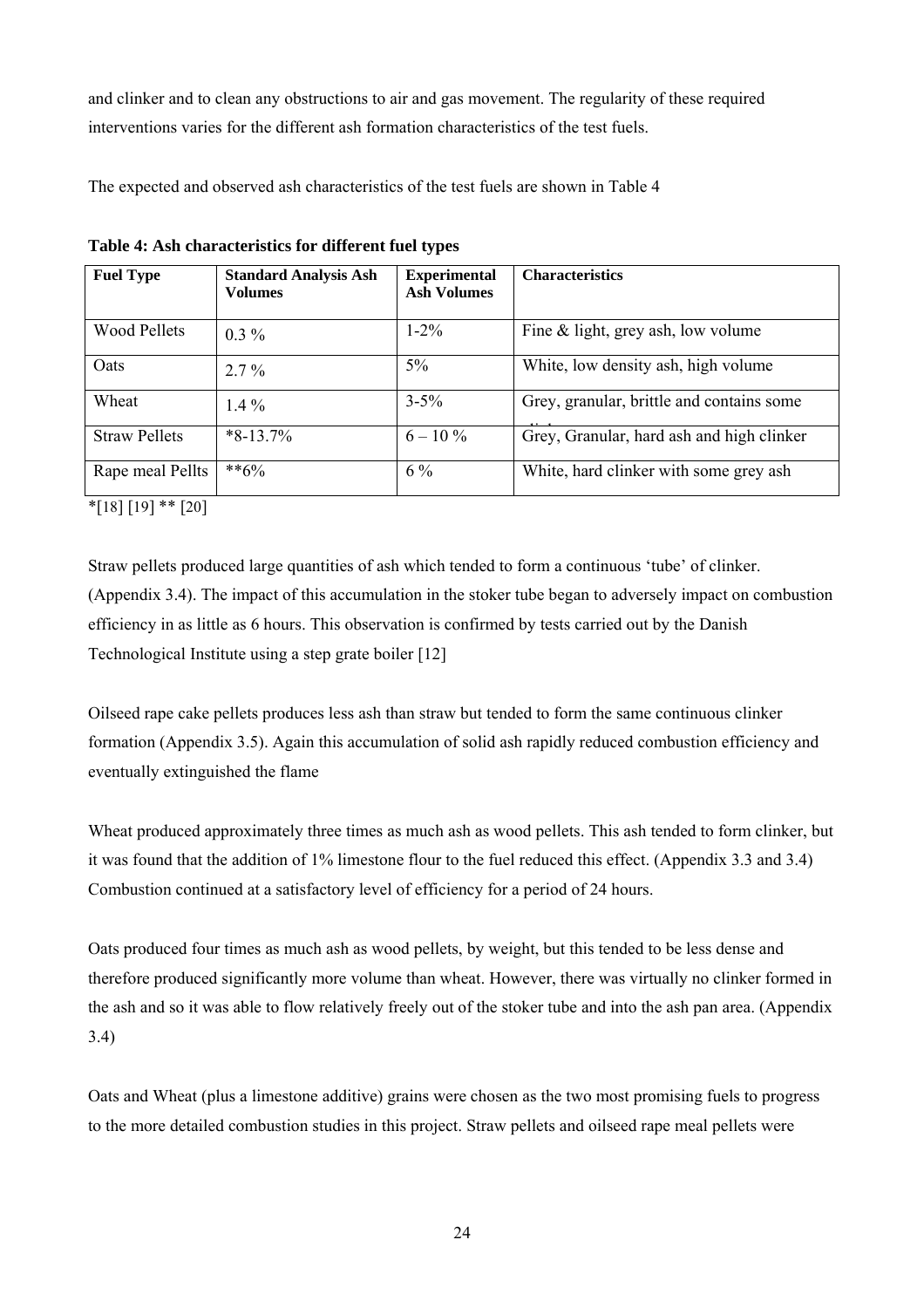discarded as potential fuel types in these types of biomass boilers due to the extreme levels of manual intervention which would be necessary to achieve a reasonable level of normal combustion.

# **4.3 Detailed Combustion Tests –VTT, Finland**

# **4.3.1** *Fuel Analysis*

The two test fuels and control fuel were sampled before and during testing and were analysed at the Enas Oy laboratory in Finland. Results of these tests are shown in Table 5

| <b>Fuel</b>                                         | Unit               | <b>Wood</b>    | Oats  | Wheat |
|-----------------------------------------------------|--------------------|----------------|-------|-------|
|                                                     |                    | <b>Pellets</b> |       |       |
| <b>Bulk Density (loose)</b>                         | $\text{kg/m}^3$    | 538            | 489   | 733   |
| Energy Density (NCV), wet basis (25 degrees C)      | MJ/m <sup>3</sup>  | 2452           | 2063  | 2926  |
| Energy Density (NCV), wet basis (25 degrees C)      | MWh/m <sup>3</sup> | 0.68           | 0.57  | 0.81  |
| Volatile matter                                     | $wt-0$             | 84.5           | 82.0  | 82.5  |
| Moisture                                            | $wt-0$             | 10.8           | 14.4  | 13.6  |
| Gross calorific value, dry                          | MJ/kg              | 20.04          | 19.58 | 18.41 |
| Gross calorific value, dry                          | MWhr/t             | 5.57           | 5.44  | 5.11  |
| Net calorific value (NCV), dry basis (25 degrees C) | MJ/kg              | 18.69          | 18.16 | 17.01 |
| Net calorific value (NCV), dry basis (25 degrees C) | MWhr/t             | 5.19           | 5.05  | 4.73  |
| Net calorific value (NCV), wet basis (25 degrees C) | MJ/kg              | 16.41          | 15.19 | 14.36 |
| Net calorific value (NCV), wet basis (25 degrees C) | MWhr/t             | 4.56           | 4.22  | 3.99  |
| <b>Fuel Composition (Dry basis)</b>                 |                    |                |       |       |
| Carbon $(C)$                                        | $wt-0$             | 50.2           | 47.1  | 45.3  |
| Hydrogen (H)                                        | $wt-0/o$           | 6.2            | 6.5   | 6.4   |
| Sulphur (S)                                         | $wt-9$             | < 0.02         | 0.13  | 0.16  |
| Oxygen (calculated)                                 | $wt-0$             | 43.1           | 42.1  | 44.7  |
| Nitrogen (N)                                        | $wt-0/o$           | 0.15           | 1.45  | 1.95  |
| Chlorine (Cl)                                       | $wt-0/0$           | 0.011          | 0.057 | 0.067 |
| Ash (550 degrees C)                                 | $wt-0$             | 0.3            | 2.7   | 1.4   |
| <b>Total</b>                                        |                    | 100.0          | 100.0 | 100.0 |

**Table 5: Characteristics of test fuels (ISO, DIN, ASTM and EN standards)** 

The bulk density and the energy density of wheat are significantly greater than wood pellets and oats. Nevertheless all three fuels are relatively dense compared to other biomass fuels (e.g. wood chip). This parameter has considerable significance in terms of the fixed volume of a fuel storage hopper and consequent frequency of refilling.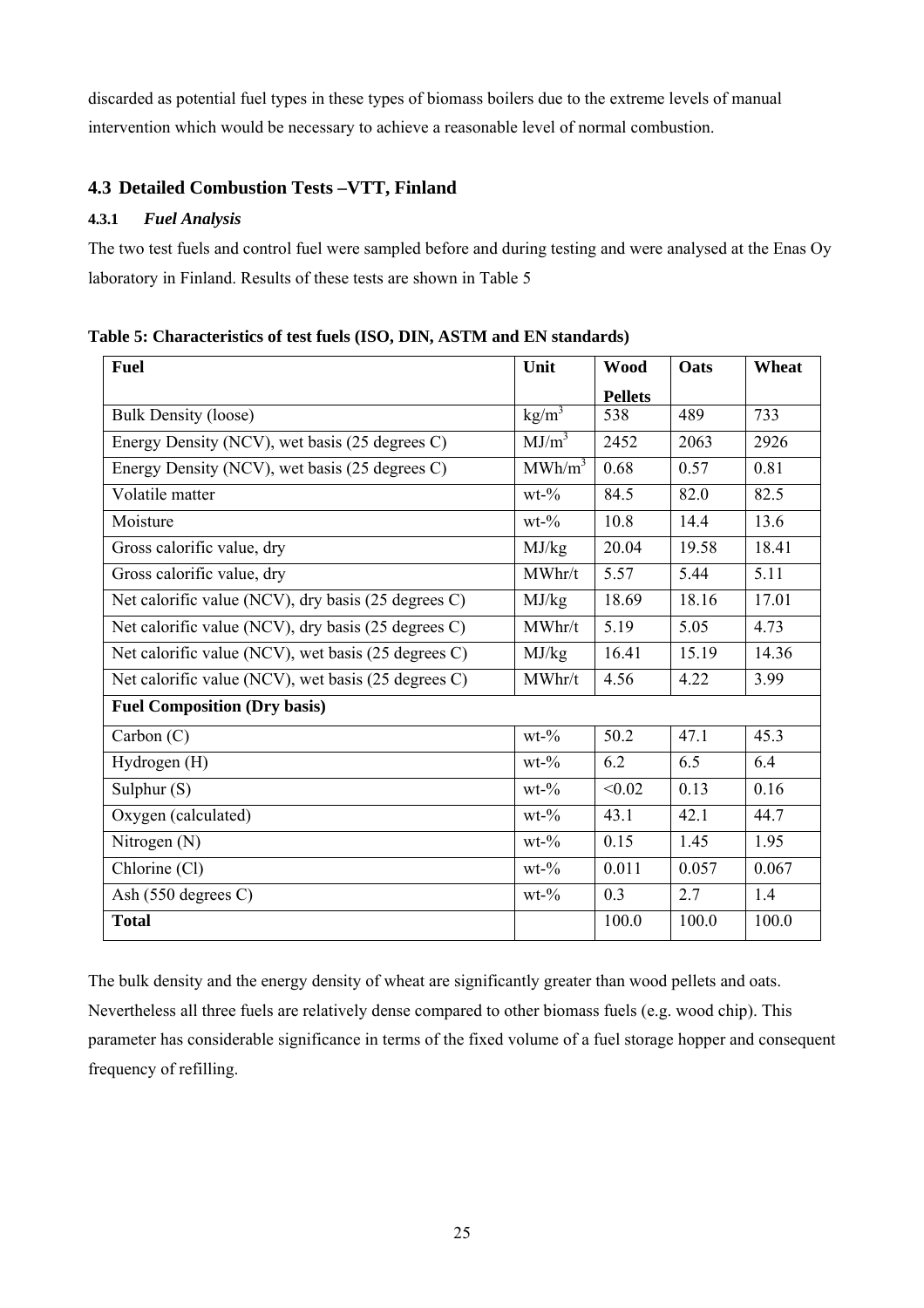The derived net calorific values for wood pellets and wheat are comparable to other results [21], but the figure for oats was much higher than expected.

The ash content of the cereal grains is very much higher than the wood pellets and the mineral composition of this ash shows sulphur, nitrogen and chlorine levels to be several times higher in the cereal grains

# **4.3.2** *Combustion Efficiency*

Combustion efficiency test results are detailed in Table 6 below. Mass and energy balances and combustion efficiencies were determined using the standard DIN 1942 [22]

| Fuel                               | Thermia | Thermia | Thermia                  | TwinHeat | TwinHeat | TwinHeat |
|------------------------------------|---------|---------|--------------------------|----------|----------|----------|
|                                    | Wood    | Oats    | Wheat                    | Wood     | Wheat    | Oats     |
|                                    | pellets |         |                          | Pellets  |          |          |
| Efficiency %                       | 78      | 76      |                          | 85       | 84       | 84       |
| Heat produced (kWh)                | 56      | 49      | $\overline{\phantom{a}}$ | 150      | 134      | 134      |
| Fuel weight $(g)$                  | 15984   | 14544   | $\overline{\phantom{a}}$ | 50832    | 43488    | 48384    |
| Ash weight $(g)$                   | 1440    | 1440    | $\overline{\phantom{a}}$ | 2160     | 2448     | 2592     |
| Flue gas temperature $(^{\circ}C)$ | 141     | 141     |                          | 165      | 155      | 155      |

**Table 6: Boiler efficiency results for different fuel types over a 4 hour test period** 

The efficiency levels vary only slightly for different fuels but there is a substantial difference between the two boiler types. No results are available for wheat burned in the Thermia boiler as a satisfactory combustion test was not achieved. The more satisfactory performance of the Twin Heat system, whilst burning oats, is shown by the much lower proportion of ash to fuel ratio (5.35%) than for the Thermia system (9.90%)

# **4.3.3** *Flue Gas Emissions*

Gas emission measurements taken during the combustion tests are given in Table 7 (See Appendix 4 for more detailed data). The figures are mean values for test duration of four hours. This is the test protocol for the standard test procedure BS EN 303-5.

During efficient combustion of biomass fuels the expected flue gas levels of oxygen  $(O_2)$  would be in the 7-10% range. The levels recorded for all fuels tested in the Twin Heat system fall in this range. Oxygen levels recorded in Thermia systems tests fall well out of this range and further reflect the inability of this system to perform satisfactorily.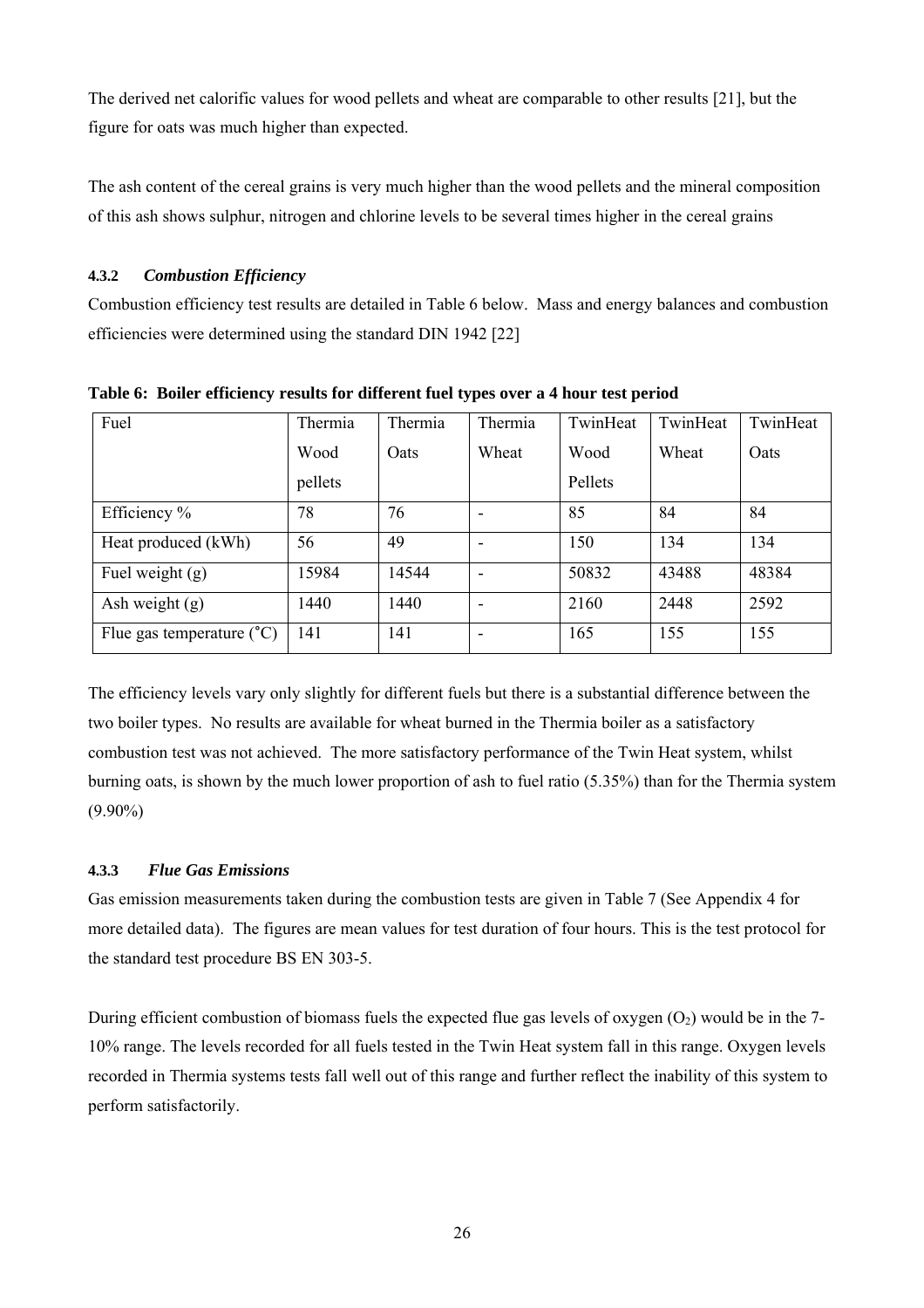| Boiler    | Fuel                | $O_2$ [%] | CO                       | $CO2$ [%] | NO                       | NO <sub>x</sub> | SO <sub>2</sub>  |
|-----------|---------------------|-----------|--------------------------|-----------|--------------------------|-----------------|------------------|
|           |                     |           | [mg/m3]                  |           | [ $mg/m3$ ]              | [mg/m3]         | [mg/m3]          |
| Thermia   | <b>Wood Pellets</b> | 14.7      | 241                      | 5.3       | 111                      | 175             | $\boldsymbol{0}$ |
|           | Oats                | 14.7      | 123                      | 4.9       | 393                      | 628             | 15               |
|           | Wheat               | ۰         | $\overline{\phantom{a}}$ |           | $\overline{\phantom{0}}$ | -               |                  |
| Twin Heat | <b>Wood Pellets</b> | 6.6       | 16                       | 13.1      | 191                      | 304             | $\overline{0}$   |
|           | Oats                | 10.9      | $\overline{0}$           | 8.3       | 451                      | 720             | 100              |
|           | Wheat               | 8.0       | 21                       | 11.4      | 749                      | 1200            | 463              |

**Table 7: Flue gas emissions for different fuels in the two test boilers** 

Carbon monoxide (CO) emission levels are all well within the BS EN 303-5 limits [7], although the levels from the operation of the Twin Heat system is much lower than the Thermia system, on all fuels.

 $NO<sub>x</sub>$  and  $SO<sub>2</sub>$  emissions are very much higher for the oats fuel than for wood pellets and higher again for wheat. These levels probably reflect the relative levels of nitrogen and sulphur in the fuels (see Table 4). Although these levels do not exceed any UK emissions limits, there are clearly implications for the cereal grain fuels in terms of their extra  $NO<sub>x</sub>$  and  $SO<sub>2</sub>$  emissions.

#### **4.3.4** *Composition of Ash*

The elemental composition of the ash samples taken during these combustion tests are shown in Table 8. Oats and wheat grains contain levels of phosphorus and potassium many times greater than the levels in wood pellets. Oats contain levels of silicon which are many times higher than both wood pellets and wheat These relative mineral contents are confirmed elsewhere [6] [14] and the higher levels of these minerals in grains, straw and oat husk may be associated with the formation of clinker in the ash. [23]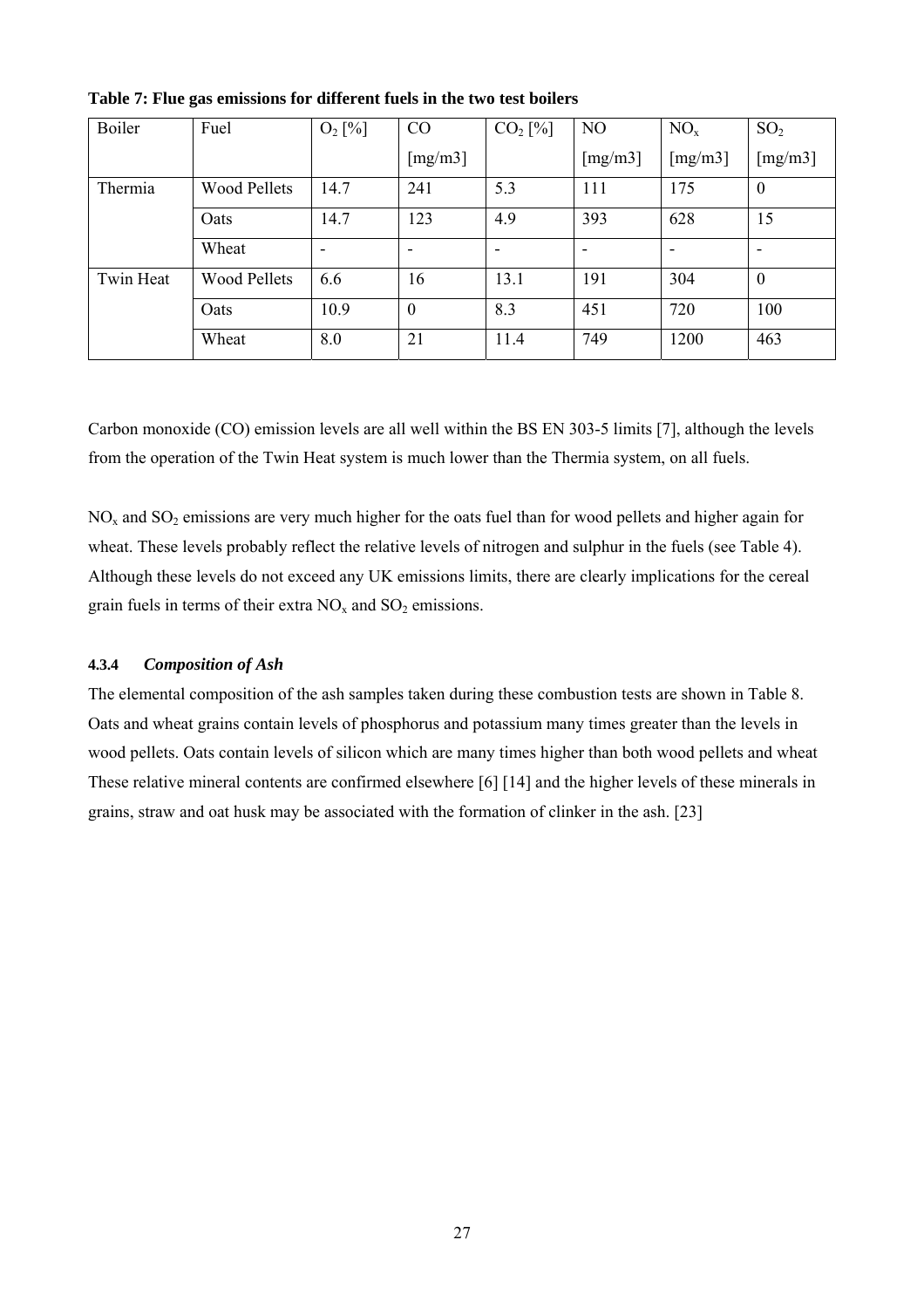| <b>Boiler</b>  | <b>Thermia</b>                |        |                              | <b>Twin Heat</b>              |        |        |
|----------------|-------------------------------|--------|------------------------------|-------------------------------|--------|--------|
| <b>Fuel</b>    | <b>Wood</b><br><b>Pellets</b> | Oats   | Wheat                        | <b>Wood</b><br><b>Pellets</b> | Oats   | Wheat  |
| Sodium, Na     | 0.32                          | 0.1    | ÷,                           | 0.55                          | 0.22   | 0.05   |
| Magnesium, Mg  | 0.64                          | 2.1    | ÷,                           | 2.5                           | 4.2    | 2.5    |
| Aluminium, Al  | 0.06                          | 0.02   | $\overline{\phantom{0}}$     | 0.22                          | 0.08   | 0.006  |
| Silicon, Si    | 0.87                          | 12.0   | $\overline{\phantom{0}}$     | 1.1                           | 19     | 0.2    |
| Phosphorous, P | 0.65                          | 7.4    | ٠                            | 1.2                           | 12     | 7.4    |
| Sulphur, S     | 0.10                          | 0.2    | ä,                           | .32                           | 0.07   | 0.84   |
| Chlorine, Cl   | 0.05                          | 0.13   | $\overline{a}$               | 0.84                          | 0.04   | 0.22   |
| Potassium, K   | 3.00                          | 9.8    | $\overline{\phantom{a}}$     | 4.6                           | 14     | 13     |
| Calcium, Ca    | 3.20                          | 1.6    | $\overline{\phantom{a}}$     | 15.0                          | 3.3    | 1.4    |
| Titanium, Ti   | < 0.01                        | < 0.01 | $\overline{\phantom{0}}$     | 0.02                          | < 0.01 | < 0.01 |
| Chromium, Ch   | < 0.01                        | < 0.01 | $\overline{\phantom{0}}$     | 0.01                          | < 0.01 | < 0.01 |
| Manganese, Mn  | 0.39                          | 0.11   | $\overline{a}$               | 2.1                           | 0.2    | 0.12   |
| Iron, Fe       | 0.43                          | 0.13   | $\overline{\phantom{0}}$     | 1.5                           | 0.25   | 0.17   |
| Nickel, Ni     | < 0.01                        | 0.01   | $\overline{a}$               | 0.008                         | 0.01   | < 0.01 |
| Copper, Cu     | 0.007                         | 0.01   | $\overline{\phantom{0}}$     | 0.01                          | 0.02   | 0.02   |
| Zinc, Zn       | 0.007                         | 0.03   | $\overline{a}$               | 0.02                          | 0.03   | 0.03   |
| Rubidium, Rb   | 0.008                         | 0.008  | ÷,                           | 0.01                          | 0.01   | 0.006  |
| Strontium, Sr  | 0.02                          | 0.006  | ÷,                           | 0.1                           | 0.01   | 0.005  |
| Zirconium, Zr  | 0.03                          | 0.02   | ÷,                           | 0.02                          | < 0.01 | < 0.01 |
| Barium, Ba     | 0.04                          | < 0.01 | $\qquad \qquad \blacksquare$ | 0.2                           | < 0.01 | < 0.01 |

**Table 8: Elemental Composition of Bottom Ash** 

# **4.4 Further Combustion Tests – Rural Energy Trust**

#### **4.4.1** *Introduction*

Following the boiler and fuel tests conducted by VTT, sufficient data was available for the LCA project to be conducted. However there was not considered to be sufficiently clear data to make recommendations in relation to the use of the tested fuels in small scale biomass heating systems. A series of further *ad hoc* tests were therefore conducted by Rural Energy Trust technical staff. Each test was designed to learn from the experience of previous tests. Tests were only conducted on the Twin Heat boiler system which was previously found to be better suited to burning grain fuels than the Thermia system.

It had become apparent that the main operational factor in determining the length of time that the heating system could operate, when using grain fuels, was the build up in the ash chamber and burner head of ash, and possibly clinker (solid ash), deposit. Grain fuels create such large quantities of ash and dust in the combustion area that the air flow gradually becomes impeded, reducing combustion efficiency and eventual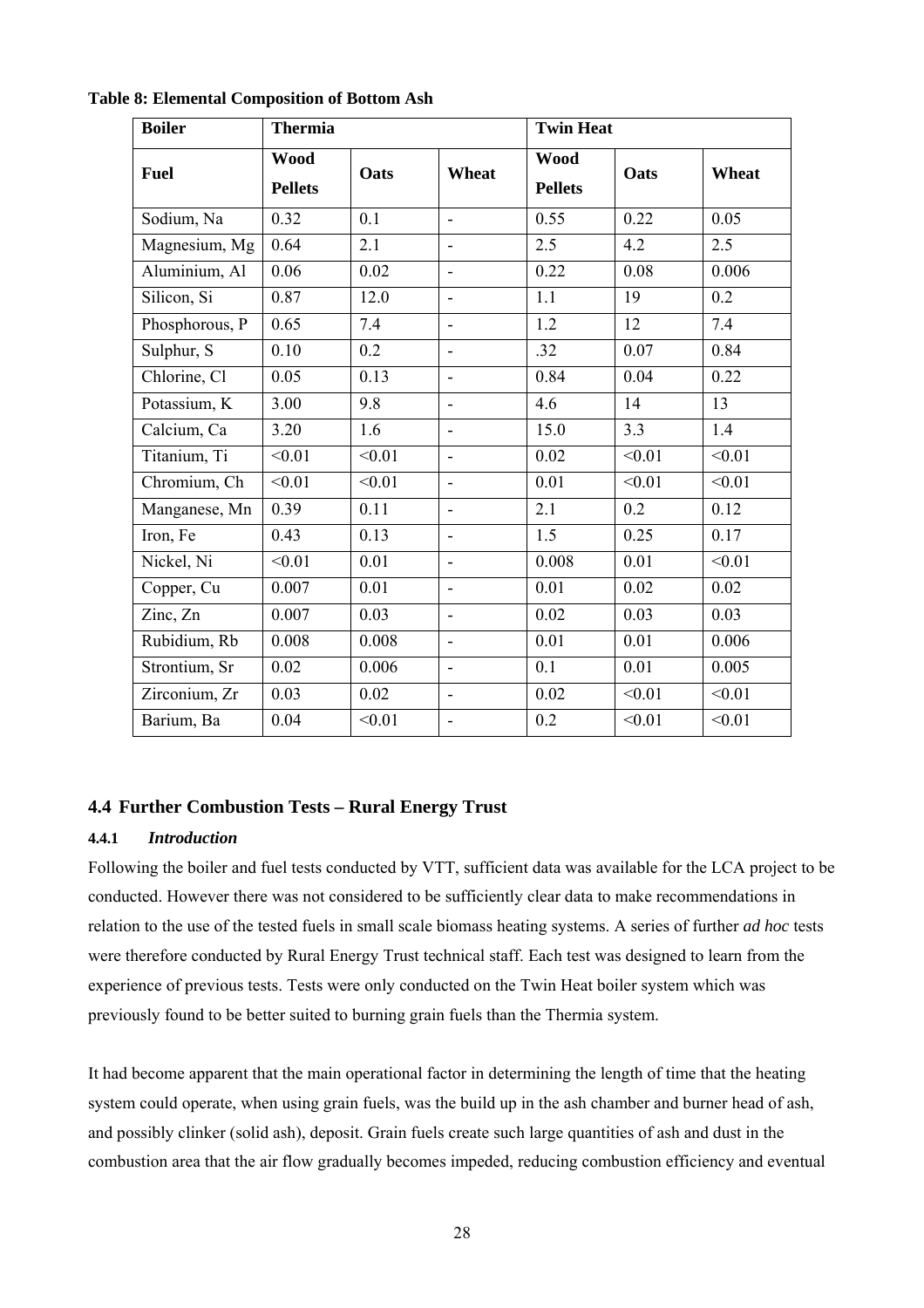loss of flame. The ash produced by grain and straw fuels tends to have a significantly lower melting point than that of wood fuels [19]. Molten ash forms clinker as it moves away from the combustion zone and cools.

In practice, the operators of biomass heating systems using grain and other combinable crop by-products as fuels are required to provide regular manual intervention to relieve the accumulation of ash and clinker. Alternatively an automatic ash removal system is available as an option on some systems (including the one used in these tests). The frequency of manual intervention that is required to maintain reasonable combustion function depends on the fuel used.

Heating systems are running at nominal output during test conditions. In practical applications, heating systems produce heat in response to demand and therefore modulate for the much of the time. At these times, fuel use and ash production fall dramatically. In practical use, therefore, manual intervention and ash removal will be required at much less frequently.

In order to examine the test fuels (wheat + limestone flour and oats) in this more practical mode, the combustion tests that were conducted at this later stage were all associated with longer test periods and, where necessary, with manual intervention to relieve the adverse effects of ash and clinker accumulation. In the case of wheat, varying levels of limestone flour were added to the fuel to examine the impact of this measure on clinker formation.

# **4.4.2** *Schedule of Tests*

The tests which reached worthwhile conclusions are listed in Table 9.

| <b>Fuel</b>              | <b>Test Duration</b><br>(hh:mm) | <b>Manual intervention</b><br>to clear fuel from<br>stoker and<br>accumulation in<br>boiler | <b>Reason for</b><br><b>Termination</b> | Ash collected*<br>$\frac{0}{0}$ |
|--------------------------|---------------------------------|---------------------------------------------------------------------------------------------|-----------------------------------------|---------------------------------|
| Oats (short burn)        | 09:00                           | None                                                                                        | End of test                             | 3.15                            |
| Oats (long burn)         | 24:00                           | 8 and 16 hours                                                                              | End of test                             | 3.36                            |
| Wheat $(1\% \text{ Ca})$ | 48:00                           | 8, 16, 24, 32 and 40<br>hours                                                               | End of test                             | 4.27                            |
| Wheat $(5\%$ Ca)         | 37:15                           | 8, 16, 24, 32 hours                                                                         | Ran out of fuel                         | 7.20                            |
| <b>Wood Pellets</b>      | 24:00                           | None                                                                                        | End of test                             | 1.04                            |

**Table 9: Schedule of Combustion Tests and total ash formation** 

\* Ash collected in the ash pan as a percentage of the dry matter weight of fuel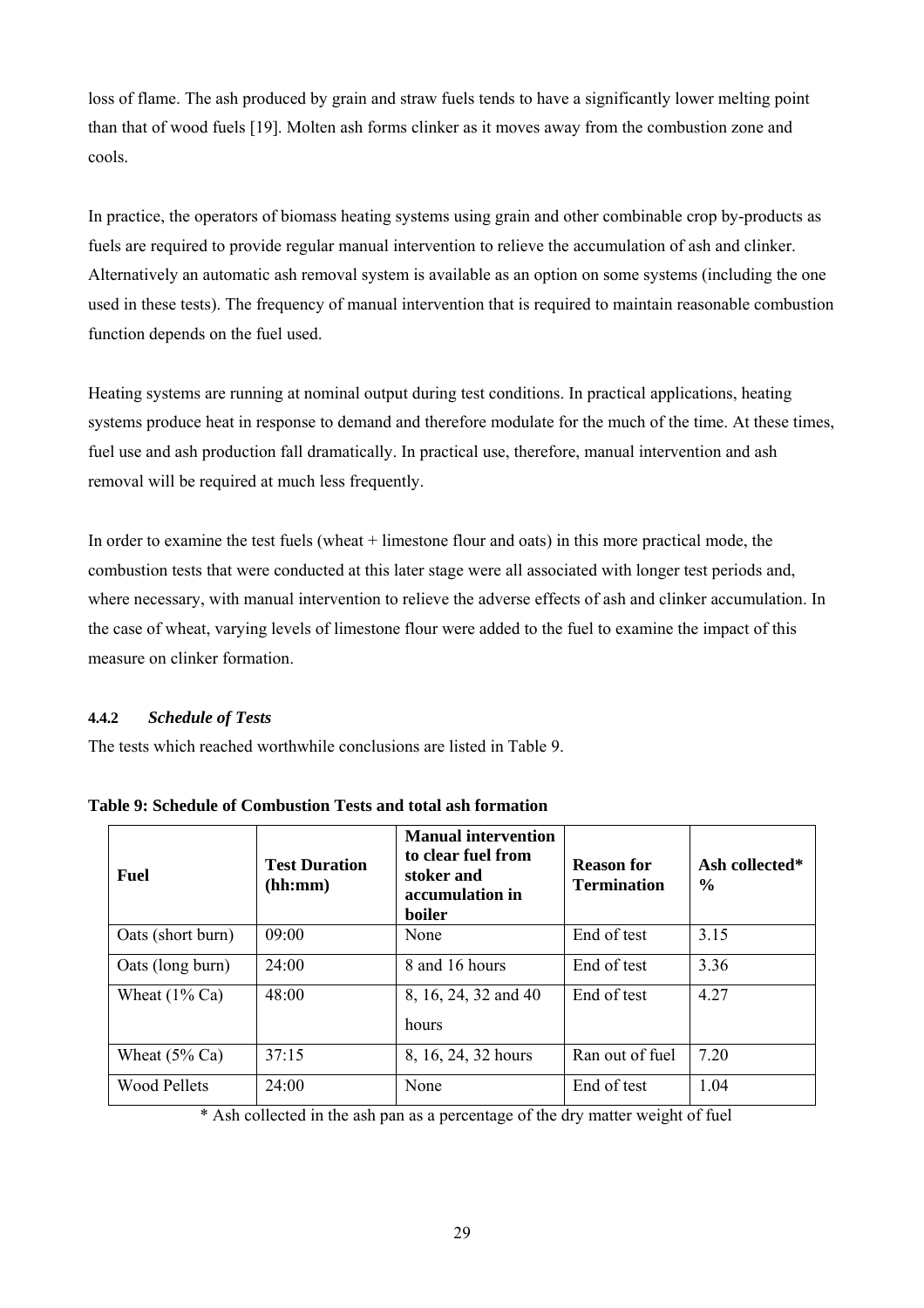# **4.4.3** *Results*

Combustion efficiencies are shown in Figure 5



**Figure 5: Boiler efficiencies for biomass test fuels** 

The test fuel, wood pellets were the most efficient fuel with a combustion efficiency of 92%. An indicator of this efficiency is the level of carbon monoxide (CO) produced during combustion. A low level of this emission shows complete oxidation of carbon, as in equation (3), and a high level shows incomplete combustion as in equation (4)

$$
C + O_2 = CO_2 \tag{3}
$$

$$
2C + O2 = 2CO \tag{4}
$$

The levels of CO recorded during the first 6 hours of the tests are shown in Figure 6. These data show the generally lower level of CO emission during wood pellet combustion, but there are a number of 'spikes' of higher CO production. The reasons for these spikes are unknown, but may be associated with momentary fuel variation, air flow variation or ash build up

Oats achieved a relatively high level of efficiency of 83% during the short burn period of 9 hours. This level of efficiency dropped to 70% for the long burn period of 24 hours. It is certain that combustion efficiency of oats would be even higher than 83% during the first few hours of a test, when the combustion system is clean and airflow is perfect. The operation of the heating system for this fuel therefore becomes increasingly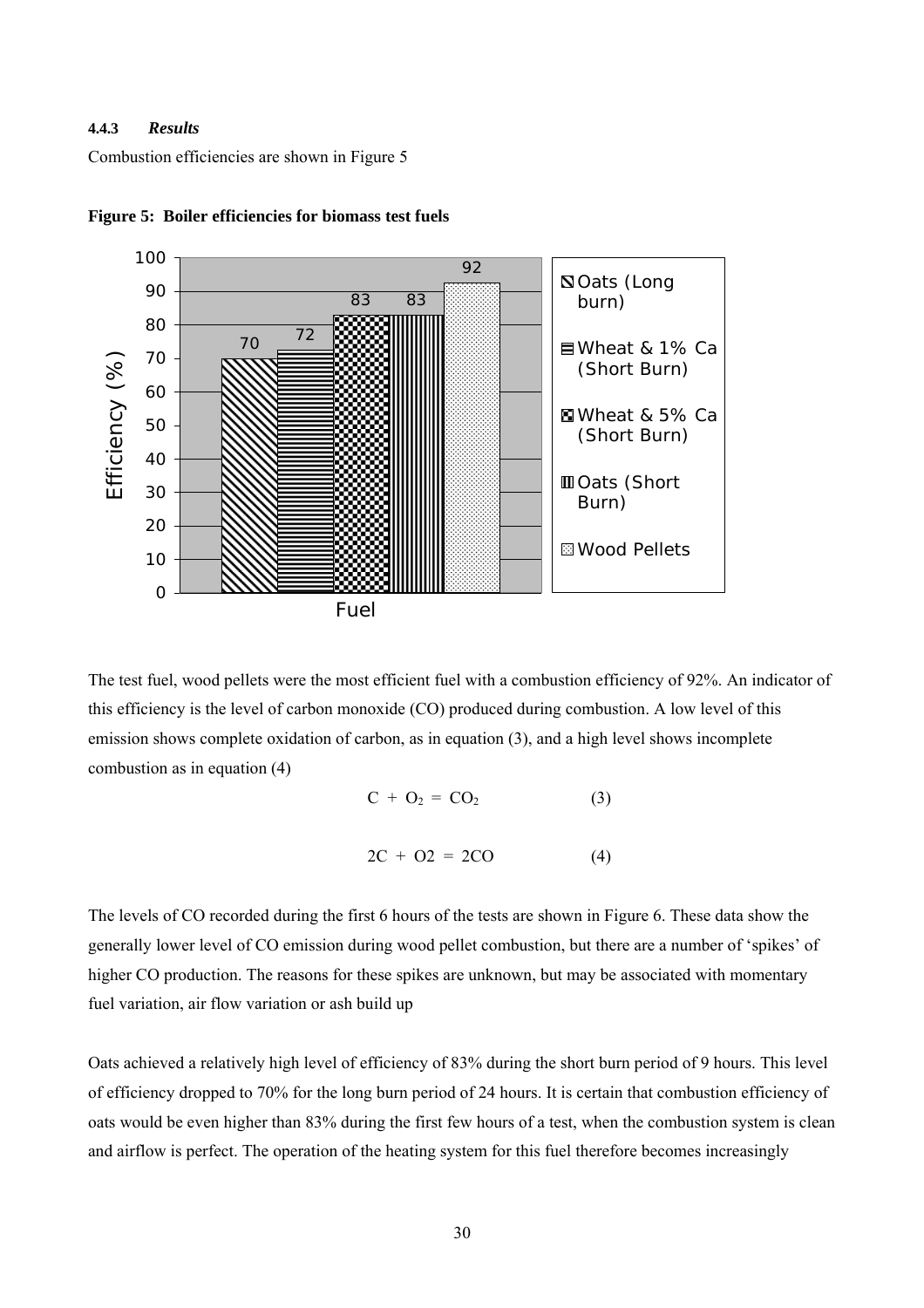unsatisfactory. Although manual intervention, whilst combustion continues, can alleviate this decline; eventually the system will need to be extinguished and thoroughly cleaned before a reasonable level of efficiency can be achieved

Wheat with the addition of 5%, by weight, of limestone flour, was able to achieve an efficiency of 83% over a long burn of 48 hours. Five separate manual interventions were necessary during this time to release ash accumulation in the stoker and to move ash to the back of the ash pan to prevent obstruction of the stoker.

**Figure 6: Comparison of CO Emissions for different fuels over a 6 hour combustion period**



This 5% level of limestone addition resulted in free flowing ash characteristics and clearly allowed combustion to continue relatively unobstructed. However, the inside of the boiler and heat exchanger tubes became seriously coated with dust and ash, during this test.

Wheat fuel with the addition of 1% limestone flour was not able to maintain combustion efficiency at the same level over a similar period and fell to 72%, even with manual interventions. However this smaller level of limestone produced much improved results compared to the results of combustion of wheat alone as determined in the initial fuel suitability tests.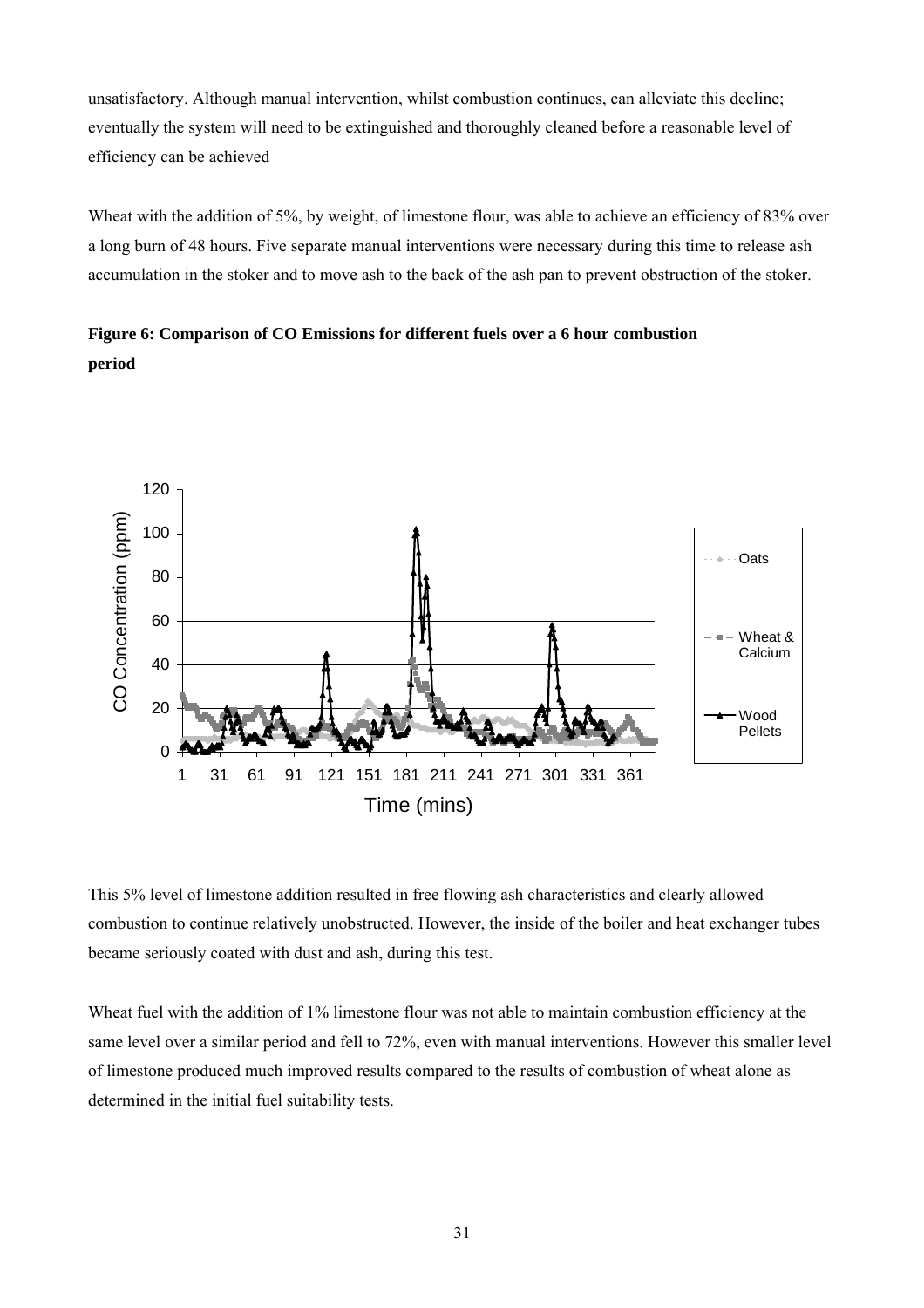Figure 7 shows the recorded NO emissions during the first six hour period for the three fuels. NO emissions are clearly and consistently higher for wheat and oats than for wood pellets. These findings support the data





shown in Table 5. Since there are no statutory limits on NOx emissions for this equipment in the UK or under the test standard EN 305-3, this has limited immediate significance. However, since NOx emissions have a significantly impacts as a greenhouse gases, it is likely that this effect will become increasingly important.

#### **4.4.4** *Ash residues*

The ash residues collected during these tests were shown in Table 7. The ash measured was confined to that quantity collected from the ash pan and did not include ash and dust deposited on the sides of the boiler and in the heat exchangers. The later deposits were observed to be significantly higher for cereal fuels than for wood pellets and even higher for wheat with limestone added. The quantity and the nature of ash produced by the cereal fuels is clearly a very significant challenge factor in the combustion of cereals in heating systems designed for wood fuels.

The elemental composition of the bottom ash, produced in these tests and also the ash produced in a test with rape meal pellets, is shown in Table 10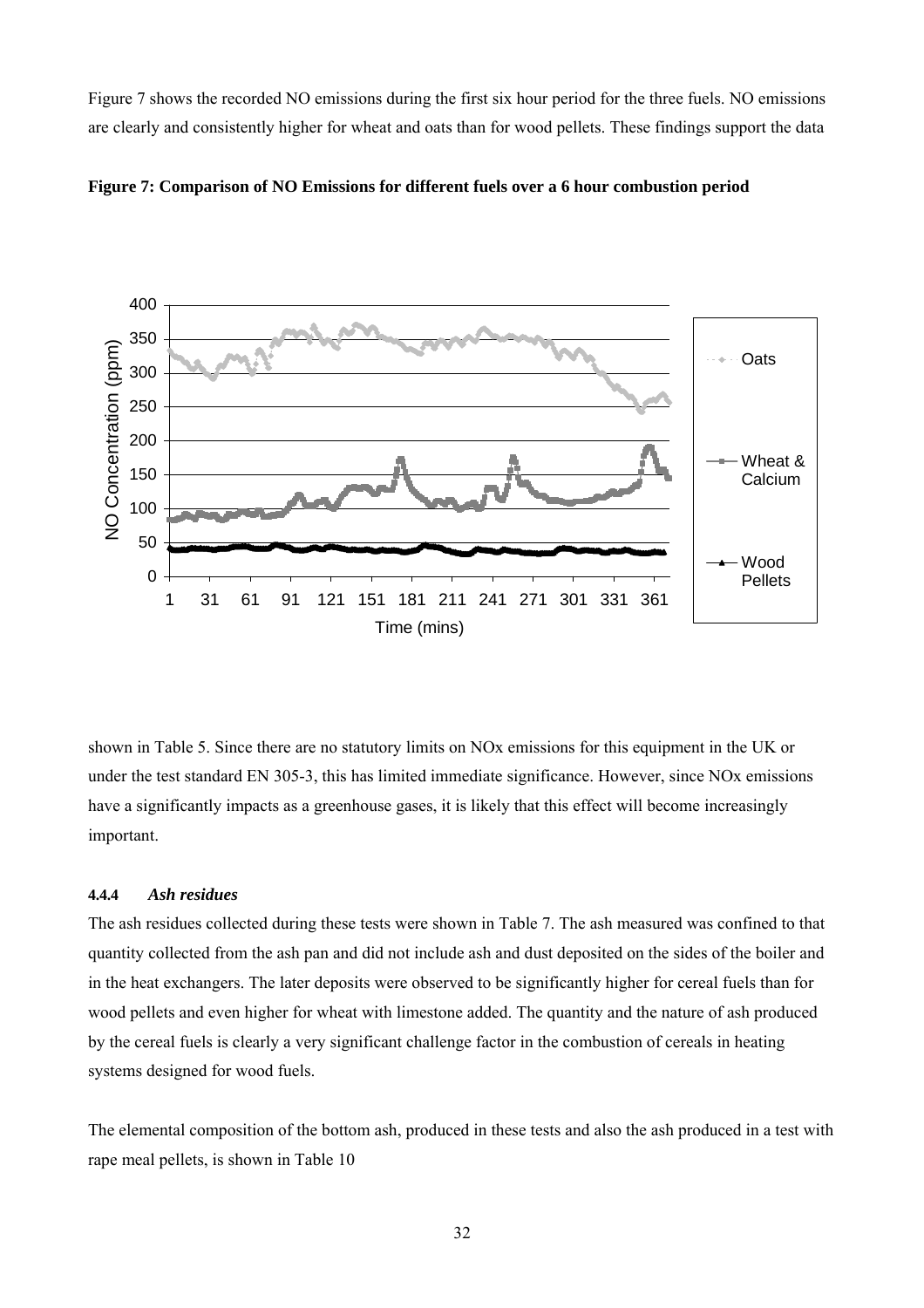| <b>Elemental Oxide</b>         | <b>Wheat Only</b> | Wheat +<br><b>Limestone</b><br><b>Flour</b> | Oats  |       | <b>Wood Pellets</b><br>(Results taken<br>from Table 6) |  |
|--------------------------------|-------------------|---------------------------------------------|-------|-------|--------------------------------------------------------|--|
| SiO <sub>2</sub>               | 10.1              | 2.0                                         | 39.3  | 2.2   | 1.1                                                    |  |
| $Al_2O_3$                      | 0.3               | 0.1                                         | 0.3   | 0.5   | 0.2                                                    |  |
| Fe <sub>2</sub> O <sub>3</sub> | 4.7               | 0.4                                         | 0.7   | 0.6   | 1.5                                                    |  |
| TiO <sub>2</sub>               | 0.1               | < 0.1                                       | < 0.1 | < 0.1 | < 0.1                                                  |  |
| CaO                            | 5.7               | 27.6                                        | 4.2   | 29.1  | 15.0                                                   |  |
| MgO                            | 11.3              | 5.1                                         | 6.9   | 7.8   | 2.5                                                    |  |
| Na <sub>2</sub> O              | 0.3               | 0.2                                         | 0.4   | 0.3   | 0.5                                                    |  |
| $K_2O$                         | 27.4              | 22.4                                        | 21.3  | 19.9  | 4.6                                                    |  |
| $Mn_3O_4$                      | 0.8               | 0.3                                         | 0.1   | 0.5   | 2.1                                                    |  |
| $P_2O_5$                       | 38.7              | 39.9                                        | 27.0  | 33.2  | 1.2                                                    |  |
| SO <sub>3</sub>                | 3.1               | 2.7                                         | 0.5   | 1.8   | 0.3                                                    |  |
| <b>Total</b>                   | 102.5             | 100.8                                       | 100.8 | 96.0  | 29.0                                                   |  |

**Table 10: Elemental Composition of Bottom Ash (TES Laboratory, Brentby using IPCASH Method**  Composition % m/m as analysed

The level of potash  $(K_2O)$  is 4 times greater in combusted oats and 6 times greater in wheat than in wood pellets. Similarly, the level of phosphate  $(P_2O_5)$  is 22 times greater in oats and 32 times greater in wheat than in wood pellets and it is thought that these high mineral levels in grains are part of reason for low ash meting point and consequent clinker formation [23].

Potash and phosphate levels in rape meal are similar to those in wheat and oats.

Sulphur  $(S0<sub>3</sub>)$  levels in wheat ash are between 6 and 10 times greater than the levels in wood pellets and oats. This may be linked with the much higher sulphur dioxide emissions from wheat in the tests reported in Table 5.

# **4.5 Case Studies of some existing heating systems using grain fuels in Sweden, Finland, Denmark, Germany and Luxembourg.**

Table 11 summarises the 11 biomass boiler systems that were visited during the case study visits in Sweden, Finland, Denmark, Germany and Luxembourg.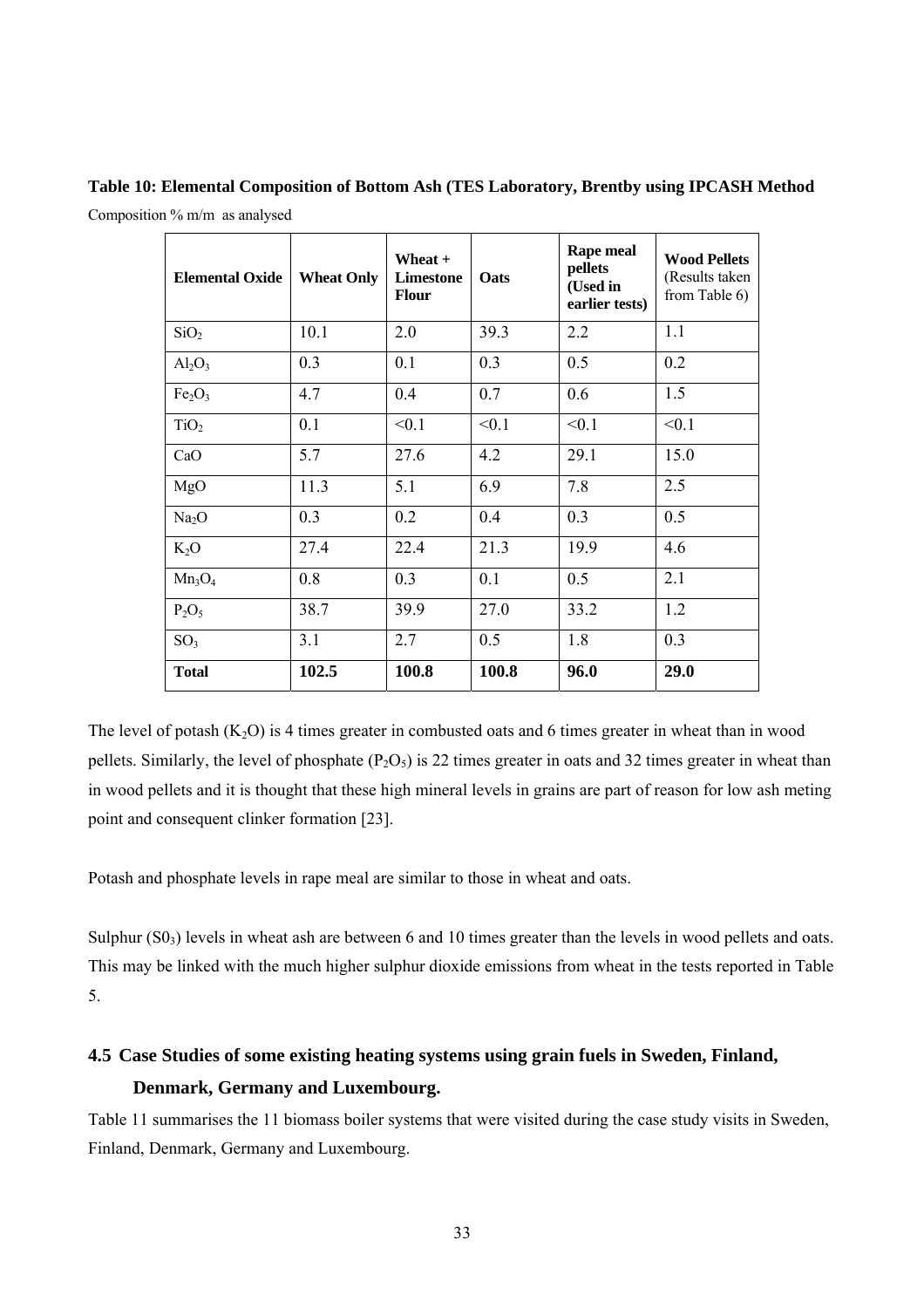| Location                             | Capacity<br>(kW) | <b>Heat</b><br><b>Application</b>                              | <b>Fuel</b>                                                                     | <b>Stoker or</b><br><b>Grate type</b>  | Fuel storage and feed<br>mechanism                                                                                                                                                                                                     | Ash removal                                                                                          | <b>Comments</b>                                                                                                                                                                                                                         |
|--------------------------------------|------------------|----------------------------------------------------------------|---------------------------------------------------------------------------------|----------------------------------------|----------------------------------------------------------------------------------------------------------------------------------------------------------------------------------------------------------------------------------------|------------------------------------------------------------------------------------------------------|-----------------------------------------------------------------------------------------------------------------------------------------------------------------------------------------------------------------------------------------|
| Sweden<br>Ormestad<br>S <sub>1</sub> | $20 - 30$        | <b>Rural Domestic</b>                                          | Oats                                                                            | Step grate                             | Large fuel store, intermediate<br>hopper & inclined auger                                                                                                                                                                              | Automatic de-<br>ashing screw                                                                        | Operated by owners living on<br>site. Fuel type may vary<br>depending on price and<br>availability                                                                                                                                      |
| Sweden<br>Rosavei<br>S <sub>2</sub>  | $20 - 30$        | <b>Rural Domestic</b>                                          | Oats (fairly<br>dusty)                                                          | Step grate                             | Large fuel store, intermediate<br>hopper & inclined auger                                                                                                                                                                              | Automatic de-<br>ashing screw                                                                        | Operated by owners living on<br>site. Fuel type may vary. High<br>ash deposition in boiler and<br>chamber                                                                                                                               |
| Sweden<br>Mosas<br>S <sub>3</sub>    | $20 - 30$        | <b>Rural Domestic</b><br>& Barn Heating                        | Oats $(\&$<br>Wheat)                                                            | Step grate                             | Large fuel store, intermediate<br>hopper & Inclined auger                                                                                                                                                                              | Automatic de-<br>ashing screw                                                                        | Operated by owners living on<br>site. Fuel type may vary<br>depending on price and<br>availability.                                                                                                                                     |
| Sweden<br>Ostansio<br>S <sub>4</sub> | 150              | School - District<br>Heating                                   | Oats (low<br>quality, very<br>dusty)                                            | Step grate                             | Removable container fuel store,<br>horizontal auger then second<br>inclined auger delivering fuel into<br>a drop cell connected to boiler<br>auger.                                                                                    | Large de-ashing<br>screw and ash<br>box                                                              | Cyclone fitted to flue to reduce<br>particulate emissions.<br>Operated by an engineer on a<br>call-out basis. High ash<br>deposition on internal boiler<br>surfaces and in combustion<br>chamber                                        |
| Luxembourg<br>L1                     | 50               | Farm House and<br>$\text{Barn} - 500 \text{m}^2$               | Wheat husk<br>pellets.<br>Wheat had<br>been used.<br>Current fuel<br>very dusty | Horizontal<br>plate<br>moving<br>grate | Manually fed into a top loading<br>hopper, located at the rear of the<br>boiler. Fuel was delivered from the<br>hopper via an auger into the<br>combustion chamber, the pellets<br>dropped directly onto the main<br>combustion grate. | $\overline{A}$ de-ashing<br>auger removed<br>clinker and ash<br>from the fire bed<br>into an ash box | 20m long flue. Primary air blown<br>through air holes in fire bed floor.<br>Secondary air in above fire bed to<br>add turbulence. Moving grate,<br>connected to fuel feed motor,<br>moved ash out of fire bed. Large<br>amounts of ash. |
| Luxembourg<br>L2                     | $20 - 30$        | Farm House,<br>dairy heating<br>equipment $& 3$<br>small barns | Waste straw<br>& grain (high<br>dust content)                                   | Step moving<br>grate                   | Externally sited metal hopper with<br>capacity $2-3m^3$ Filled from tractor<br>and loader arrangement. Screw<br>feed to boiler                                                                                                         | De-ashing screw<br>to a separate ash<br>box                                                          | Primary air delivered under the<br>grate and secondary air above the<br>fire bed. There was an induced<br>draught fan on the flue. Very<br>heavy deposits (10-20mm thick)<br>in flue.                                                   |

**Table 11**: **Observational data collected from case study grain fuelled boiler systems**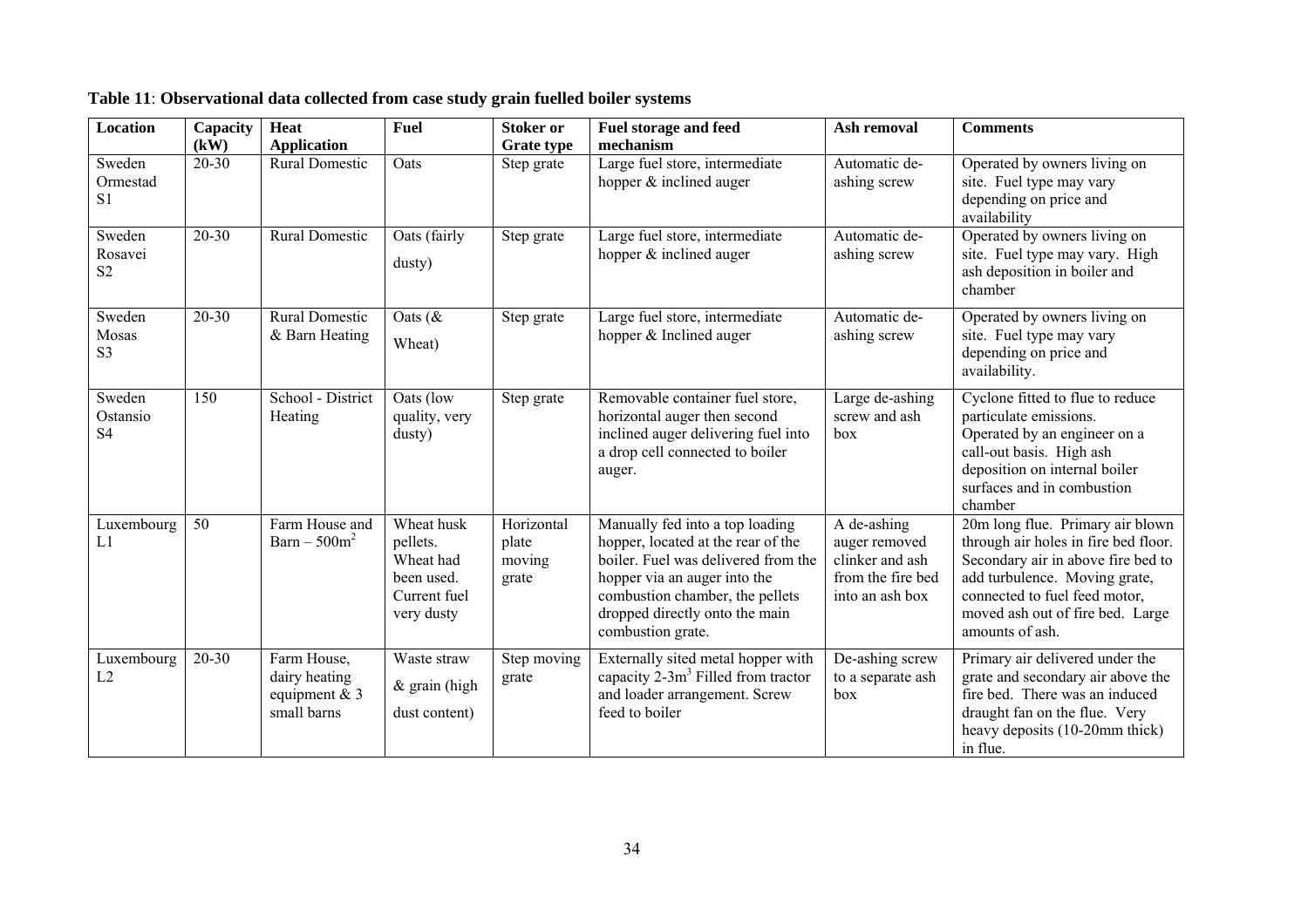| <b>Location</b>                   | Capacity<br>(kW) | <b>Heat Application</b>                                                                                          | <b>Fuel</b>                                                                                       | <b>Stoker or</b>                                                                   | <b>Fuel delivery</b>                                                                                                                                                                   | Ash removal                                                                                                       | <b>Comments</b>                                                                                                                                                                   |
|-----------------------------------|------------------|------------------------------------------------------------------------------------------------------------------|---------------------------------------------------------------------------------------------------|------------------------------------------------------------------------------------|----------------------------------------------------------------------------------------------------------------------------------------------------------------------------------------|-------------------------------------------------------------------------------------------------------------------|-----------------------------------------------------------------------------------------------------------------------------------------------------------------------------------|
| Germany<br>G1                     | 20               | Rural domestic<br>house and<br>apartments                                                                        | Triticale & 2-3%<br>limestone powder                                                              | <b>Grate type</b><br>Triangular<br>rotating cone<br>in hearth to<br>break clinker. | Large fuel store above<br>boiler, intermediate boiler<br>hopper and auger screw<br>delivering fuel into<br>combustion chamber.                                                         | Manual ash removal<br>from combustion<br>chamber twice a day<br>with weekly clean of<br>the heat exchanger.       | Primary and secondary air<br>blown by fans through air<br>holes in chamber. Triangular<br>rotating cone in the<br>combustion chamber<br>prevented build up of clinker<br>and ash. |
| Denmark<br>D1                     | 35               | Farm house and<br>offices                                                                                        | Barley                                                                                            | Stoker burner                                                                      | Large fuel store in loft<br>above boiler; intermediate<br>boiler hopper (700lit) filled<br>by gravity feed through<br>pipe. Auger screw<br>delivering fuel into<br>combustion chamber. | Manual ash removal<br>from base of boiler,<br>every few days                                                      | Operated by owner for 11<br>years. Stoker tube liner has<br>been replaced at<br>approximately 5 year<br>intervals                                                                 |
| Finland 1<br>Niinilahti           | 150              | Grain dryer, farm<br>house, and<br>workshop                                                                      | Waste grain and<br>screenings from<br>grain                                                       | Stoker with<br>part moving<br>gate and water<br>cooled burner<br>head              | Fuel feed from an outside<br>grain hopper                                                                                                                                              | Auto ash removal<br>with auger screw feed<br>into ash box, which<br>can be lifted<br>mechanically for<br>emptying | No issues with burn-back or<br>loss of flame as result of low<br>heat load.<br>Water to air heat exchanger<br>for grain dryer.<br>Heating system equipment<br>cost of $E25,000$   |
| Finland <sub>2</sub><br>Lehtimäki | 120/180          | Shop, house and<br>grain dryer at farm<br>and farming retail<br>business, producing<br>seed and drying<br>grain. | Screening<br>fractions of oats.<br>barley and rye<br>produced by seed<br>production<br>enterprise | Stoker burner                                                                      | Customised containerised<br>heating system with integral<br>fuel hopper. Lifting roof to<br>allow filling with loading<br>bucket.                                                      | Automatic ash<br>removal by screw<br>feed into $1m3$ ashbin                                                       | Ash spread on fields three<br>times per annum.<br>Heating system equipment<br>cost of $€32,000$                                                                                   |
| Finland 3<br>Lapua                | 150              | Grain dryer, house<br>and workshop                                                                               | Grain screenings<br>and saleable grain<br>at certain times                                        | Stoker burner                                                                      | External fuel hopper filled<br>by tractor bucket. Auger<br>screw feed to stoker                                                                                                        | Automatic ash<br>removal with auger<br>screw to outside<br>container                                              | Heating system capital costs<br>€40,000                                                                                                                                           |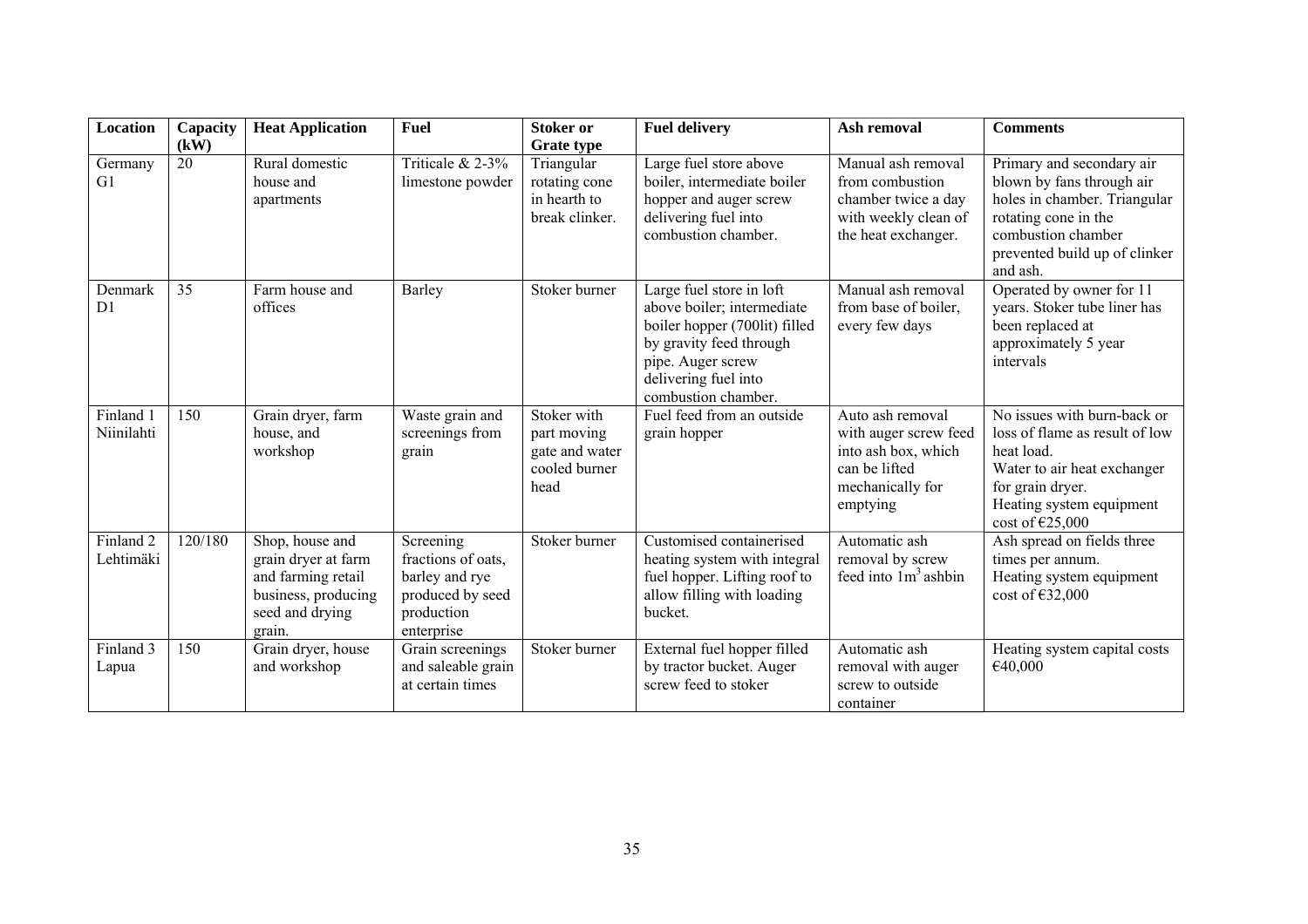There were a number of common features identified in the case studies:

- 1. The heating systems were relatively low nominal output (20-150 kW)
- 2. Ten out of eleven of the case studies involved heating systems on farms and produced heat for a combination of domestic, office and grain drying uses.
- 3. In all cases there was the expectancy that daily or very regular attention was required to operate the system and most of this attention involved manual and relatively dusty work.
- 4. The common ethos was that the systems could burn a range of fuels and usually waste or by-product materials available at low cost. Fuels were often used on an 'as available' basis.
- 5. Most of the systems involved automatic ash removal to a large receptacle and a grate technology which moved the ash as it cooled so as to reduce clinker formation. However, there was evidence of regular cleaning and maintenance; typically, the owner would perform a weekly clean of the combustion chamber and heat exchanger surfaces, taking 20-30 minutes, although in one of the boilers (G1) the ash was manually cleared out twice a day. Where lower quality cereal fuels were being burnt the cleaning requirements may have been greater. In addition to frequent cleaning there was evidence that settings on the boilers were adjusted regularly to take into account different fuel types or quality.
- 6. There was awareness that emissions levels were probably higher than with wood systems and that heating system and flue life expectancy may be reduced by the combustions of the high ash fuels.
- 7. Oats appeared to produce a significantly greater volume of ash than what. The 'cereal waste' fuels which were very dusty and contaminated with straw and other seeds, appeared to produce very large volumes of ash
- 8. There appeared to be a reasonable level of satisfaction amongst users and they believed that their heating systems provided a reasonable balance between low heating costs and the operational demands of system operation.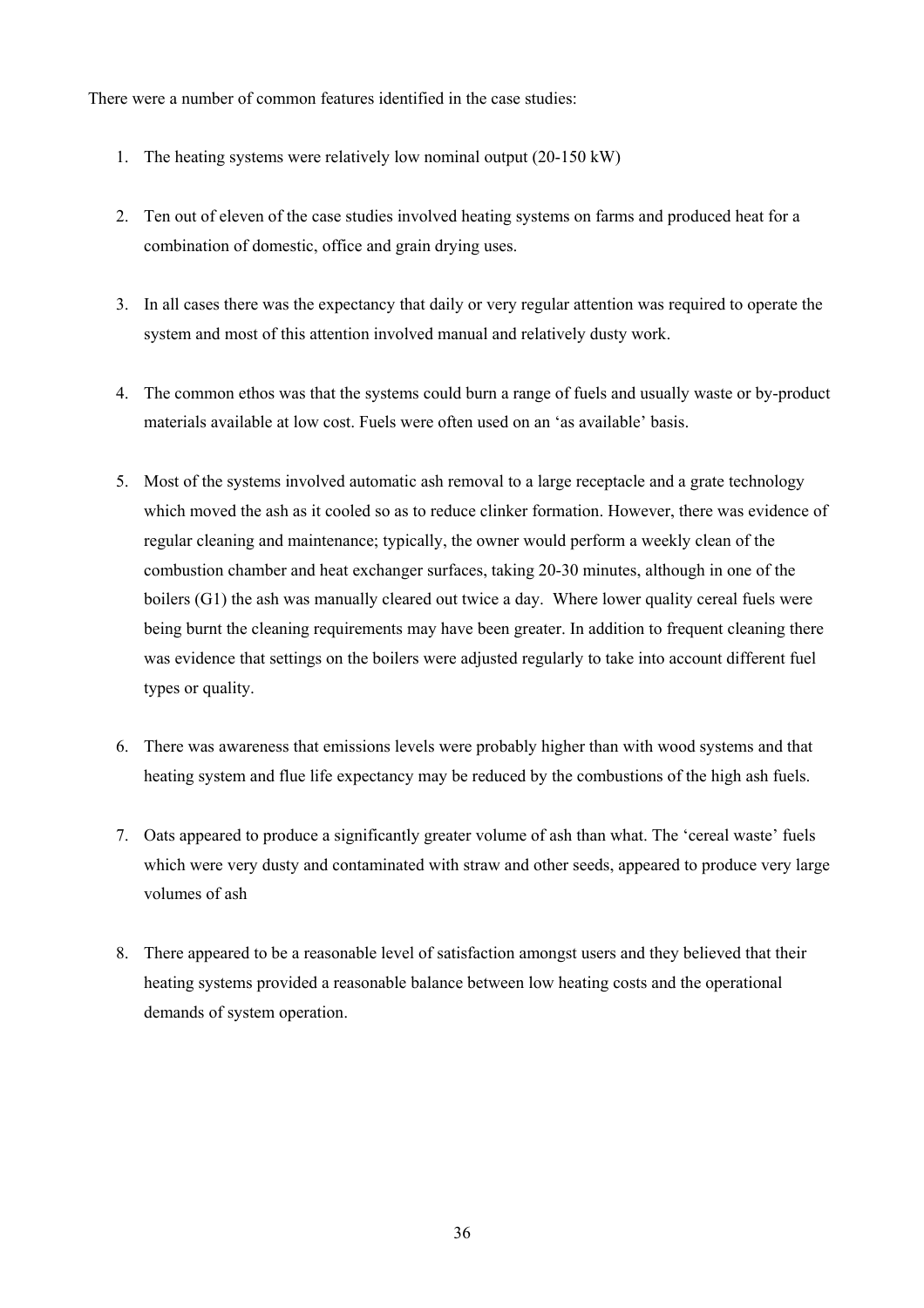# **5 ECONOMICS AND SCOPE FOR COMBINABLE CROP BIOMASS FUELS**

# **5.1 Fuel economics**

The attraction of a heating fuel would depend on a number of factors:

- The potential energy contained in the fuel (calorific value)
- The percentage of this energy that can be extracted and reclaimed as heat (efficiency of the heating system)
- The unit cost of the fuel relative to other fuels
- The relative operating cost of the heating system in terms of depreciation and running costs.
- The ease and convenience factors associated with the operation of the system and its fuel

# **5.2 Calorific values and the cost of fuels**

Calorific values from a number of sources [24][25][26][27][28][29][30] are summarised in Table 12 along with some current and anticipated fuel unit costs.

|                            | <b>Gross Calorific</b><br>Value (dry)<br>MJ/kg | <b>Typical</b><br><b>Moisture</b><br><b>Content</b> | <b>Net Calorific</b><br>Value<br>(GJ/tonne) | <b>Net Calorific</b><br>Value<br>(MWh/tonne) | <b>Unit price</b><br>(E/tonne) | <b>Unit price</b><br>(£/tonne)<br><b>Forward</b><br>Sept 2007 price Sept<br>2008 | <b>Energy Cost</b><br>(pence/kWh) |
|----------------------------|------------------------------------------------|-----------------------------------------------------|---------------------------------------------|----------------------------------------------|--------------------------------|----------------------------------------------------------------------------------|-----------------------------------|
| Wheat                      | 17                                             | 15%                                                 | 14.1                                        | 3.92                                         | 185                            |                                                                                  | 4.73                              |
| Wheat                      | 17                                             | 15%                                                 | 14.1                                        | 3.92                                         |                                | 130                                                                              | 3.32                              |
| <b>Barley</b>              | 17.5                                           | 15%                                                 | 14.5                                        | 4.03                                         | 178                            |                                                                                  | 4.41                              |
| <b>Barley</b>              | 17.5                                           | 15%                                                 | 14.5                                        | 4.03                                         |                                | 125                                                                              | 3.10                              |
| <b>Oats</b>                | 18                                             | 15%                                                 | 14.9                                        | 4.15                                         | 180                            |                                                                                  | 4.34                              |
| <b>Oats</b>                | 18                                             | 15%                                                 | 14.9                                        | 4.15                                         |                                | 125                                                                              | 3.01                              |
| <b>OSR</b>                 | 26.5                                           | 8 <sup>°</sup>                                      | 24.2                                        | 6.72                                         | 230                            |                                                                                  | 3.42                              |
| <b>OSR</b>                 | 26.5                                           | 8 <sup>°</sup>                                      | 24.2                                        | 6.72                                         |                                | 180                                                                              | 2.68                              |
| Straw (Wheat/barley)       | 17.5                                           | 15%                                                 | 14.5                                        | 4.03                                         | 40                             |                                                                                  | 0.99                              |
| <b>Miscanthus</b>          | 17                                             | 18%                                                 | 13.5                                        | 3.75                                         | 50                             |                                                                                  | 1.33                              |
| <b>Wood Chips</b>          | 19                                             | 30%                                                 | 12.6                                        | 3.49                                         | 60                             |                                                                                  | 1.72                              |
| <b>Recycled Wood Chips</b> | 19                                             | 20 <sup>8</sup>                                     | 14.7                                        | 4.09                                         | 30                             |                                                                                  | 0.73                              |
| <b>Wood Pellets</b>        | 19                                             | 10%                                                 | 16.9                                        | 4.69                                         | 130                            |                                                                                  | 2.77                              |
| <b>Heating Oil</b> *       | 45.2                                           | 0 %                                                 | 45.2                                        | 12.1                                         | 408                            |                                                                                  | 3.38                              |
| Gas Oil**                  | 45.6                                           | 0%                                                  | 45.6                                        | 12.7                                         | 382                            |                                                                                  | 3.02                              |

**Table 12: Calorific values and costs of a range of heating fuels** 

*\* Kerosene (28sec) oil; price based on 35p/litre*

l

*\*\*Red Diesel (35 sec) oil; price based on 37.5p/litre*

The net calorific values<sup>1</sup> (NCV) of cereals and straw are similar and have a value of around 4 MW/tonne. Wood pellets from white sawdust sources have a NCV 17% higher. Whole rape seed has a much higher NCV due to the high level of oil.

<sup>&</sup>lt;sup>1</sup> Net calorific value is the quantity of heat liberated by complete combustion of a unit of fuel when the water vapour is assumed to remain as vapour and the heat is not recovered.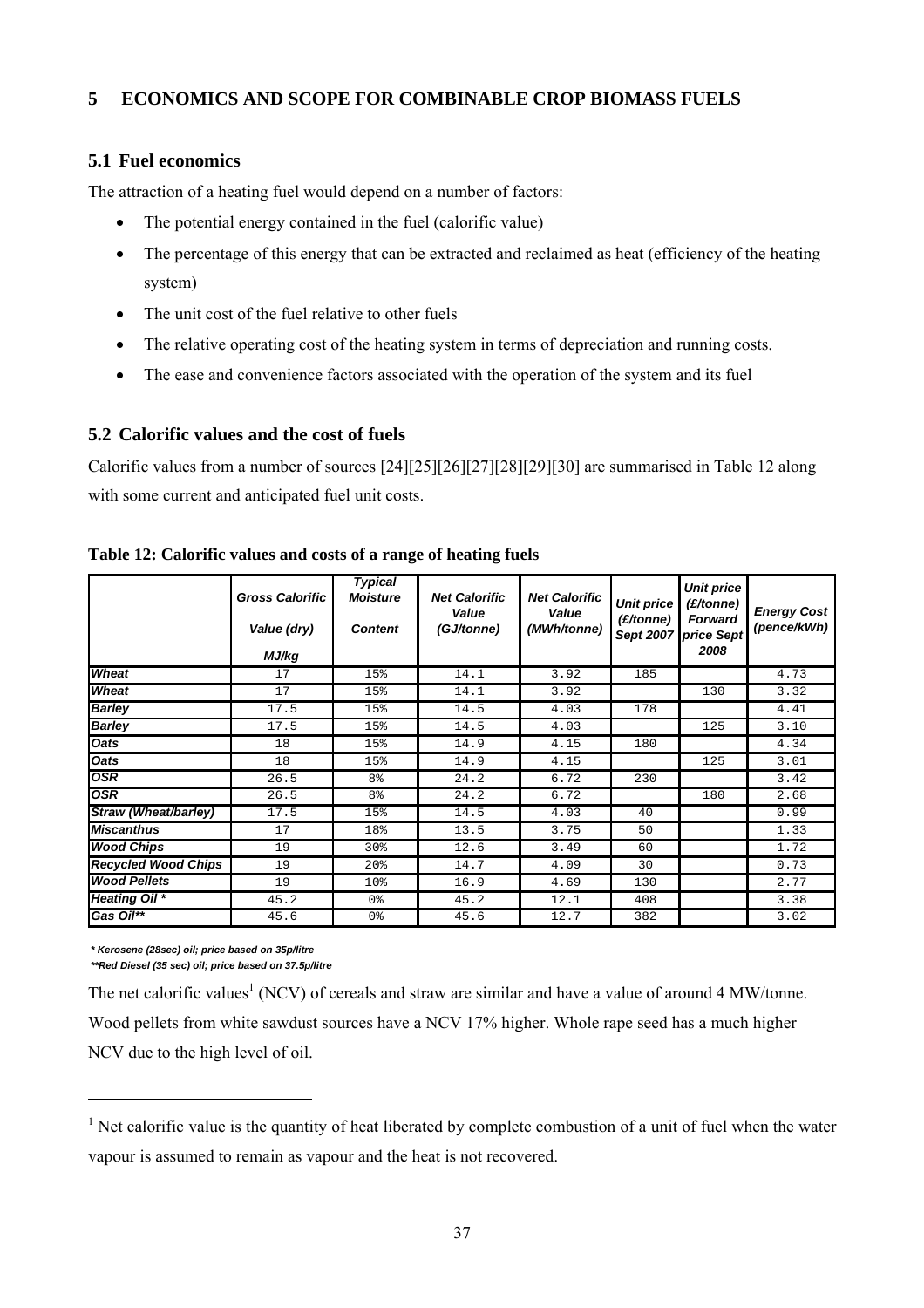Table 12 also shows the computed energy cost of the fuels (p/kW hour) based on current fuel prices, and in the case of cereals, on current and forward prices. At current cereal prices, cereals fuels are 43-57% higher in cost, than gas oil. However, at the considerably lower prices for cereals, indicated by September 2008 forward prices, grain would compare favourably with oil on a unit cost basis.

Figure 8 shows the equivalent fuel value of wheat, oats and wood pellet fuels compared to the cost of heating oil.



#### **Figure 8: Equivalent fuel value of oats and wheat in relation to heating oil**

#### **5.3 Efficiency of biomass heating systems**

It is clear from data reported here and elsewhere [6] [14] [15] [16] [17] that heat conversion efficiencies of 90% can be consistently achieved by biomass heating systems when using both wood pellets and grain as a fuel. These levels of efficiency compare favourably with most modern oil and gas heating appliances. The efficiency levels for grain and straw fuels fall rapidly when ash deposits obstruct the efficient operation of heating systems. The time over which this occurs will depend on the ability of the heating system to satisfactorily remove ash deposits and the degree of manual intervention which the operator considers acceptable.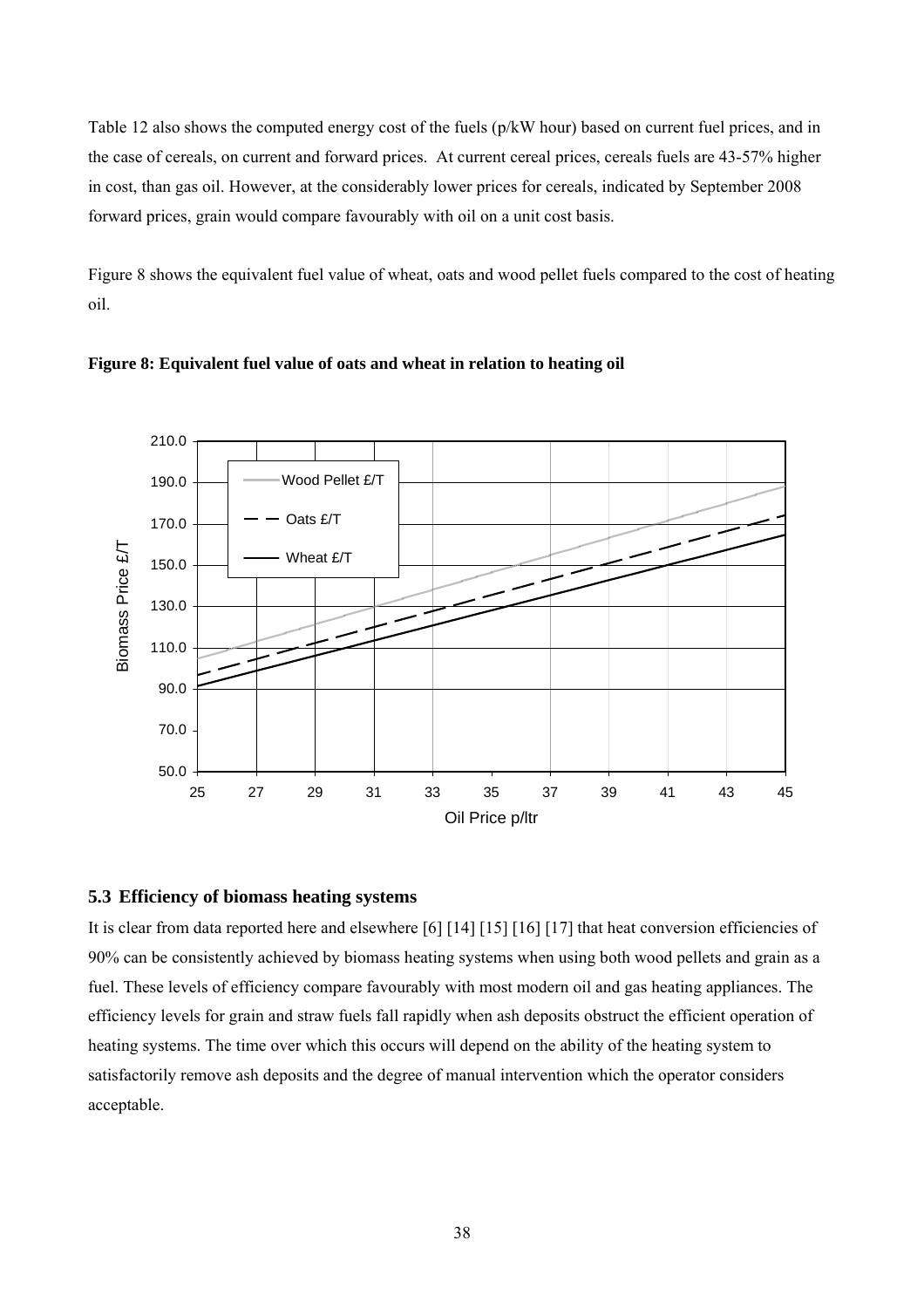#### **5.4 Capital costs of biomass heating systems**

Biomass heating systems are more expensive to purchase and install than oil and gas heating systems. [31] [32] [33]. Biomass systems can be between three and six times more expensive than their fossil fuel counterparts, depending on size, level of sophistication and the building or hopper costs associated with fuel storage and handling.

Many of the farm located heating systems reported in Table 6 had been acquired and installed at low cost by their owners. Capital grants were also obtained in many cases to further reduce the costs. Capital grants are available to most purchasers of biomass heating systems in the UK, available from the Energy Savings Trust under the Low Carbon Building Programme [34] and from the Department for the Environment, Food and Rural Affairs under the Bio Energy Capital Grant Scheme [35]. It is uncertain, however if they are available in cases where grain is used as the fuel. These grants could reduce the capital cost by 10-35%

#### **5.5 Fuel production on Set-aside land and the Energy Crop Aid Scheme**

Under the current set-aside regulations [36], crops with no food or animal feed use can be grown on set-aside land. Cereals and oilseed rape can be grown on set-aside for non food and feed uses and growers must have a contractor with a collector or first processor or user. Combinable crops appear not to have been grown for biomass fuel use on set-aside, to date, but with the development of a significant user and therefore a relevant contract, such arrangements are possible, under set-aside regulations.

Growers may grow combinable crops on set-aside to produce fuel for heating purposes on their own holdings [37]. This can be achieved more simply by signing a declaration to Rural Payments Agency to use the crops covered by the declaration on the holding. Cereals and oilseeds for this use can be measured by weight, on a public weighbridge, or by volumetric assessment, on the farm. In any event the produce needs to be denatured, by application of a brightly coloured dye. Such arrangements need to be approved by RPA, and application needs to state the relevant technical information relation to the heating technology to be used on the farm.

It now seems almost certain that the European Commission will adjust the set-aside rate for crops planted in autumn 2007 and spring 2008 to 0%, following a recommendation by the Agricultural Commissioner [38]. Since this change seems likely to be effective for some years to come, due to supply deficits in the world combinable crop markets, it is unlikely that biomass production on set-aside land is a consideration for growers.

An Energy Crop Aid Premium was introduced in 2003 as part of the reforms of the Common Agricultural Policy. A  $\epsilon$ 45/hectare aid for energy crops was applied for the first time in 2004 to provide an incentive for growers to produce the raw materials for biofuels and biomass. The area on which this payment can be paid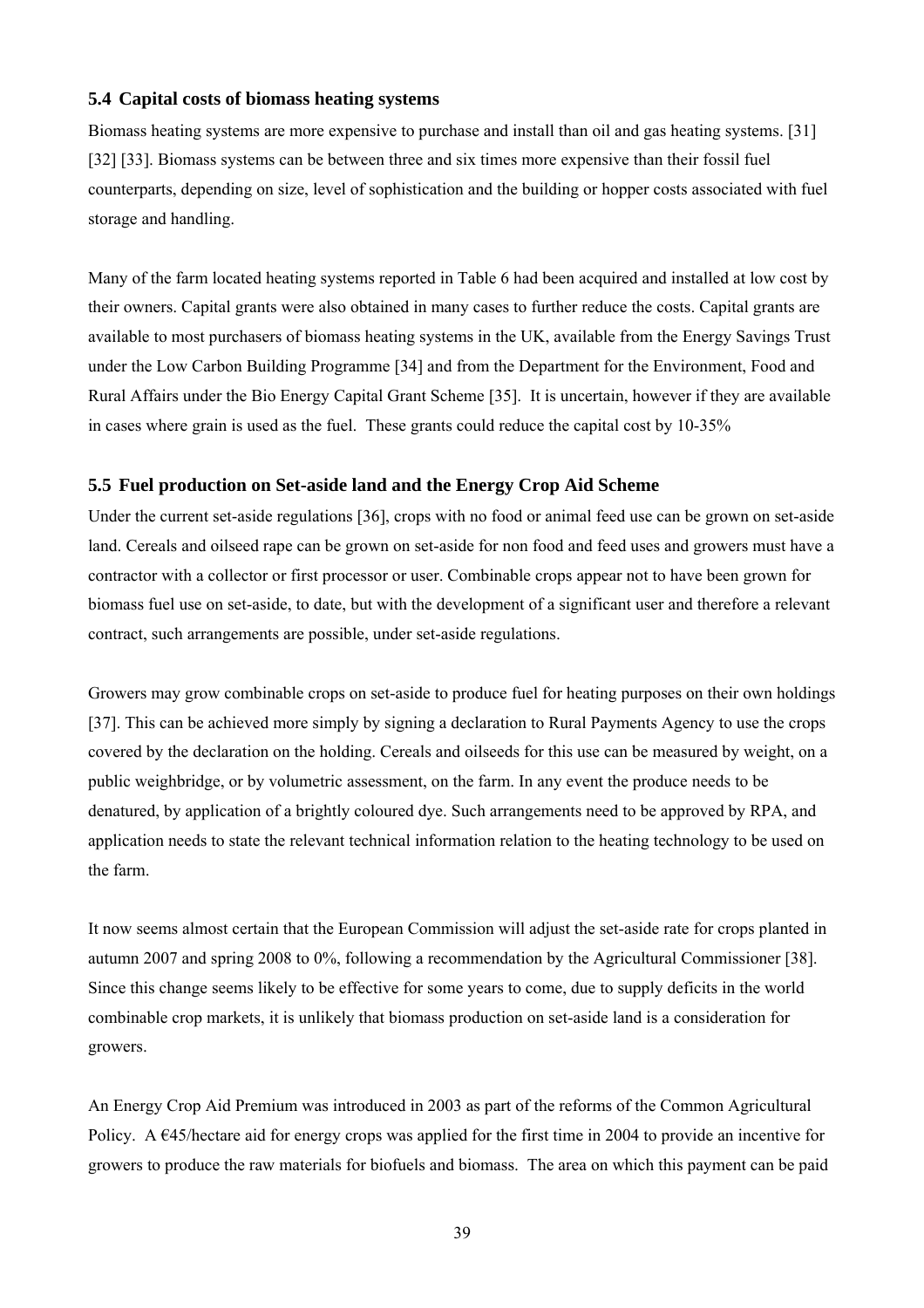was capped at 1.5m hectares and the amount claimed in 2006 was just below this limit at 1.2-1.3 m hectares [39]. This limit is to be raised to 2.0m hectares and also made available to the ten new member states. At the moment this aid scheme would provide a useful addition to the rewards of growing combinable crops for biomass fuels. However, approximately half of the €45/hectare aid would be unlikely to reach the grower since this is required by supply chain intermediaries to cover their costs.

# **6 LIFE CYCLE ASSESSMENT OF WHEAT AND OATS AS BIOMASS HEATING FUELS.**

The Life Cycle Assessment of the two grain fuels Oats and Wheat was conducted by Northern Energy Associates Ltd and is reported separately (Appendix 5).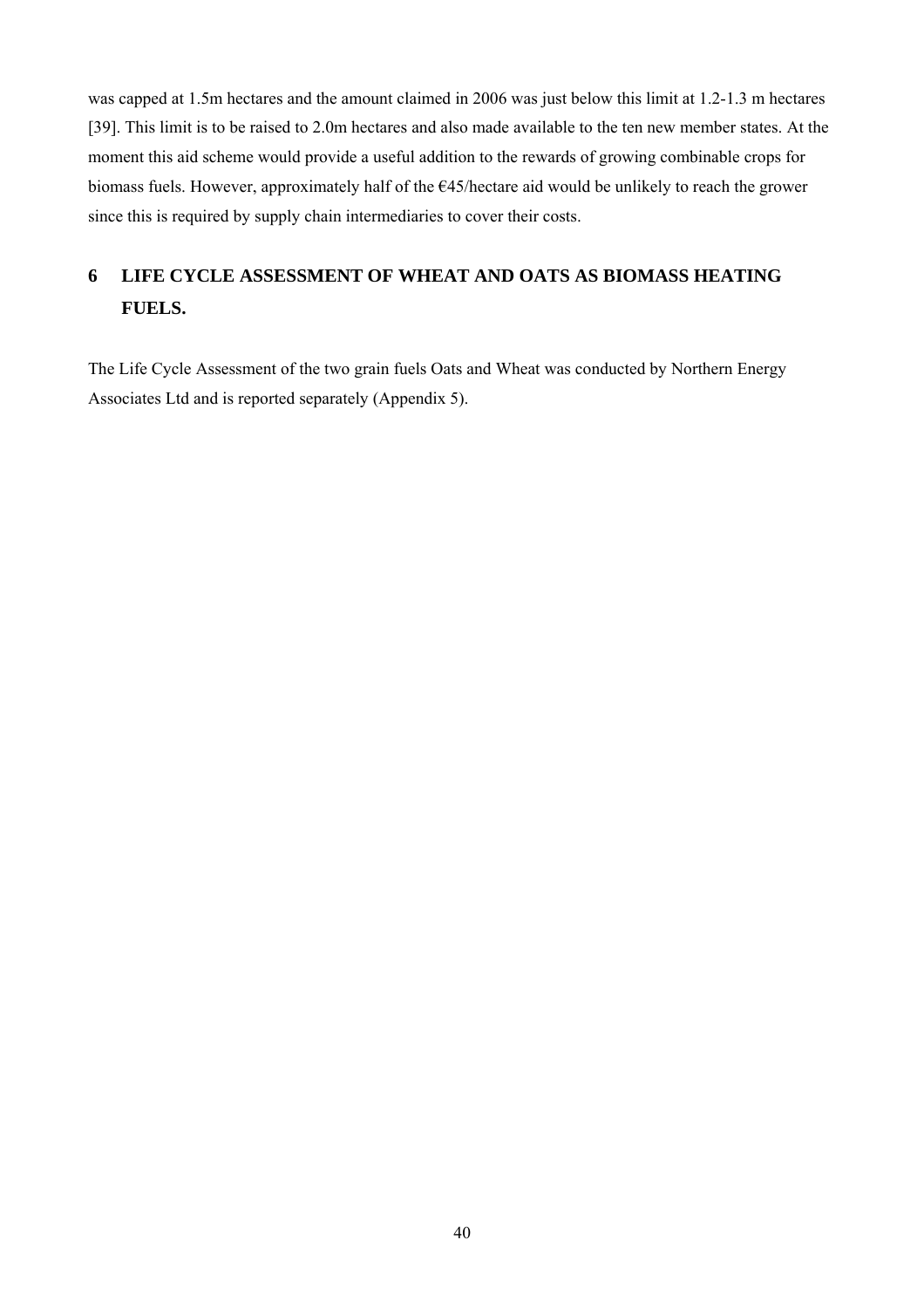## **7 DISCUSSION**

#### **7.1 Biomass Heating Technology in Europe**

The development of efficient biomass heating technology in Europe has taken place over the last 50 years and has been in response to the availability of a huge forestry by-product resource and the economic demand for low cost and alternative energy sources. The main features of biomass heating technology are therefore:

- 1. The technology design is based on the chemistry of wood combustion, with its clean and efficient burning characteristics. Most European countries have legislation to ensure that the technology has high performance efficiency standards and very low levels of harmful emissions. European test standards are based on wood as the fuel. It has not been possible to ascertain the regulatory response in Europe to the use of grain or other crop products in small heating systems.
- 2. Heating systems have been developed for a wide range of applications. These range from very small domestic to very large industrial and centralised energy generation. Systems are available in highly automated or basic manual forms and sometimes with some flexibility on the type of fuel which can be used.
- 3. There are several hundreds of manufacturer's of biomass heating systems across Europe. Many are quite small companies, perhaps manufacturing a few hundred units annually. There are a few large producers who manufacture many thousands of units annually. Most companies tend to specialise either in a sector of the market or in a type of application

The development of cereal grain as biomass fuel has been motivated by two factors: the low prices received by farmers for cereals over the last 10 years and the annual availability of small amounts of low value screenings or damaged grain. Since most farmers and remote rural residents in Denmark and Sweden have small biomass heating systems to heat their domestic and business premises, it has been a natural progression to attempt to use grain as a fuel.

 The initial review of biomass heating technology and available expertise in burning grain clearly demonstrated that the practice is not widespread in Europe, apart from farm and some other rural applications. There was only limited information available about suitable biomass boilers and it was very difficult to get reliable information relating to burning grain. In general the biomass boiler suppliers in the UK were not particularly forthcoming with information and this must be assumed to be lack of experience. Boiler manufacturers and suppliers were more helpful in other European countries but it was clear that the practice of burning grain was limited. Most manufactures expressed the view that grain is an inappropriate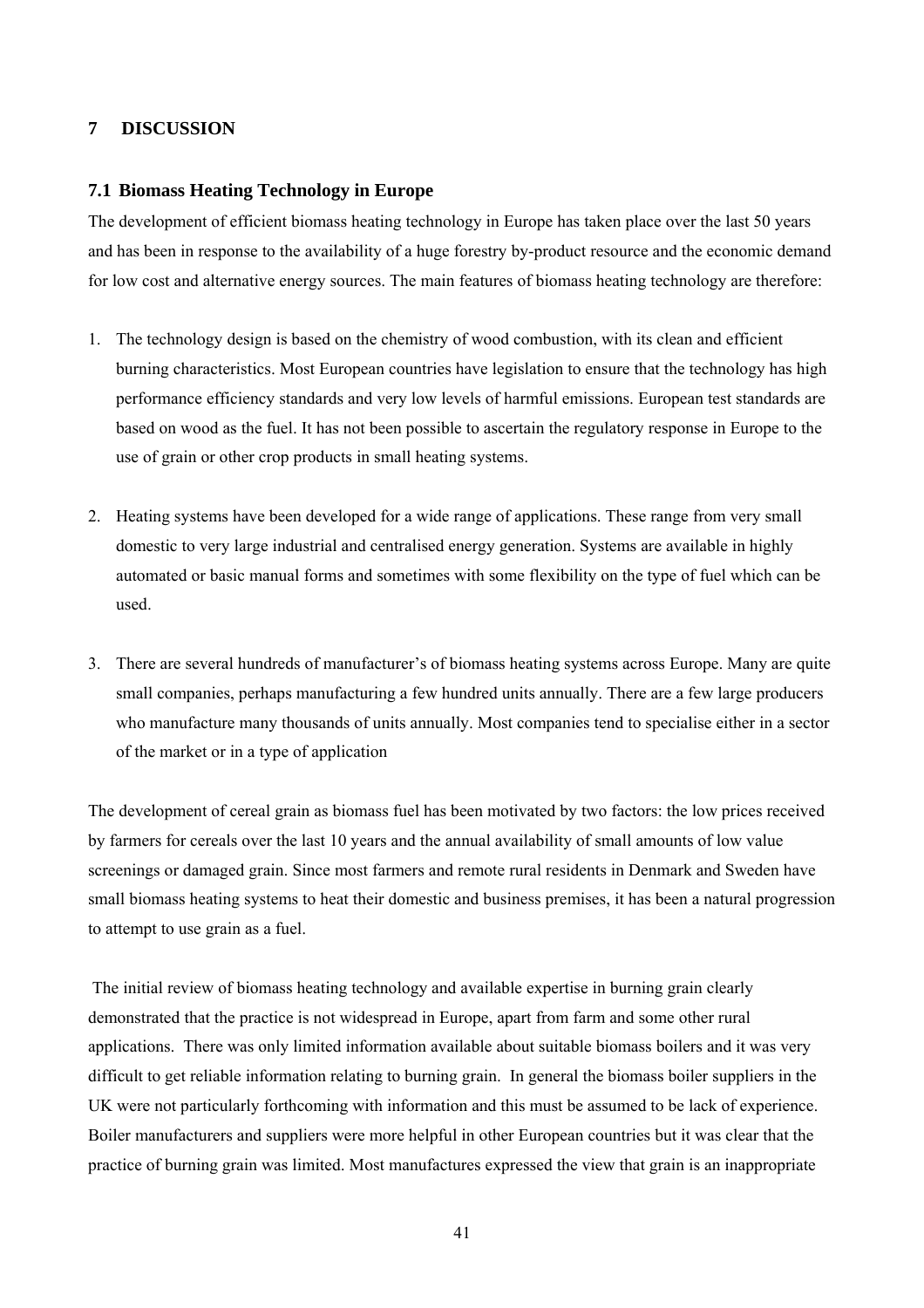fuel for their systems due to high ash, high emission levels and corrosive side effects. A few manufacturers have responded to farmer demand for guidance in this area and have developed their system designs to accommodate or partly accommodate the challenges of cereal grain as a biomass fuel.

Within the scope of this project it was possible to gather information on the products of three Danish biomass system manufacturers who have developed their products in response to the demand from farmers to use grain as a fuel. In each case the product development has enabled the system to cope much more adequately with combustion problems created by the grain fuel, but not to the extent that the problems are completely mitigated. Although these manufacturers may not be the only producers of adapted systems for grain, they serve to show some of the developments which have occurred:

- Twin Heat has manufactured biomass heating systems for 26 years and their systems have been used by some clients for burning grain for at least 12 years. Systems with outputs between 12-80kW are available. The systems all have a stoker burner combustion system. The stoker has been reduced in length to allow the large volume of ash to escape and fall into the ash pan more easily. In anticipation of some corrosion at the burner head, the stoker has a stainless steel liner that is replaceable at low cost. An automatic ash removal system is available to allow large amounts of ash to be cleared. The digital control system has a preset array of parameters suitable for the combustion of wood pellets, wood chip and grain. These include the fuel feed rate, air flow and the oxygen lambda control levels. The company believes that approximately 40% of their systems are used to burn grain for part of the year at least.
- Faust Maskinfabrikken ApS has manufactured biomass heating systems for 25 years and has developed a stoker burner head over recent years to deal with the large amounts of ash produced by grain and to eliminate the clinker that tends to form with high ash fuels. The base of the stoker consists of three steps, which move at set intervals. This movement moves the ash forward and into the ash box and also prevents the formation of clinker by constantly moving the ash as it solidifies from a molten state. Automatic ash removal is available to avoid regular manual removal from the ash pan.
- REKA Maskinfabrikken A/S has manufactured biomass heating systems for 29 years and has developed a system suitable for grain and other high ash biomass fuels. The boiler contains a moving step grate which both moves ash forward out of the combustion zone and avoids clinker formation by regular movement of the ash. An automatic ash removal system allows ash to be moved from the base of the grate, without manual intervention. Clinker production is further avoided by a reduced input of primary air that keeps the combustion temperature lower than the melting point of the ash. There is some evidence that this boiler supports a lower combustion temperature on the hearth, thus reducing clinker formation further. Operators of this equipment in Sweden reported that experience and skill was required to reset the heating system when the fuel quality changed significantly.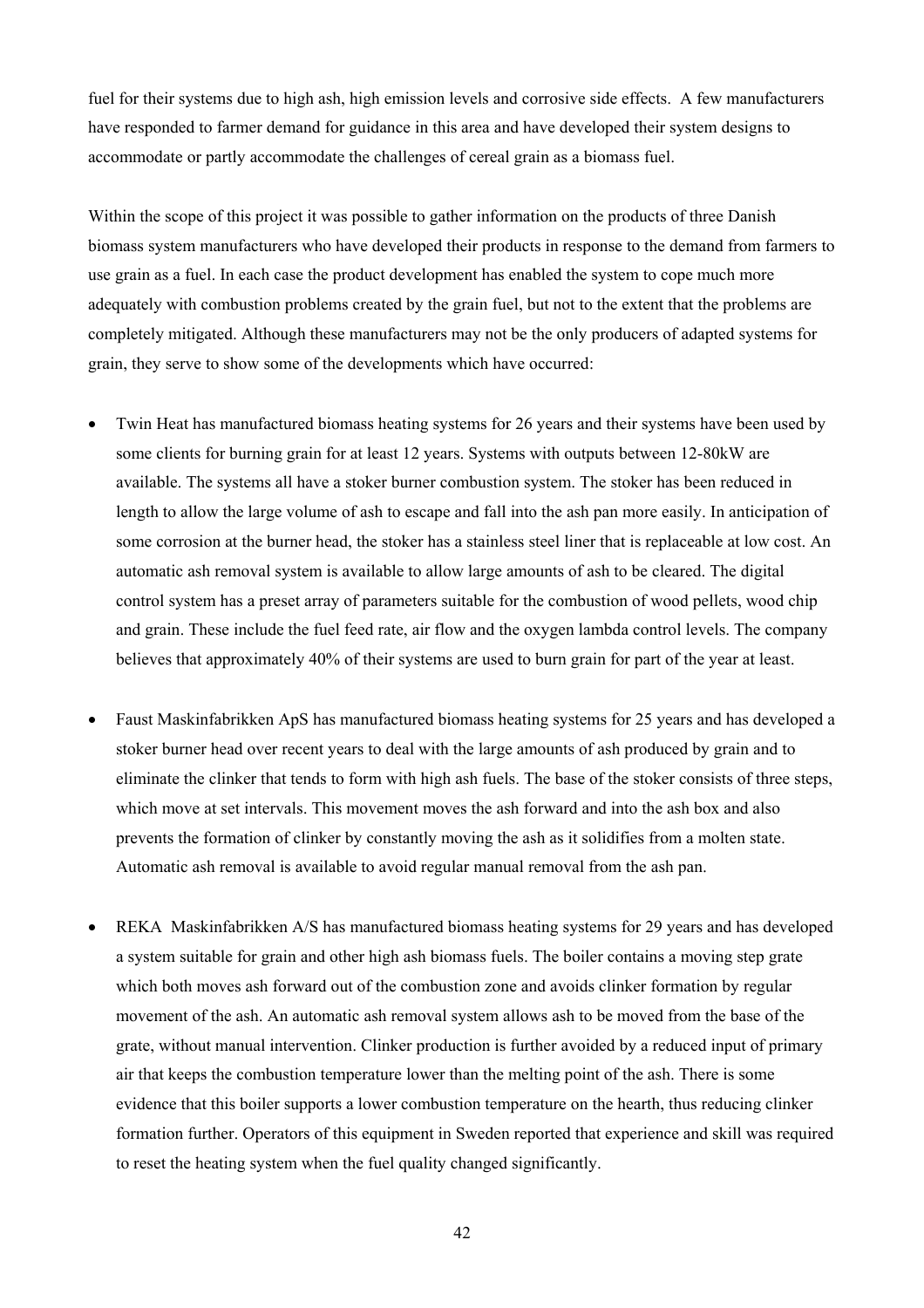#### **7.2 Combinable crop fuels**

The immediate attractions of cereal grains as biomass fuels are their physical characteristics. Grain has excellent flow characteristics, a high bulk density and exists in small enough particles to burn without any processing. Grain has similar flow characteristics to wood pellets but has dramatically better characteristics than wood chip and the other range of cheaper biomass fuels. The density of cereal grains (See Table 5) is similar or greater than wood pellets and up to five times denser than wood chip [40]. Grain therefore requires relatively small fuel storage receptacles and can to flow into the combustion chamber by gravity, aided by simple feed screw systems.

Many small domestic biomass systems are configured with a small manual-fill fuel store. This fuel container may require daily filling when low density wood chips are used. The use of wood pellets or cereal may reduce filling frequency to once every 4-5 days; a considerable saving in time. Wood pellets are considerably more expensive than wood chip and recently have been more expensive than grain. Therefore cereal grain fuels have recently had the low cost advantages of wood chip fuel, whilst possessing all the handling and storage advantages of wood pellets.

Straw presents a somewhat less attractive immediate case as a biomass fuel, since it has none of the physical advantages of grain. Straw can be made into pellets, to overcome these difficulties, but at an increase in cost of approximately £30 per tonne [41] in fuel cost.

The combustion characteristics of grain and straw present considerable challenges to most if not all of the biomass heating systems that were designed for wood fuels. These can be summarised as follows:

- Grains and straws contain very much higher residual ash contents then wood fuel; this was found to be 3- 6 times the weight and volume of wood pellet ash and in the case of straw up to 6-15 times the quantity. In the case of the 'cereal waste' fuels seen on the study tour, this level of ash production may well be even higher. The dispersion of this large ash volume from the combustion chamber and the removal of the ash from the ash pan area require automatic ash removal or very regular manual removal.
- Wheat, and more particularly straw, produces significant solid ash (clinker) which can block the combustion chamber and may be difficult to remove through an automatic ash removal system. Clinker formation is thought to be due to high levels of potassium chloride and silicon dioxide in the ash, which combine to form a group of compounds, which melt at the comparatively low temperature of 700˚C [19]. Clinker can also obstruct the air inlet jets and reduce combustion efficiency as a result. Clinker formation can be reduced or eliminated by adding limestone flour to the fuel. This measure, however, significantly increases the amount of ash produced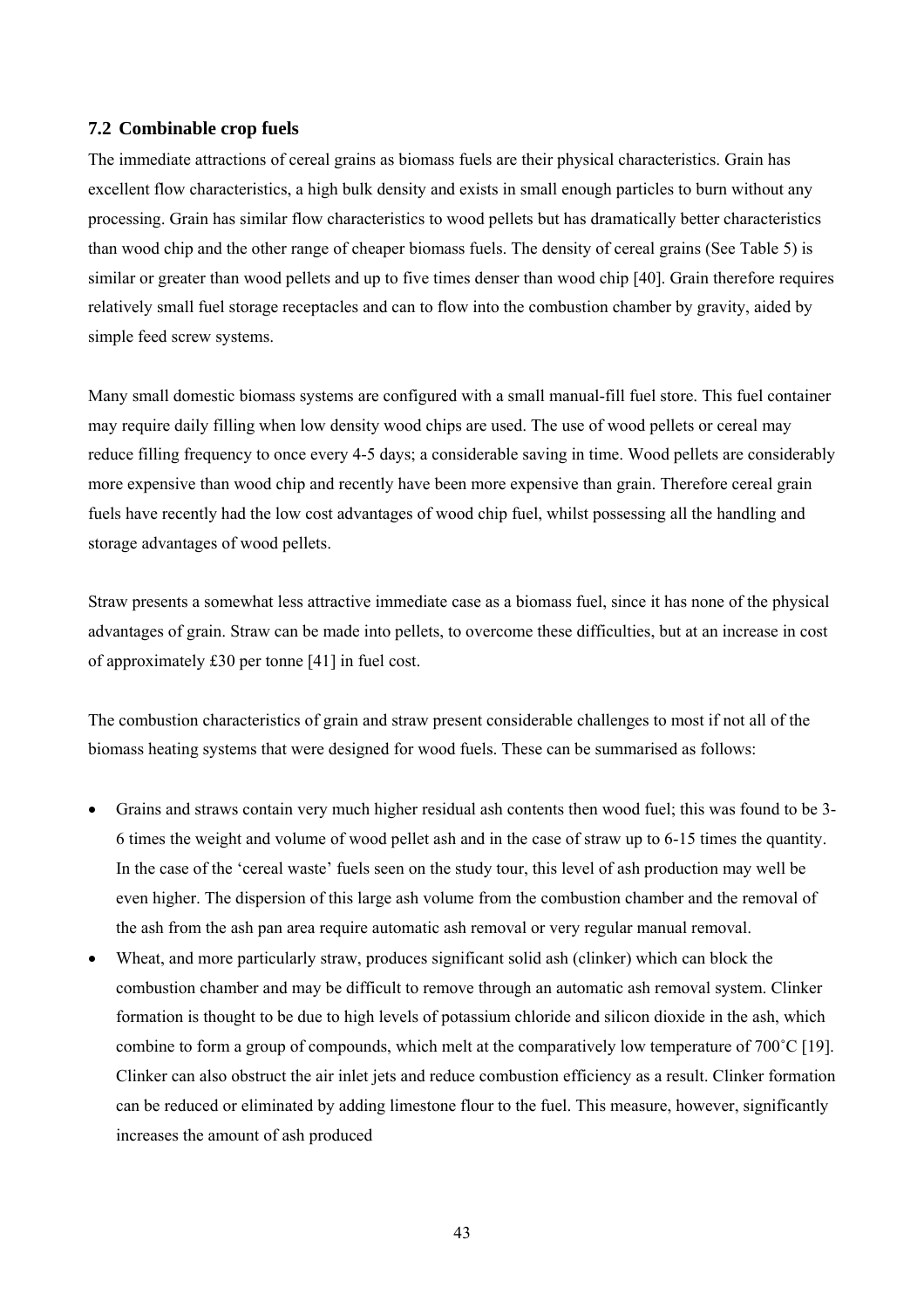- All high ash fuels tend to form significantly more ash and dust in suspension in the combustion gases. This causes rapid coating of the boiler walls and heat exchanger surfaces. Cleaning of these areas needs to take place regularly if heating system efficiency is to be maintained.
- It is thought likely that the flue gases produced from grain and straw fuels are more corrosive than from wood due mainly to chlorine gas and its associated compounds [42]. This may cause corrosion in the boiler and flue systems with reduction in the life expectancy of the system.
- The NOx,  $SO_2$  and dust emission levels resulting from grain and straw fuels were found to be many times higher than the levels from wood pellets. Other reports (See Table 2) confirm these findings. Although these levels may not infringe current UK regulations, at present, this is an area for serious concern should the use of these fuels expand significantly. NOx gases have been identified as serious greenhouse gases. Sulphur dioxide has long been associated with harmful impacts on the environment and high dust levels are associated with possible human health problems.

The extent to which biomass heating systems, designed to use wood chip or wood pellets can be satisfactorily used to burn cereal grains, will depend partly on the design of the system, but largely on the willingness of the owner/operator to provide manual intervention solutions for the problems created by these fuels.

In general the use of cereal grains may be practical in rural, farming and domestic situations where fuel and combustion residues can be managed on a day to day basis. However, the difficulties associated with burning grain will certainly hinder its use as a fuel in larger scale commercial applications.

# **7.3 Combustion efficiency**

Combustion tests on the biomass heating systems observed in this project have shown that combustion efficiencies with grain fuels can be similar to those achieved with wood pellets. Results with similar heating systems, shown in Table 2, confirm these findings and show that combustion efficiencies approaching 90% are possible for both types of fuels. These efficiencies compare favourably with manufacturer's efficiency figures for oil boilers of similar outputs range. These are quoted at 85-92% [43]. Grain fuels can be efficiently used to produce heat.

The extent that biomass heating systems can maintain a high level of efficiency whilst burning high ash fuels depends on the continued removal of high ash and dust deposits from all parts of the system. Some heating systems are designed to achieve this automatically but even these may need a significant amount of manual cleaning at intervals of a few days [44].

Grain and straw biomass heating systems need to maintain efficiencies for long periods by accommodating the high ash production, clinker formation, higher flue gas emissions and possible corrosion issues of cereal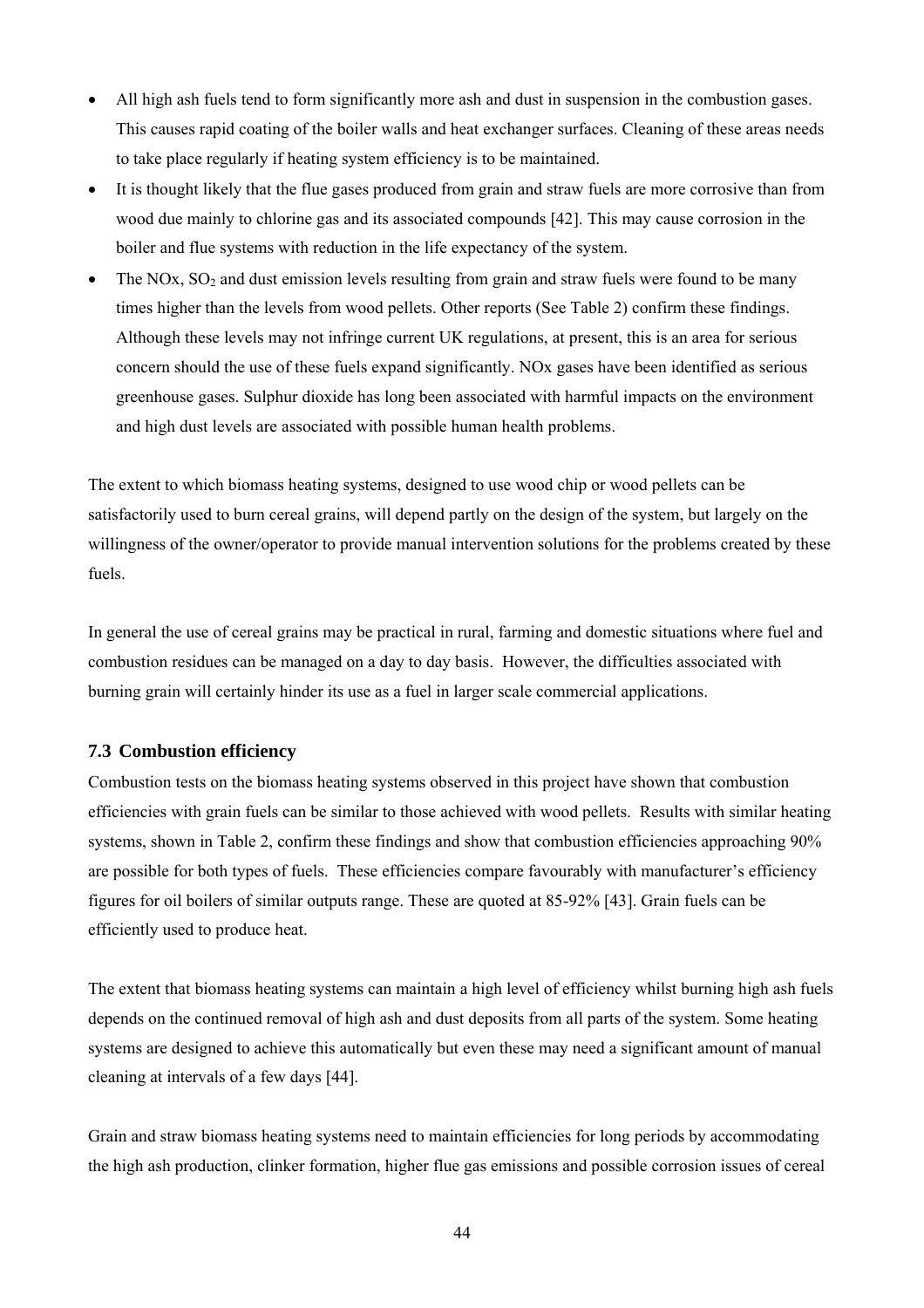and other high ash fuels. Design of such systems may be feasible but may not then be ideal for use with wood fuel. Further investment in such developments clearly would depend on the economic attraction of grain and straw as fuels.

#### **7.4 Flue Gas Emissions**

The accreditation standard in the UK, for biomass solid fuel boilers (BS EN 303-5) [45] indicate minimum emission levels for boilers of under 300kW output. Limits are indicated for CO, OGC, dust and NOx. Modern biomass systems achieve emission levels very much lower than these standards when burning wood pellets and wood chip.

Whilst the emission levels of CO and OGC produced from grain and straw fuels are well within these limits, NOx and dust emissions levels significantly exceed the standards. This must be a cause for some concern since NOx gases are potent greenhouse gases and dust emissions at high levels can be associated with human respiratory health problems.

# **7.5 Blending of fuels**

It is not within the scope of this project to investigate the use of fuels resulting from blending two or more component fuels together. However, the blending of grain and other high ash fuels with fuels of lower ash, such as wood pellets or wood chip offers the opportunity of a fuel compromise; reduced combustion problems and an intermediate cost of fuel.

A report published by the Danish Energy Agency [14] examines the comparative combustion of a range of biomass fuel blends. The twelve fuels evaluated are standardised in physical presentation by grinding and then pelleting each of the blends. Anti clinkering agents, such as limestone flour, are also combined with the blends to further enhance the combustion performance.

The report indicates that by adding 33% sawdust and 5% limestone to grain screenings, there was little difference in performance compared to 100% screenings with 5% limestone. There was still the requirement to clean air nozzles every few days in order to maintain reasonable boiler efficiency. Flue dust levels were reduced significantly.

The addition of 33% sawdust to straw fuel resulted in the fuel becoming useable, by dramatically reducing very heavy clinker formation with straw alone. However, the straw/sawdust blend still resulted in very heavy fouling of air nozzles and heat exchanger tubes, as well as producing unacceptable amounts of flue gas ash.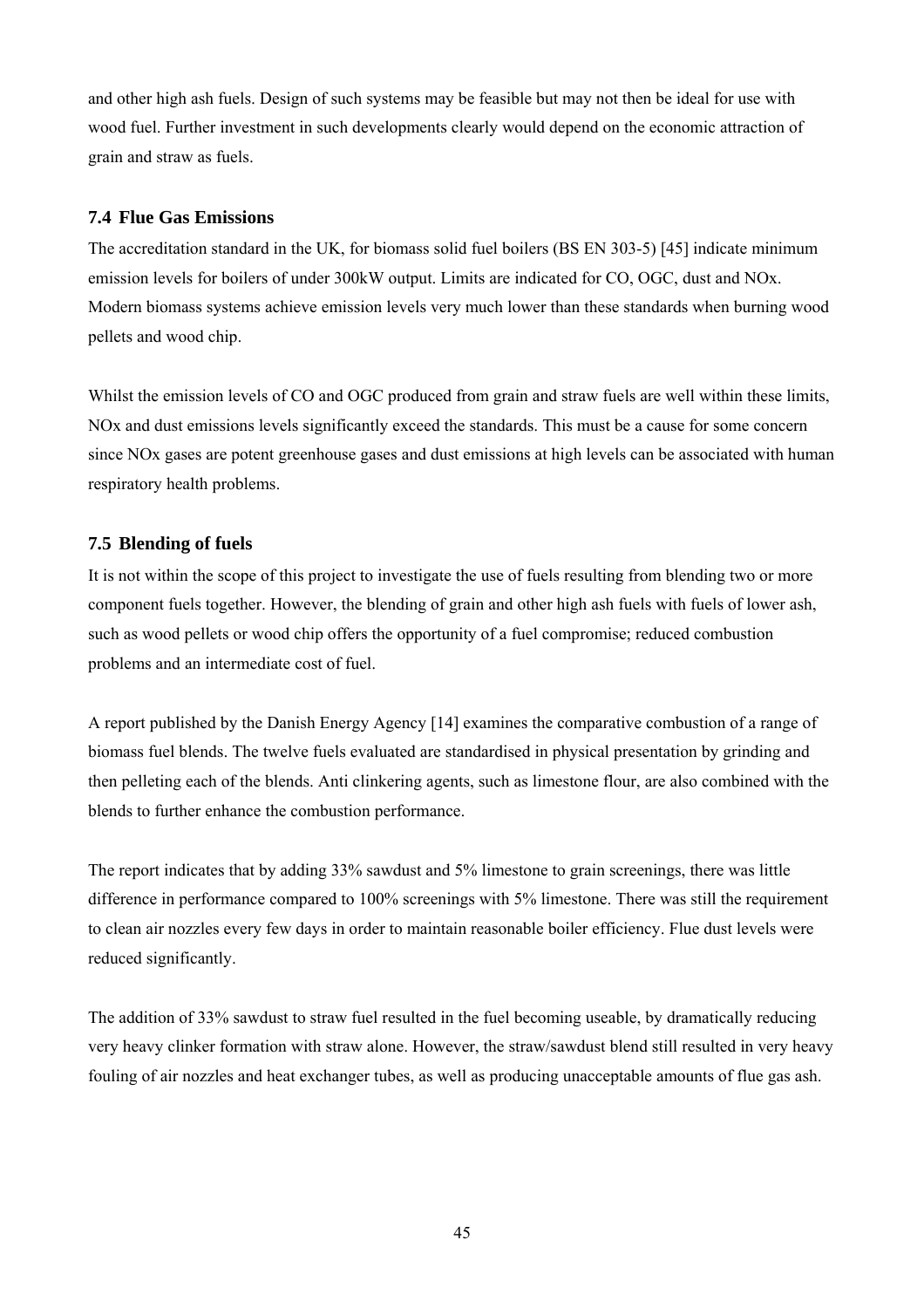The report noted that blends did not always result in the proportional increase in performance expected from that ratio of the two component parts. Blending did not appear to offer major improvements in solving the problems surrounding high ash fuels at the blending levels used.

#### **7.6 Economics**

The interest in using grain as a heating fuel developed when grain market prices were at all time low levels, 10 years ago. At the time when wheat was priced at £60/tonne, then it had a comparative value as a fuel, compared to heating oil, of 17p/litre. At £90/tonne, wheat has a comparative value of 25p/litre, at £130/tonne a value of 36p/lit and at £170/tonne a value of 47p/lit. During the summer of 2007, heating oil prices have ranged from 34-38p/lit.

Because of the high capital costs of biomass heating systems and the challenges surrounding the operation of these heating systems when burning grain, it would require a very significant fuel saving for the practice to be popular. It would seem that the economic advantages of the practice have vanished with the era of low cereal prices and with the forecast for cereal prices to remain strong, at least in part due to other none-food used such as liquid bio-fuel production, it is difficult to envisage the practice becoming widespread.

Grain screenings represent a significant by-product on some farms and in some agricultural and food businesses. The opportunity cost of this material may continue to make it attractive as a fuel in some locations.

Straw still remains a relatively low cost fuel, although the increasing shortage of all natural resources may contribute to a continuing increase in the price of this commodity. The problems caused by large amounts of ash and high emissions, associated with the use of straw as a fuel, are a serious challenge for small boilers. These issues are almost certain to confine its use to a few large systems that can more easily use specialist plant to obviate the problems.

#### **7.7 Life Cycle Assessment**

The Life Cycle Analysis gives a good indication of the overall environmental impact of biomass fuels. It achieves this by evaluating the energy resource depletion and greenhouse gas release from the process chain of each biomass fuel.

The primary energy inputs and the  $CO<sub>2</sub>$  and  $CH<sub>4</sub>$  emissions are all similar for heating with oats, wheat and wood from short rotation coppice willow. However, the  $N_2O$  emissions associated with both cereal fuels are significantly higher than those from willow coppice wood fuel. This results mainly from the manufacture of nitrogen fertilizer and the subsequent emissions from soils during the production process.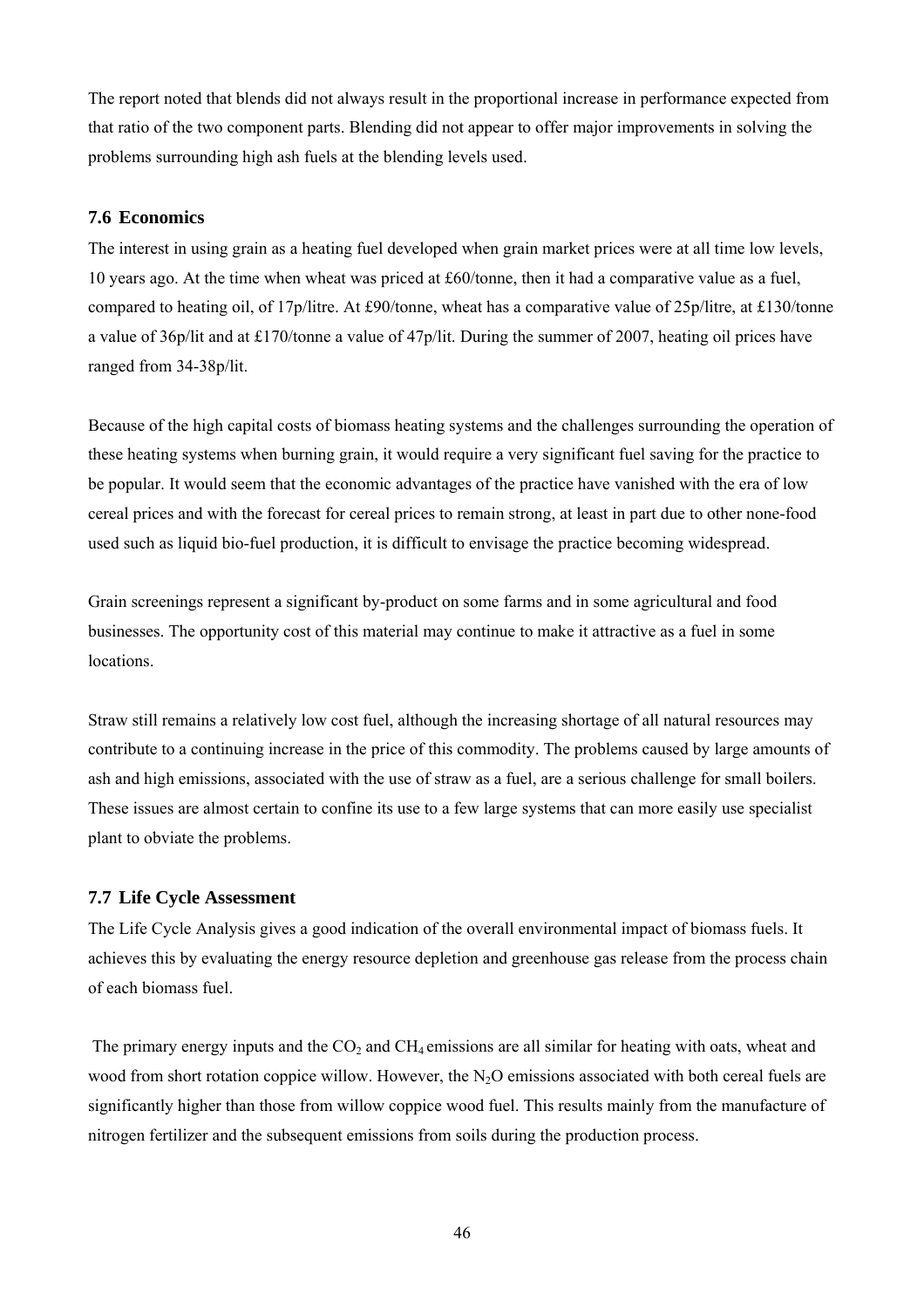Although there is significant net greenhouse gas reduction benefits associated with the use of grains as biomass fuels, the higher NOx emission factor is likely to be one that is seized upon by the opponents of biofuels being produced from combinable crops.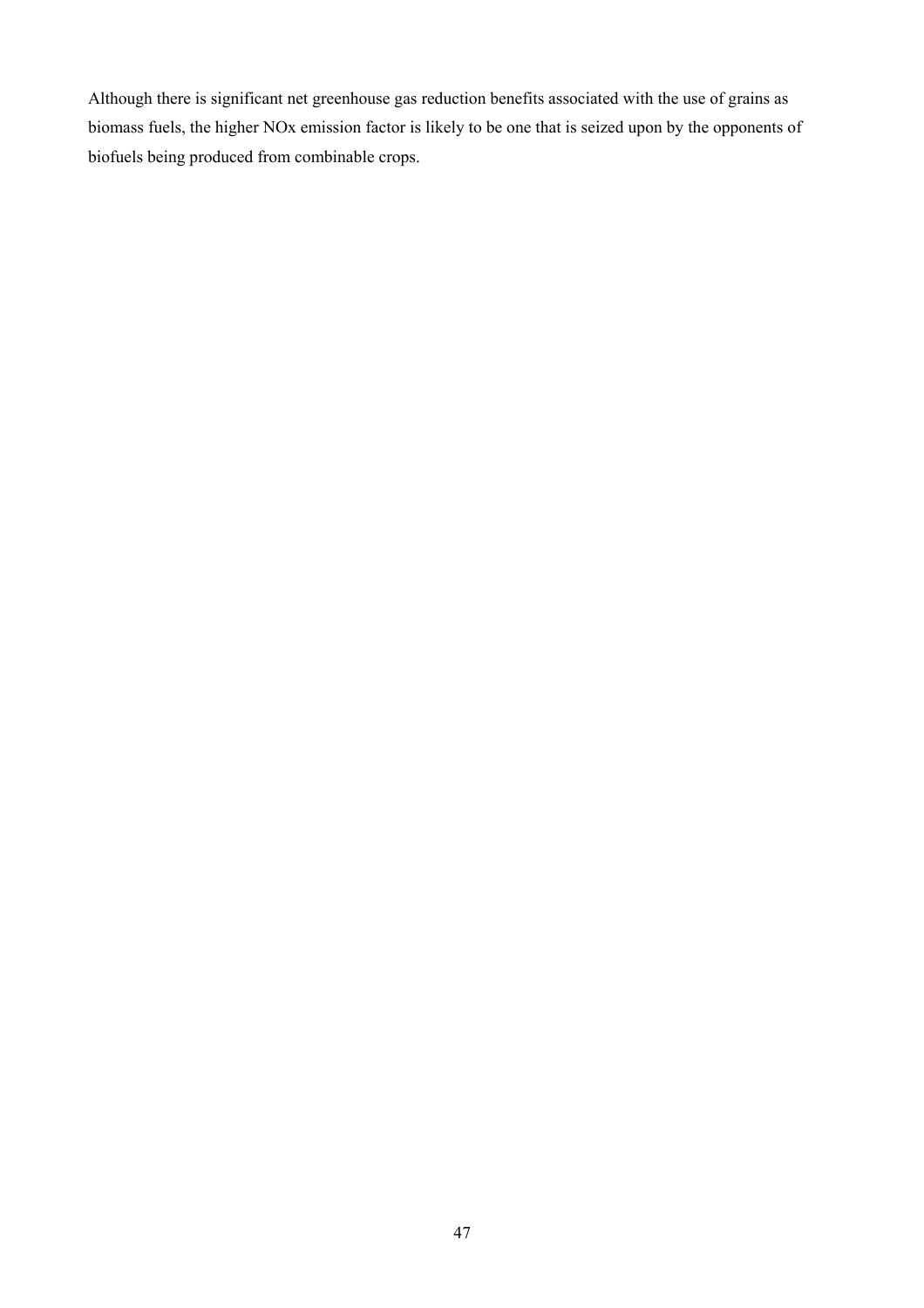#### **8 CONCLUSIONS**

Burning cereal grains for heat generation is a feasible option for small scale applications, especially where the boiler is being operated, fuelled and maintained by an 'on site' owner.

Oats and wheat with calcium additives were the most promising grain fuels. The addition of limestone flour to wheat reduces clinker formation and improves the practical use of this fuel. Oilseed rape, rape meal pellets and straw pellets were unsuitable biomass fuels although they may be suitable for burning in specially developed biomass heating systems.

Combustion efficiency for oats, wheat and wheat with calcium additives were all reasonably high and within the boiler manufacturers stated efficiency range. They also compared favourably to wood pellets which was used as a 'reference' fuel. Levels of combustion efficiency could only be maintained for the cereal grain fuels by regular cleaning of ash and clinker and in the case of wheat, by the addition of limestone flour.

The combustion of oats and wheat is unlikely to produce CO emissions that exceed the limits set by the British Standards for small scale boilers. Currently there are no equivalent limits for NOx or SO2 emission but the Austrian limits of NOx emissions were exceeded during combustion tests with oats and wheat.

The removal of ash and clinker and the regular cleaning of air inlets and heat exchangers are a constant requirement to operate heating systems burning grain. Some heating system products have been developed to reduce the frequency of this onerous work. Automatic ash removal, step grate systems, short stoker burners and fuel choice control system options all have been shown to improve performance.

There is some evidence to suggest that the use of grain fuels can cause corrosion in the boiler, heat exchanger and flues.

The use of grain as a fuel in small combustion systems is only likely to be attractive to farmers and other owner operators who are not averse to the frequent attendance that is required to maintain the systems.

The economic attraction of grain as a fuel was considerable when wheat and oats were being sold at £60/tonne ex farm. Following the increases in the market price of grain during 2006 and 2007 it seems that a more realistic ex farm price for the medium term future might be £130/tonne. At this price, it is unlikely that grain will be an attractive fuel, unless fossil fuel and other biomass fuel costs rise ahead of grain. Grain screenings may continue to be an attractive biomass fuel due to their lower opportunity cost.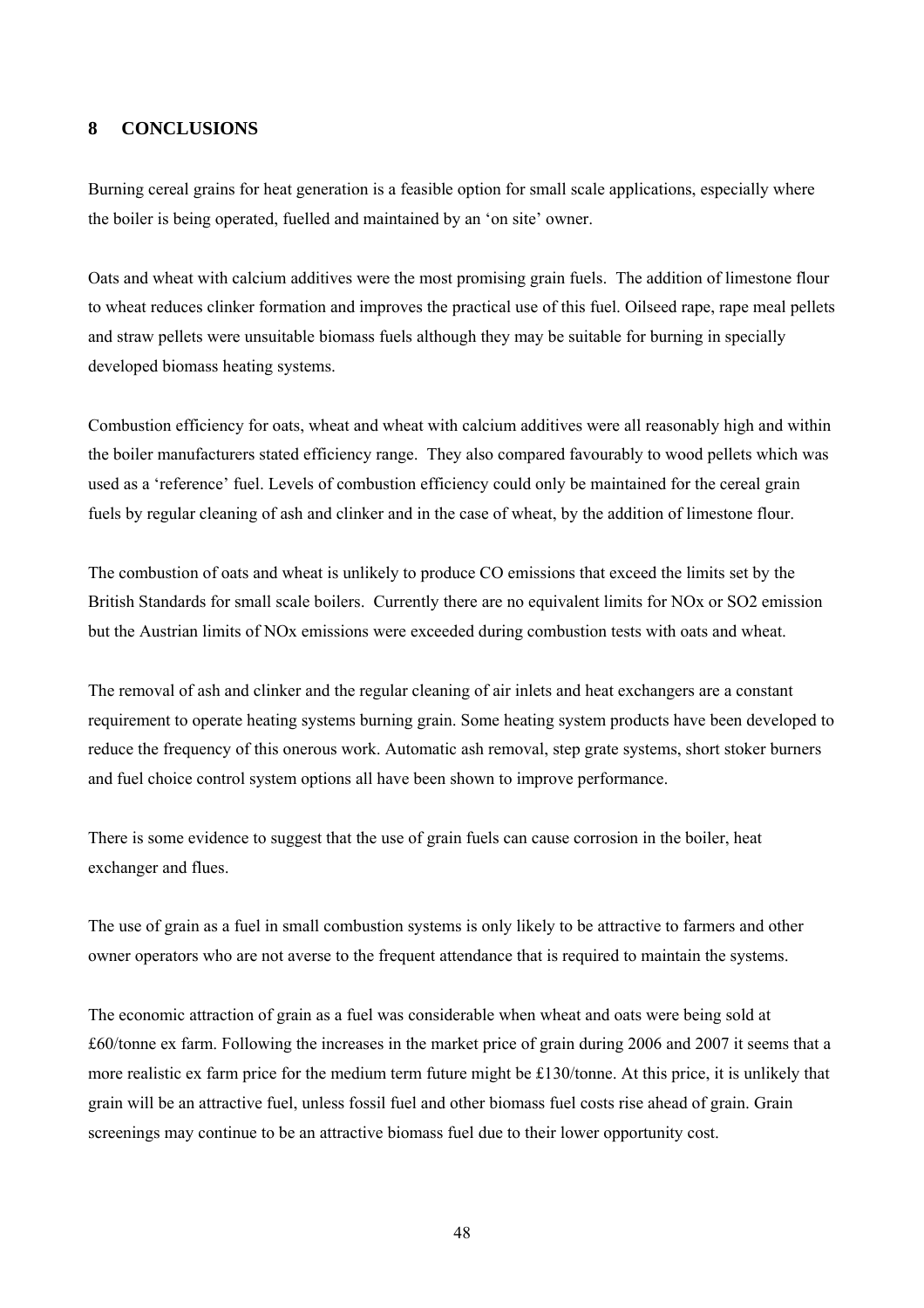Whilst the production of grain as an industrial crop for biomass fuel and grown on set aside area might have been attractive in the past, the change of set aside level to 0% effectively removes this as an option.

Grain as a fuel has considerable environmental advantages by reducing greenhouse gas emissions. However the higher level of NOx emissions may be an adverse factor in its social acceptability for this purpose.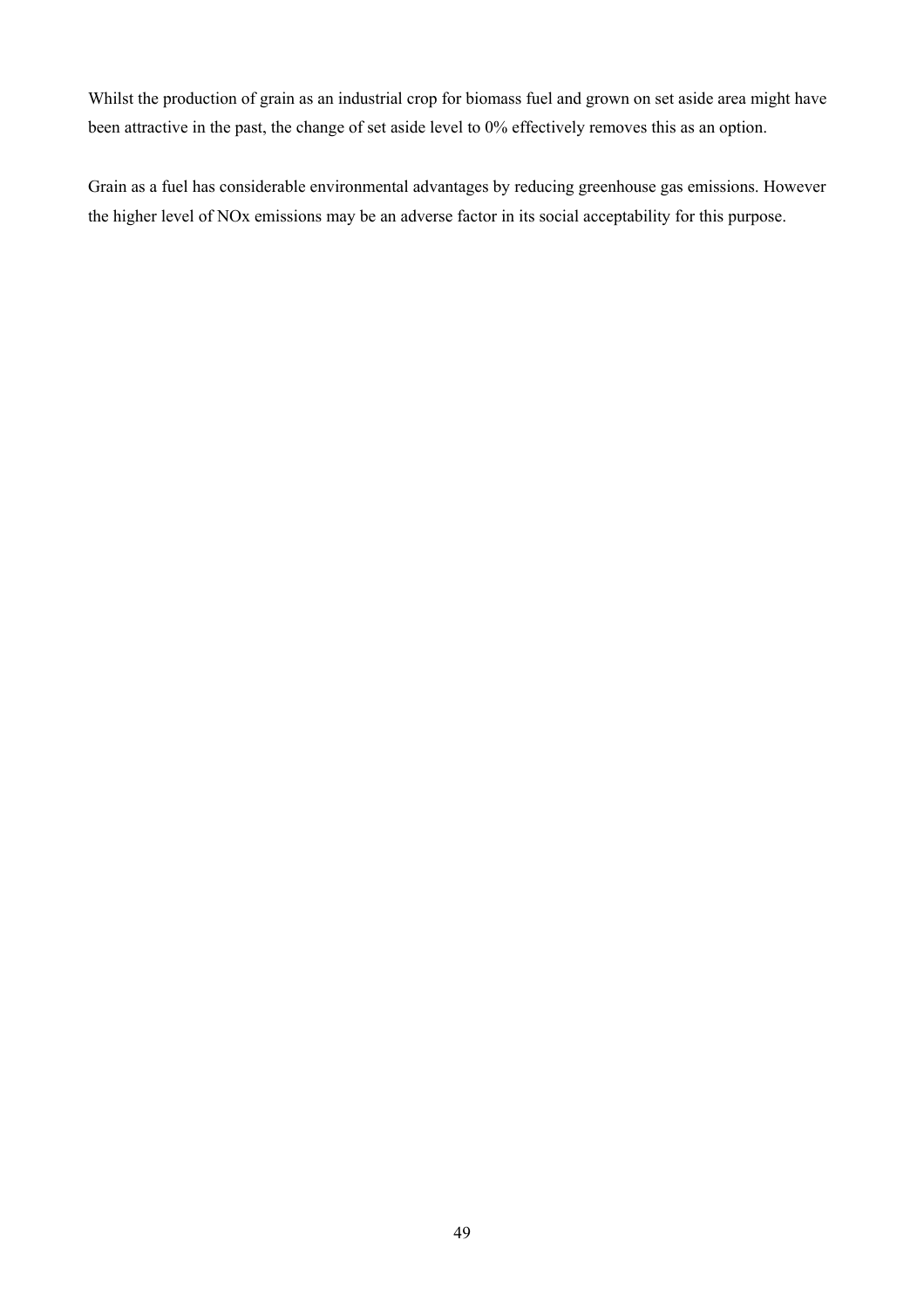# **9 ACKNOWLEDGMENTS**

We are particularly grateful to Dan Skavhellen for his assistance in organising the observation visits to sites in Sweden and to Jean Luc Schmitt for his assistance during the visits in Luxembourg and Germany. Thanks for contributions are also due to: Thomas Hvid, Twin Heat, Denmark Lars Hansen, Faust (Maskinfabrikken) ApS, Denmark Neil Bond, Manco Energy Ltd, UK James Trebble, Treco Ltd, UK John Downing , J. Riley (Sugar Beet Harvesters) Ltd, UK Lars Brusgaard, REKA Maskinfabrikken A/S, Denmark Henrik Carlsen, Thermia Oy, Finland Markku Paananen, Jyväskylä Science Park, Finland Morteza Fesharaki, Herz-feuerung, Austria Oliver Hulsmann, Nolting Holzdeuerungstechnik Gmbh, Germany Dr Glyn Edwards, Rural Energy Trust, England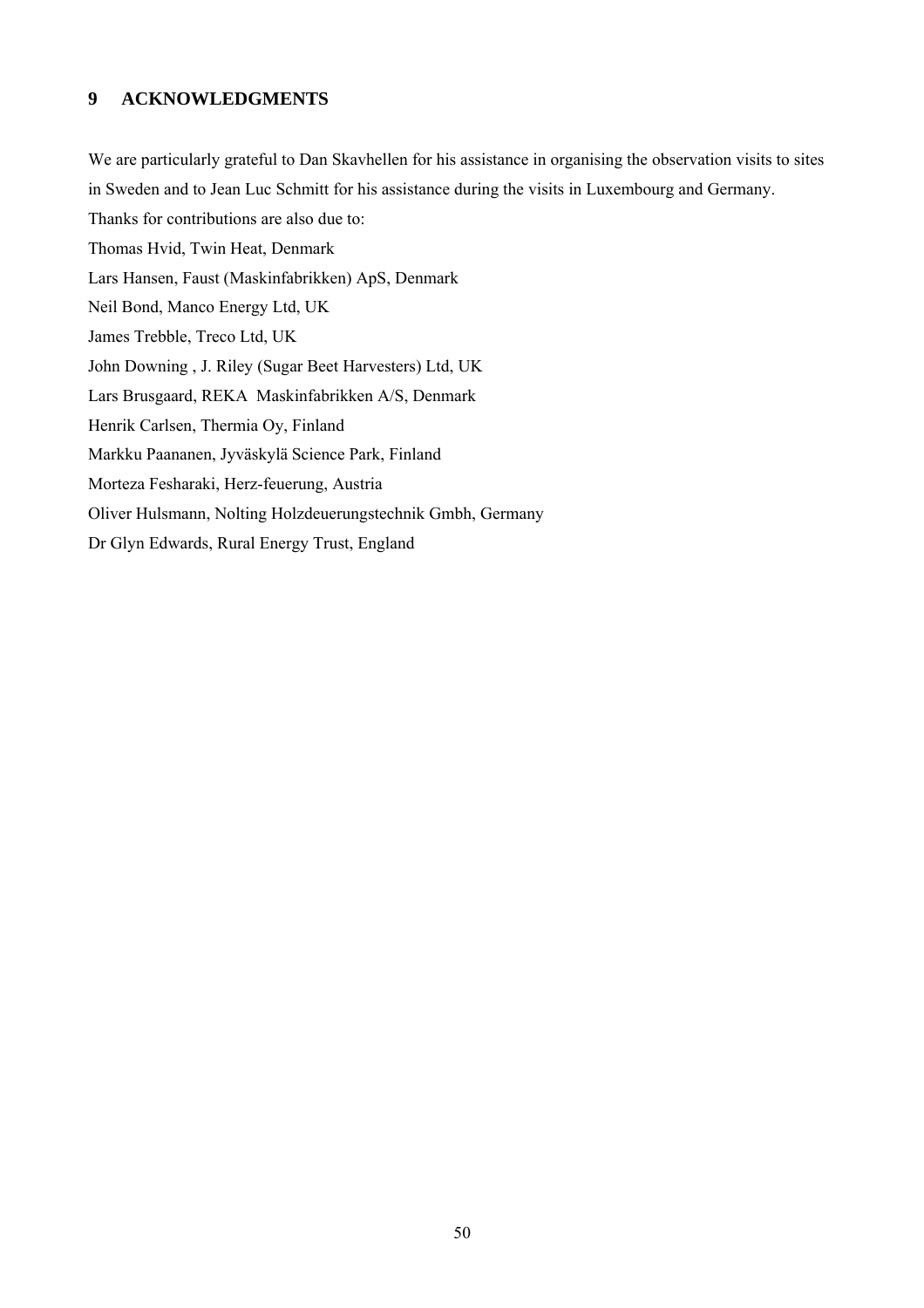## **10 REFERENCES**

[1] "The Energy White Paper. Our Energy Future – Creating a Low Carbon Economy", Department of Trade and Industry, February 2003

[2] Stern, Nicholas., "The Economics of Climate Change – The Stern Review, Cabinet Office, HM Treasury, January 2007

[3] "Biomass Task Force: Report to Government", October 2005

[4] "Biomass as a Renewable Energy Sources" Royal Commission on Environmental Pollution, 2004

[5] "Grain – fuel for thought: a scoping mission to Denmark". Report of s DTI Global Watch Mission, February 2006

[6] "Alternative Bioraændslers Anvendelighted I små fyringsanlæg fra til 250Kw" Teknolyisk Institut, Århus, 1999

[7] "Heating Boilers- Part 5: Heating boilers for solid fuels, hand and automatically fired, nominal heat

output of up to 300 kW- Terminology, requirements, testing and marking." BS EN 303-5:1999. pp 18.

[8] "Instruction manual: Testo 335 Flue gas analyzer". P55 2005

[9] Personal communication Lars Hansen

[10] Personal communication Jean-Luc Schmitt

[11] Personal communication Lars Brusgaard

[12] Personal communication Thomas Hvid

[13] Personal communication Heikki Oravainen, VTT Finland

[14] "Quality Characteristics of Biofuel Pellets" Danish Technological Institute, Aarhus, December 2002, p 84-104

[15] Test Report (Translation) No. 300-ELAB-0650-2. (Twin Heat M20i stoker and Variant A2 boiler. Test Fuel: Wood Pellets). " Danish Technological Institute, Aarhus, August 2005

[16] Test Report (Translation) No. 300-ELAB-0877. (Twin Heat M20i stoker and Variant A2 boiler. Test

Fuel: Wheat + 1% Limestone). " Danish Technological Institute, Aarhus, August 2005

[17] Test Report (Translation) No. 300-ELAB-0965. (Twin Heat M80i stoker. Test Fuel: Wood

Pellets/grain/woodchips). " Danish Technological Institute, Aarhus, August 2005

[18]Baxter Larry L.,&. Jenkins Bryan M., 'Laboratory Illustrations of the Transformations and Deposition of inorganic Material in Biomass Boilers' Combustion Research Facility Sandia National Laboratories, Dept. of

Biological & Agricultural Engineering University of Califorina, 1996

[19] Demirbas, Ayhan, 'Combustion Characteristics of different biomass fuels', Department of Chemical Engineering, Selcuk University, Konya, Turkey, 2003

[20] Personal communication: Analysis of rape cake data, VTT, Finland 2007

[21] Alakangas, E., "Properties of fuels used in Finland" Research notes 2045, ISBN 951-38-5699-2,

Technical Research Centre of Finland (VTT), 2000

[22] "Acceptance testing of steam generators (VDI Code of practice)" DIN 1942, February 1994